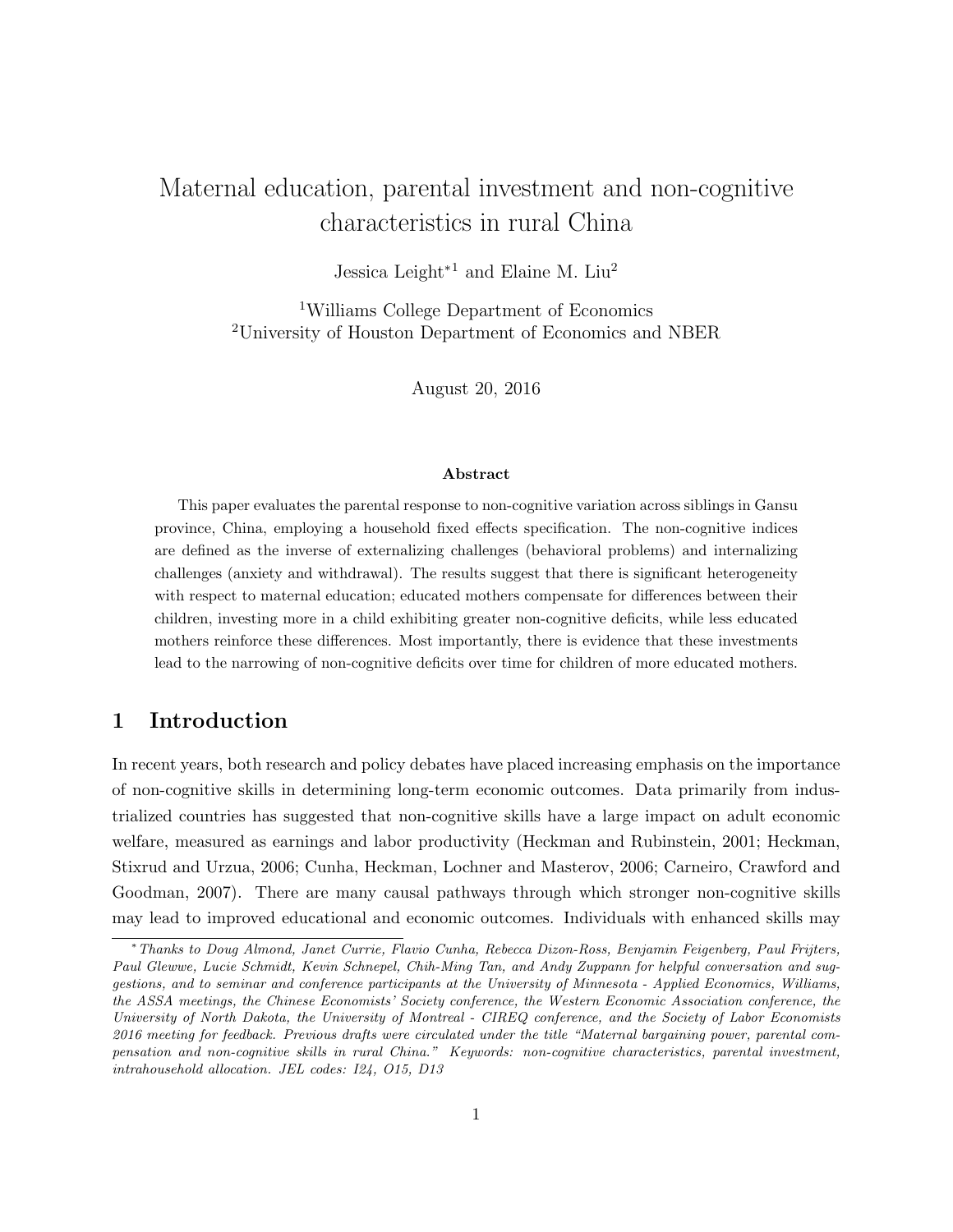be more likely to be persistent in achieving strong academic outcomes or building professional expertise, may be more resilient in the face of setbacks, or may be better able to forge useful professional relationships. One particularly important channel, however, is the relationship forged much earlier in life between children and their parents.

Variation in non-cognitive characteristics may affect parental investments in several ways. First, this variation could alter the weight that a parent places on a child's welfare. Parents could favor a child with more desirable characteristics with whom they forge a stronger relationship, or a child who exhibits more behavioral challenges if he requires more nurturing. Second, even if the weights parents place on their children's welfare are unchanged, variation in non-cognitive characteristics could affect children's future income, and may affect the returns to human capital investment in a given child. Depending on whether parents emphasize efficiency or equality, they may then invest more or less in human capital development for a child who is struggling or flourishing.

Ultimately, we may observe investment that is compensatory, defined as a pattern in which parents invest more in a relatively weaker child, or investment that is reinforcing, defined as a pattern in which parents invest more in a stronger child. Needless to say, the question of whether investment is in general compensatory or reinforcing is an important question in family economics going back to Becker; [Almond and Mazumder](#page-25-0) [\(2013\)](#page-25-0) provide a recent review.

The objective of this paper is to analyze whether non-cognitive characteristics measured in childhood and adolescence have a significant impact on the within-household allocation of educational expenditure in rural Gansu province, China. We employ a panel dataset that provides a detailed set of outcome measures for a large cohort of children in one of the poorest provinces in China. Non-cognitive characteristics are measured via direct surveys of the children, and defined as the inverse of externalizing challenges (behavioral problems and aggression) and internalizing challenges (withdrawal and anxiety); accordingly, our measure effectively captures an absence of behavioral or socio-emotional problems. Focusing on a sample of two-children families, our primary specification examines how parents respond to differences in non-cognitive characteristics conditional on household fixed effects, and whether this response varies based on parental education.

Our results suggest that while parents are not responsive to differences in non-cognitive characteristics on average—neither reinforcing nor compensating for these differences—there is significant heterogeneity with respect to characteristics of the parents, and particularly the mother. Households with more educated mothers show evidence of significantly more compensatory investment compared to households with less educated mothers. For a child who scores one standard deviation lower on the non-cognitive index relative to his sibling (i.e., indicative of more behavioral challenges), an increase in maternal education from the 25th to the 75th percentile, or from one to six years of education, would ceteris paribus result in an increase in discretionary educational expenditure directed to this child of nearly 35%. (Discretionary expenditure comprises all educational expenditure including tuition; there is no parallel effect observed for tuition.) There is very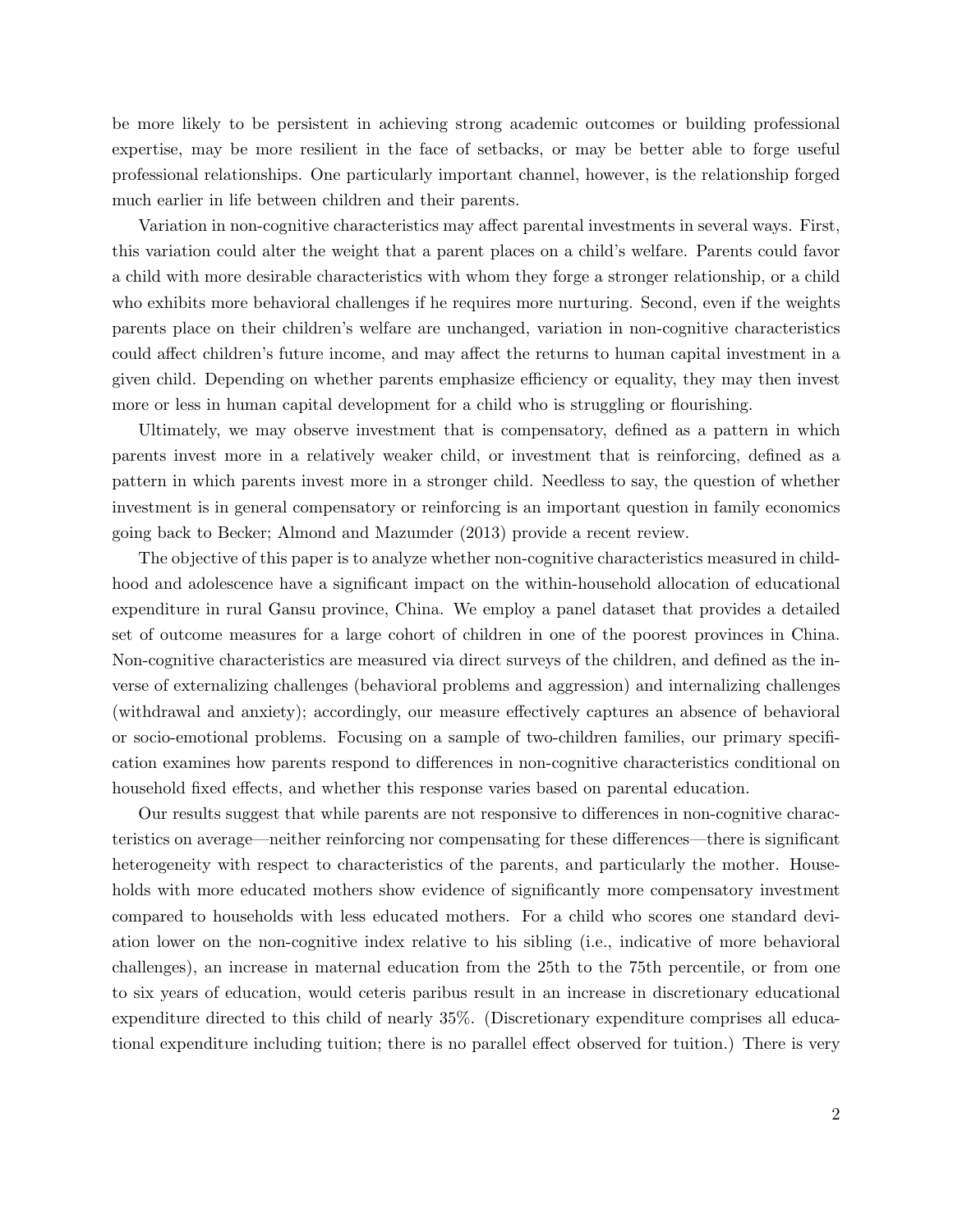little evidence of comparable heterogeneity with respect to the education of the father.

One potential challenge faced in this analysis is that non-cognitive characteristics may in fact be partly an outcome of previous parental investment, rather than an endowment; if there is some serial correlation in parental investment, this will generate bias toward the detection of a reinforcing pattern of expenditure. We address this challenge in several ways. First, we demonstrate that bias on the interaction effect including maternal education will only arise given specific assumptions that do not seem to be supported by the empirical evidence. Second, we present evidence that the results are robust to several alternate specifications, including the use of earlier measurements of non-cognitive characteristics and the inclusion of control variables for past educational expenditure.

This observed pattern of heterogeneous response—more compensation in households with a more educated mother—could be consistent with a number of possible channels. More educated mothers may simply be better able to recognize the non-cognitive deficits in their children and to compensate appropriately. Maternal education may be a proxy for income or other household characteristics, and higher-income households may have a preference for intrahousehold compensation. Alternatively, women (or more educated women in particular) may have a preference for compensatory investment, and the ability to impose these preferences within the household.

Further exploration suggests that the first two channels are not particularly salient in this context: there is little evidence consistent with parental learning or higher income leading to a compensatory response by more educated mothers. However, it does seem that more educated mothers may have both a greater preference for compensatory investment and higher bargaining power, enabling them to exert more influence over the allocation of expenditure within a household.

In the final section of the paper, we analyze whether this variation in compensatory vis-avis reinforcing behavior results in the reduction of non-cognitive deficits over time for children in households with more educated mothers—where struggling children receive greater investment compared to children in households with less educated mothers. While the second-born child in this data is observed only once, the first-born child is observed three times. Analyzing the longitudinal data observed for the first-born child, we do find evidence of significantly greater catch-up for children of more educated mothers.

As a result, the correlation between maternal education and non-cognitive characteristics becomes more pronounced as children age. In the first wave, the observed cross-household correlation between a dummy variable for a mother of high maternal education and non-cognitive characteristics is essentially zero. By the third wave, this correlation has increased in magnitude to .151. This result highlights the role of maternal education in shaping the formation of non-cognitive skills, consistent with the broader literature on the importance of maternal education in child development [\(Carneiro et al., 2013;](#page-26-1) [Currie, 2009\)](#page-27-1). Moreover, if the economic returns to non-cognitive skills are significant, differential parental compensation is a channel through which inequality across households can widen over time.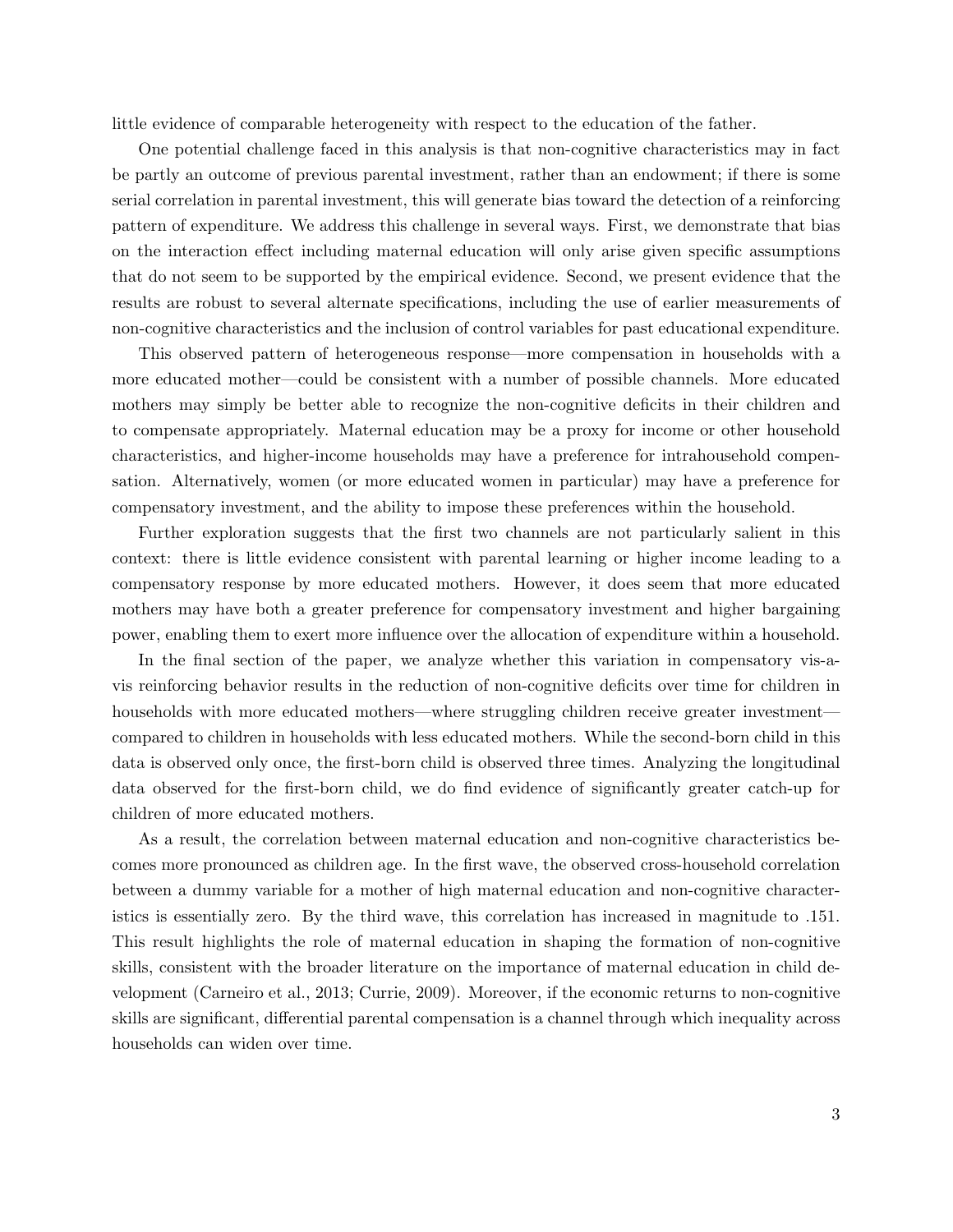Our paper contributes to several related literatures on intrahousehold allocation and human capital investment. First, there is an extensive literature examining parental responses to differences in children's endowment, and the evidence has been mixed. [Bharadwaj et al.](#page-25-1) [\(2013b\)](#page-25-1), [Royer](#page-28-2) [\(2009\)](#page-28-2), and [Almond and Currie](#page-25-2) [\(2011\)](#page-25-2) find little or no evidence of either compensatory or reinforcing behavior. [Akresh et al.](#page-25-3) [\(2012\)](#page-25-3), [Rosenzweig and Zhang](#page-28-3) [\(2009\)](#page-28-3), [Frijters et al.](#page-27-2) [\(2013\)](#page-27-2), [Almond et](#page-25-4) [al.](#page-25-4) [\(2009\)](#page-25-4), [Adhvaryu and Nyshadham](#page-25-5) [\(2014\)](#page-25-5) and [Aizer and Cunha](#page-25-6) [\(2012\)](#page-25-6) find parents exhibit reinforcing behavior in Burkina Faso, China, Sweden, Tanzania, and the United States, while [Del Bono et al.](#page-26-2) [\(2012\)](#page-26-2) find evidence of compensatory behavior in breast-feeding decisions and birth weight and [Black et al.](#page-26-3) [\(2010\)](#page-26-3) provide some indirect evidence of compensatory behavior in a robustness check. [Bharadwaj et al.](#page-25-7) [\(2013a\)](#page-25-7) find compensatory investment with respect to initial health comparing across siblings, but comparing across twins, there is no evidence of either compensatory or reinforcing behaviors. [Leight](#page-28-4) [\(2014\)](#page-28-4) finds evidence of compensatory behavior with respect to height-for-age using the same sample as this paper. This literature, however, focuses primarily on parental responses to children's health endowment and cognitive ability. Our paper is one of the first papers that examines whether parents respond to children's non-cognitive characteristics in the allocation of human capital investment.<sup>[1](#page-3-0)</sup>

Second, our paper finds that maternal education plays an important role in determining the allocation of parental investment. This is similar to the results reported in [Hsin](#page-28-5) [\(2012\)](#page-28-5) and [Restropo](#page-28-6) [\(2016\)](#page-28-6), who conclude that households with less educated mothers generally exhibit reinforcing investment behavior, while households with more educated mothers exhibit compensatory behavior. However, neither of these papers examine the father's education level; instead, they analyze maternal education as a proxy for household socioeconomic status. In light of these findings, a recent review by [Almond and Currie](#page-25-2) [\(2011\)](#page-25-2) suggests that the observed pattern could be due to credit constraints in low socioeconomic status households, or a high elasticity of substitution between consumption and human capital investment in these households.

In our context, we are able to rule out these two channels given the absence of any evidence of heterogeneity with respect to the father's education and household income. Rather, we present additional results that suggest differential preferences and bargaining power for more educated women are the primary channels for the differential compensatory response in households with more educated mothers.

Third, there is growing evidence that early intervention and investment can mitigate initial deficits in children's endowments [\(Bhalotra and Venkataramani, 2016;](#page-25-8) [Adhvaryu et al., 2015;](#page-25-9) [Bleak](#page-26-4)[ley, 2010;](#page-26-4) [Cunha and Heckman, 2007;](#page-26-5) [Cunha et al., 2010;](#page-26-6) [Gould et al., 2011;](#page-27-3) [Almond et al., forth](#page-25-10)[coming;](#page-25-10) [Kling et al., 2007\)](#page-28-7). However, this literature primarily focuses on catch-up in children's health and cognitive outcomes. To the best of our knowledge, we are the first to show evidence of

<span id="page-3-0"></span><sup>&</sup>lt;sup>1</sup>The only other relevant paper is [Gelber and Isen](#page-27-4) [\(2013\)](#page-27-4). While it is not the focus of their work, they report in their appendix that parents respond positively to a child with greater observed non-cognitive abilities, but they do not further investment the heterogeneity by mother's education.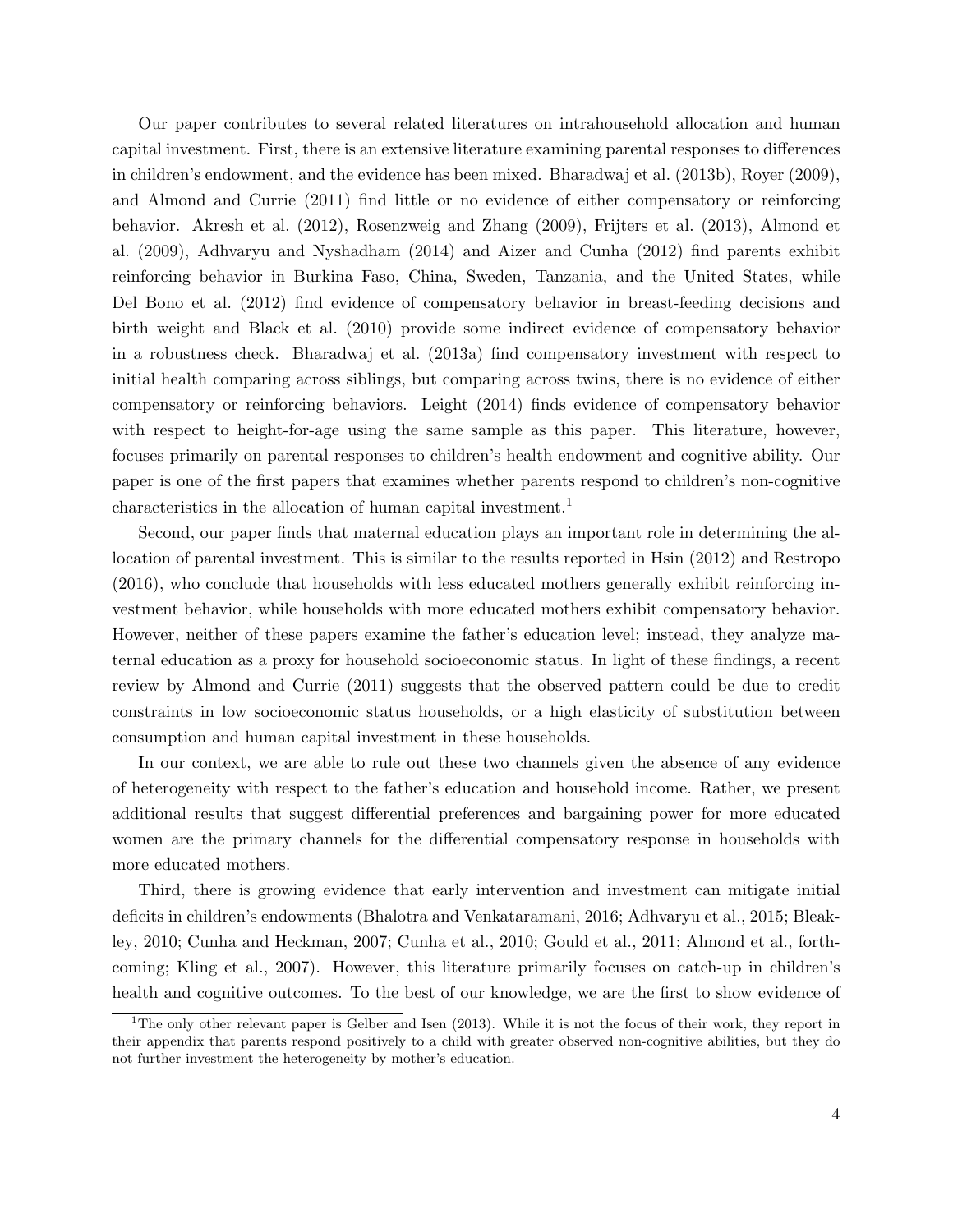the narrowing of non-cognitive deficits as a result of parental investment, especially among more educated mothers.

The remainder of the paper proceeds as follows. Section [2](#page-4-0) describes the data. Section [3](#page-7-0) describes the empirical strategy and the primary results, and Section [4](#page-11-0) presents robustness checks and evidence about the relevant channels. Section [5](#page-20-0) examines the longitudinal evidence, and Section [6](#page-23-0) concludes.

### <span id="page-4-0"></span>2 Data

The data set used in this paper is the Gansu Survey of Children and Families (GSCF), a panel study of rural children conducted in Gansu province, China. Gansu, located in northwest China, is one of the poorest and least developed provinces in China. The description of the data here draws substantially on the description in [Leight](#page-28-4) [\(2014\)](#page-28-4).

The first wave of the GSCF was conducted in 2000, and surveyed a representative sample of 2,000 children aged 9–12 in 20 rural counties, supplementing these surveys with additional surveys of mothers, household heads, teachers, principals, and village leaders. These children are denoted the "index children." All but one of the index children have complete information in the first wave.

The second wave, implemented in 2004, re-surveyed the first sample of children at age 13–16 and also added a survey of their fathers. 1,872 children, or 93.6% of the original sample, were re-interviewed in the second wave. In addition, surveys were added of the eldest younger sibling of the index child. These additional children are denoted "younger siblings." Surveys are conducted directly with the younger siblings, as well as with their homeroom teachers; in addition, mothers and fathers report limited supplementary information about the younger siblings.

In early 2009, a third wave of surveying was conducted, re-interviewing the index children during Spring Festival, a period at which many of them had returned to their natal villages. In cases where the sampled individual was not available, parents were asked to provide information about their child's education and employment status. 1,437 individuals, or 72% of the original sample, were interviewed directly in this wave, and information was collected in parental interviews for an additional 426 sample children.

The household surveys in waves one (2000) and two (2004) included extensive questions about schooling outcomes, household expenditure on education for each child, child time use, time investments in education by parents and teachers, and child and parental attitudes, as well as more standard socioeconomic variables. The index children also completed a number of achievement and cognitive tests. Younger siblings also completed these tests in wave two.

In addition, each wave of data collection included survey questions posed to the sample children that were designed to measure their non-cognitive characteristics. In the first and second waves, the survey measured both internalizing and externalizing behavioral challenges: the former refers to intra-personal problems (e.g., withdrawal and anxiety), and the latter to inter-personal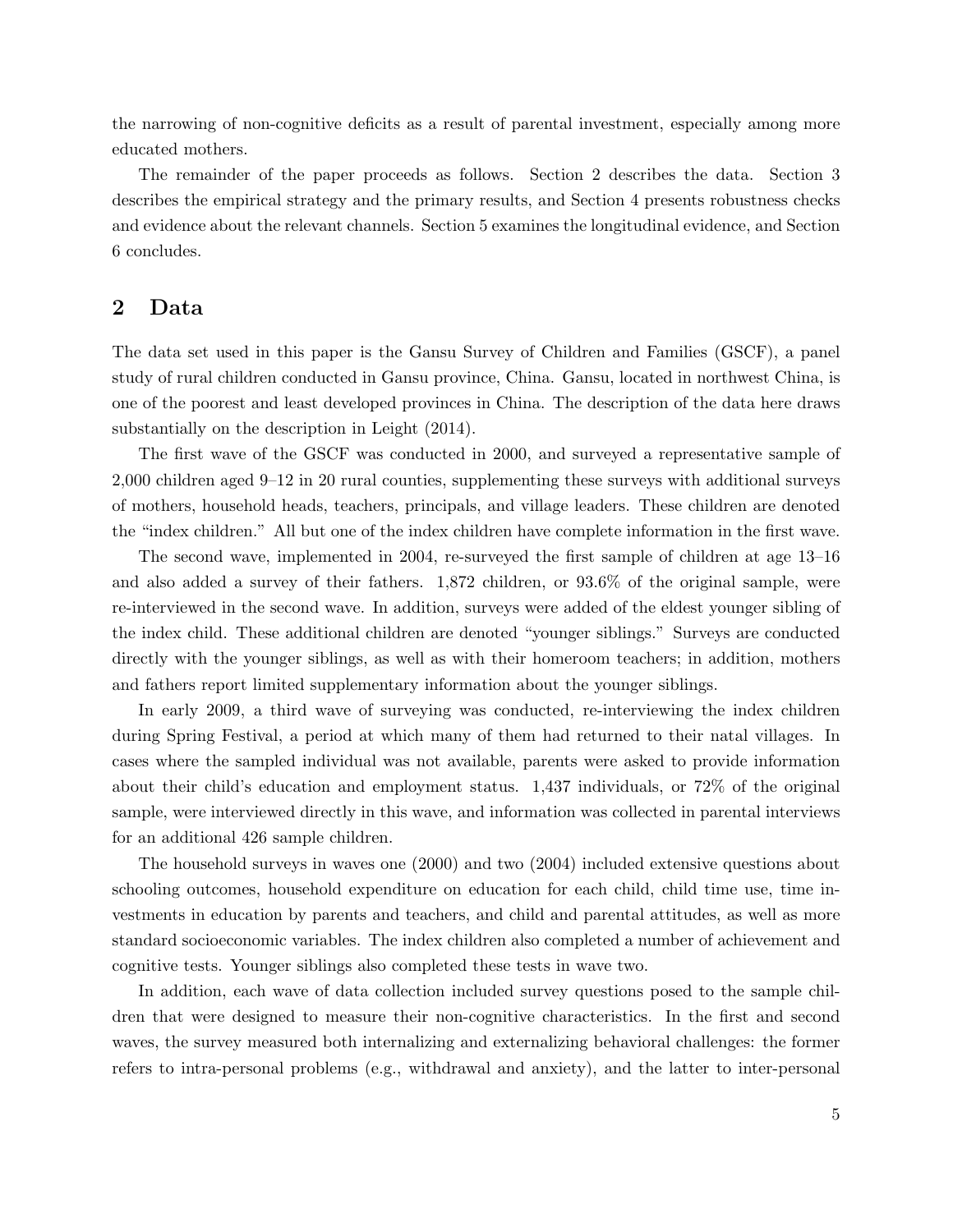problems (destructive behavior, aggression, and hyper-activity). Both measures of non-cognitive characteristics are constructed by recording the respondent's agreement or disagreement with a series of statements and then applying item response theory (IRT) to generate internalizing and externalizing scores. The measures are identical across waves one and two, and the scores are standardized to have a mean of zero and a standard deviation of one. In the third wave, a Rosenberg self-esteem index and a depressive index were measured. Further detail about the construction of the non-cognitive characteristics measures can be found in [Glewwe, Huang and Park](#page-27-5) [\(2013\)](#page-27-5).

It may be useful to briefly comment here on the measures of non-cognitive characteristics employed (and the terminology used to describe these measures), and their relationship to the previous literature. A number of other papers have employed variables capturing internalizing and externalizing challenges, including [Heckman et al.](#page-28-8) [\(2013\)](#page-28-8) in analyzing the long-term effect of the Perry preschool program and [Neidell and Waldfogel](#page-28-9) [\(2010\)](#page-28-9) in analyzing cognitive and noncognitive peer effects in preschool education. Similarly, [Bertrand and Pan](#page-25-11) [\(2013\)](#page-25-11) and [Cornwell,](#page-26-7) [Mustard and Van Parys](#page-26-7) [\(2013\)](#page-26-7) document gender differences in a number of non-cognitive measures including internalizing and externalizing indices, and [Juhn, Rubinstein and Zuppann](#page-28-10) [\(2015\)](#page-28-10) employ a behavioral problems index in analyzing quality-quantity trade-offs. The terminology used to describe these measures varies, but given that we are not measuring a non-cognitive skill per se (e.g., self-esteem, or negotiating ability), we will follow the other authors noted here and preferentially use the term non-cognitive characteristics.[2](#page-5-0)

Non-cognitive characteristics of the younger siblings were measured only in wave two. For ease of interpretation in the primary specifications, the primary non-cognitive measures employed here (the externalizing and internalizing indices) have been inverted; in the original index, a higher value indicates more challenges, but in our index a higher value indicates fewer challenges.

In this paper, we will focus on a subsample of the families in the survey: those with two children in the household where both children have reported measurements for non-cognitive and cognitive skills in the second-wave survey. If the index children and the younger sibling are the only children in the household, then the surveys provide a complete overview of parental allocations and child endowment. Complete data is available for 388 families drawn from 90 localities in 20 counties, and these households constitute the relevant subsample. In our sample, only 6.5% of households have one child. The remaining households are excluded because the index child has two or more siblings, or has one older sibling for whom non-cognitive ability is not reported. In the robustness checks reported in Section [4.1,](#page-11-1) we will also present results employing a larger sample including households where these two children (the index child and the younger sibling) are part of a larger family.<sup>[3](#page-5-1)</sup>

<span id="page-5-0"></span><sup>&</sup>lt;sup>2</sup>Evidence in psychology suggests that positive attributes such as conscientiousness, agreeableness, and openness to experience are negatively correlated with the internalizing and externalizing behaviors we analyze here [Ehler et](#page-27-6) [al.](#page-27-6) [\(1999\)](#page-27-6).

<span id="page-5-1"></span><sup>&</sup>lt;sup>3</sup>While China's One-Child Policy was in effect during the period in which these children were born, many rural households could nonetheless have two children legally under various exemptions to the policy [\(Gu et al., 2007\)](#page-27-7). It is not possible using this dataset to accurately identify for each household whether it was in technical compliance with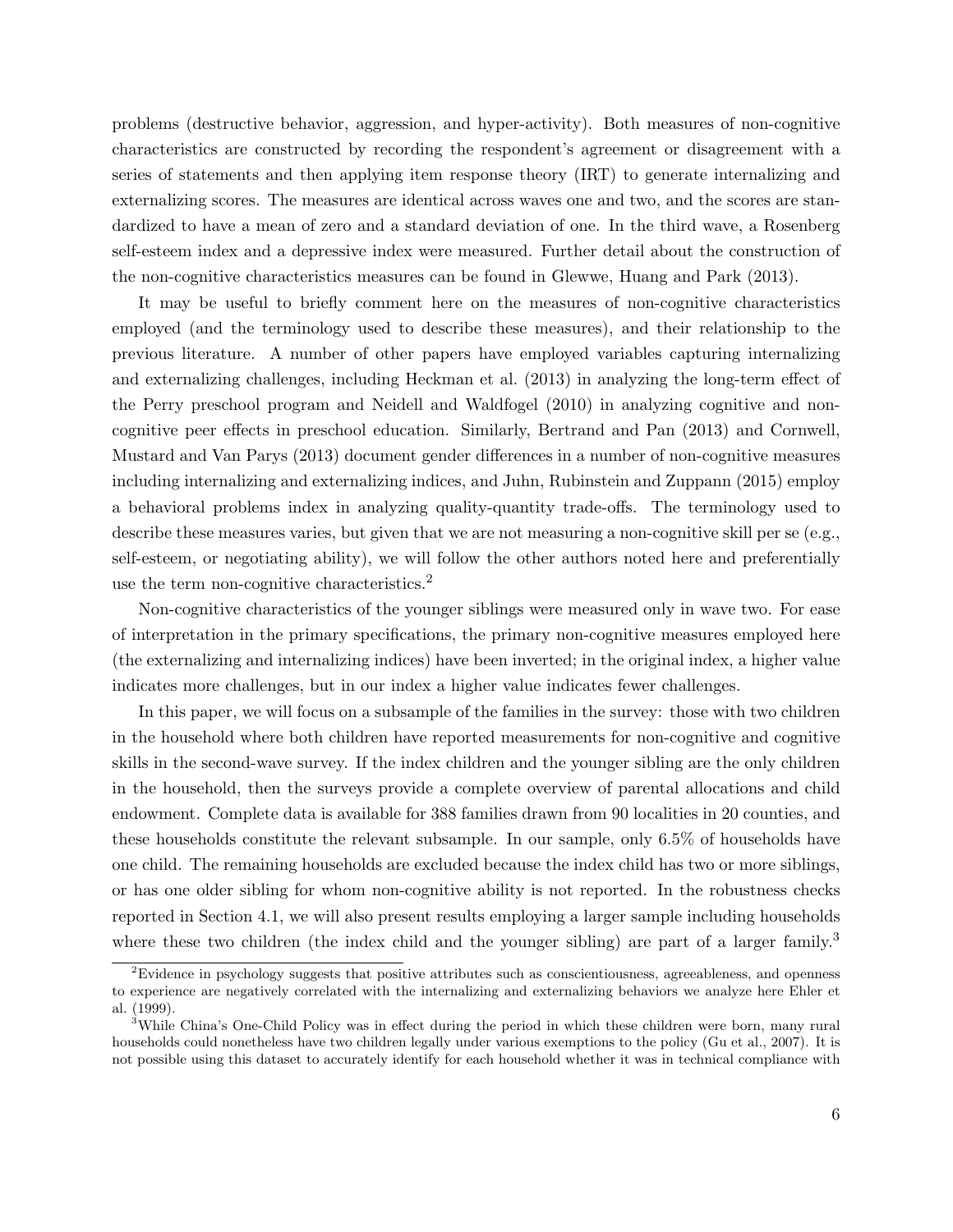Figure [1](#page-30-0) summarizes the structure of the sample, including the years in which data is collected, the children that are observed in each wave, and their age at the point of data collection.

Panel A of Table [1](#page-32-0) reports summary statistics for the subsample of two-children families and the overall sample for key demographic indicators, as well as a t-test for equality between the two means; the covariates reported are measured in the second wave of the survey, the wave in primary use here. It is evident that there are no significant differences in income or parental education between the sample and the subsample. However, households in the subsample are slightly younger and have younger children. This primarily reflects the exclusion of larger families or families in which the index child is the younger child; these families are generally headed by older parents.

We also report the total amount of time reported spent by each parent playing with children or assisting them with homework in a week; and the number of parenting decisions (out of two, choices about parenting style and choices about education) that each parent reports s/he is able to make independently. Interestingly, reported time investment is 3.7 hours for the mother, and only slightly lower (3.4 hours) for the father, and similarly each parent reports making around one parenting decision alone on average. Time invested in children is significantly higher for the subsample, consistent with the fact that households in which the index child is the older child (and younger child requiring more care are present) are included in the subsample. However, there are no significant differences in decision-making patterns, and importantly, there are also no significant differences in reported non-cognitive and cognitive skills of the index children comparing across the full sample and the subsample.

The dependent variable of interest is educational expenditure per child per semester, reported by the head of household in six categories: tuition, educational supplies, food consumed in school, transportation and housing, tutoring, and other fees.<sup>[4](#page-6-0)</sup> Each household separately reports expenditure for each child in each of these categories. Discretionary expenditure is defined as the sum of all expenditures excluding tuition. Summary statistics for average expenditure per child for the subsample of families analyzed can be found in Panel B of Table [1.](#page-32-0) Total educational expenditure averages around 360 yuan per child per semester; an average of 20% of household income is allocated to educational expenditure in total for both children.

We focus on educational expenditure given that it is the primary form of child-specific expenditure reported in this dataset. The only other type of child-specific expenditure reported is medical expenditure over the past year; only 25% of households report any positive medical expenditure for either child over the past year, and unsurprisingly this expenditure is highly correlated with reported illness (i.e., it is reasonable to assume that very little corresponds to preventive care). Given that we are primarily interested in human capital investments with long-term returns, we do not focus on medical expenditure.

the policy.

<span id="page-6-0"></span><sup>&</sup>lt;sup>4</sup>In China, textbook fees are mandatory and levied as part of the overall tuition, and here they are likewise reported in the tuition category. Educational supplies is supplies other than textbooks.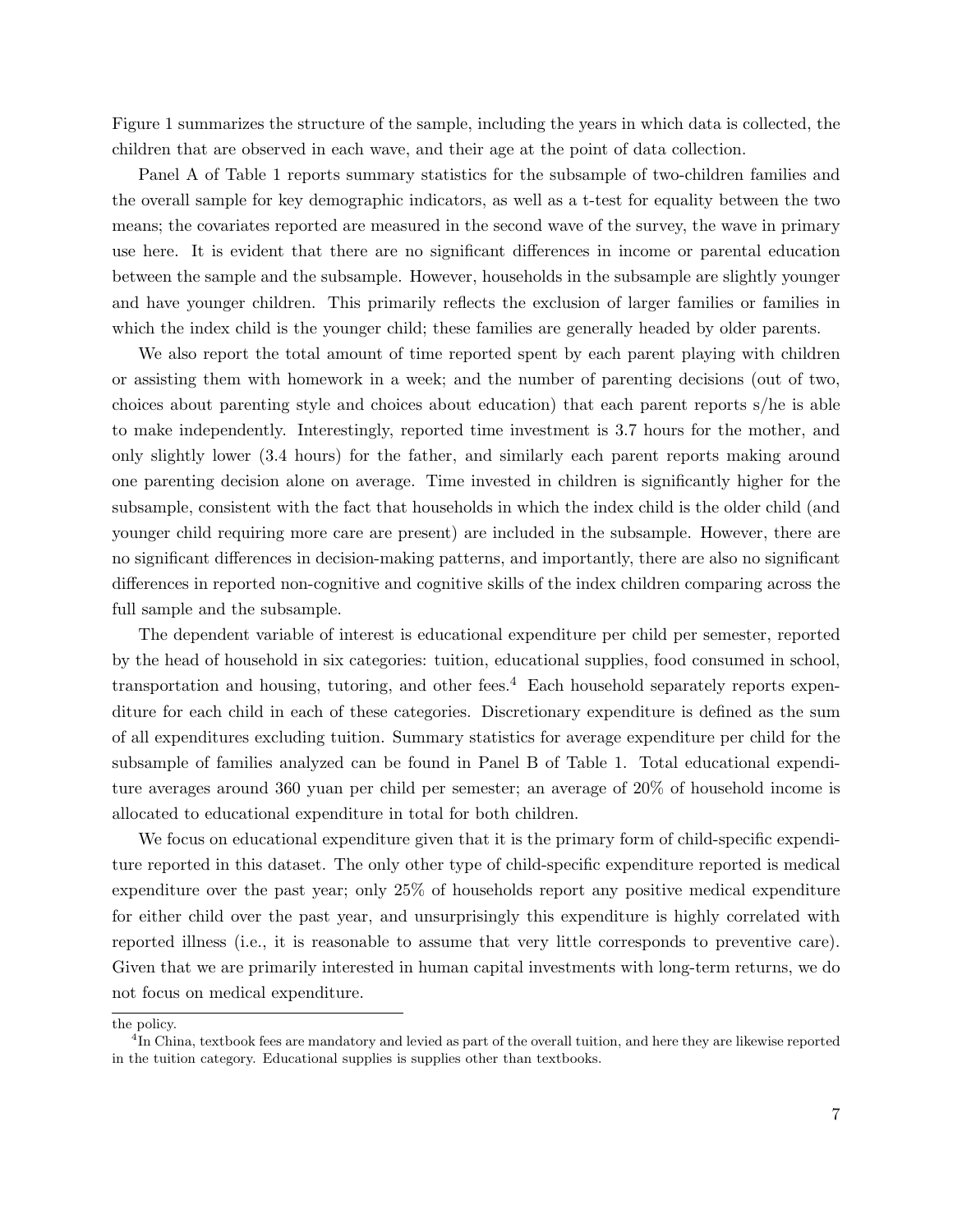### <span id="page-7-0"></span>3 Empirical strategy and results

#### 3.1 Empirical strategy

Our empirical strategy entails evaluating whether parental expenditure on education for children is correlated with measures of non-cognitive characteristics, conditional on household fixed effects.<sup>[5](#page-7-1)</sup> In other words, our primary specification identifies whether parents are more likely to invest in a child who has more desirable non-cognitive characteristics, relative to a sibling.

The child's observed non-cognitive characteristics will be denoted  $Ncog_{ihct}$ , for child i in household h, living in county c and born in year t; the non-cognitive variables employed will include the externalizing and internalizing index, as well as a summary measure that is the mean of the two indices. All non-cognitive variables have been standardized to have means equal to zero and standard deviations equal to one, and in order to facilitate interpretation, the indices have been inverted such that a higher value is indicative of fewer non-cognitive challenges.

The dependent variable, educational expenditure, is denoted  $Y_{ihct}$ . The specification includes household fixed effects  $\eta_h$ , year-of-birth fixed effects  $\nu_t$ , and a vector of child covariates  $X_{ihct}$ , yielding the following equation. Child covariates include gender, the sibling's gender, birth parity (i.e., whether a child is first-born or second-born), height-for-age, reported grades in school, and scores on grade-specific achievement tests administered in math and Chinese. The inclusion of birth parity is particularly important, given the evidence presented by [Black et al.](#page-26-8) [\(2005a\)](#page-26-8) suggests that birth order is an important determinant of children's outcomes. Our sample includes both male and female children  $(60\%$  $(60\%$  $(60\%$  boys and  $40\%$  girls).<sup>6</sup>

This specification is estimated with and without interactions with parental education  $S_{hct}$ . Standard errors will be clustered at the county level in all specifications.<sup>[7](#page-7-3)</sup>

<span id="page-7-4"></span>
$$
Y_{ihct} = \beta_1 N cog_{ihct} + \beta_2 N cog_{ihct} \times S_{hct} + X_{ihct} + \nu_t + \eta_h + \epsilon_{ihct}
$$
 (1)

The identification assumption for this family of specifications requires that non-cognitive characteristics are uncorrelated with other unobservable variables that determine parental allocations. This assumption would be violated, for example, if parents invest more in a favored child, who is subsequently observed to score highly on the non-cognitive indices employed.

In order to present some preliminary evidence about the relationship between non-cognitive characteristics and child characteristics conditional on household fixed effects, the following specifications can be estimated, regressing the internalizing and externalizing indices on child covariates

<span id="page-7-1"></span><sup>&</sup>lt;sup>5</sup>Given that our primary interest is examining how parents allocate resources between children with different non-cognitive characteristics, it is necessary to include family fixed effects since we are examining within household variation. Also, the use of fixed effects addresses the challenge of unobserved household-level heterogeneity.

<span id="page-7-3"></span><span id="page-7-2"></span><sup>&</sup>lt;sup>6</sup>For concision, we will employ male pronouns.

<sup>7</sup>We regard clustering at the county level as a conservative strategy for inference. Our subsample includes 20 counties and 90 villages; our results are also consistent if we cluster at the village level.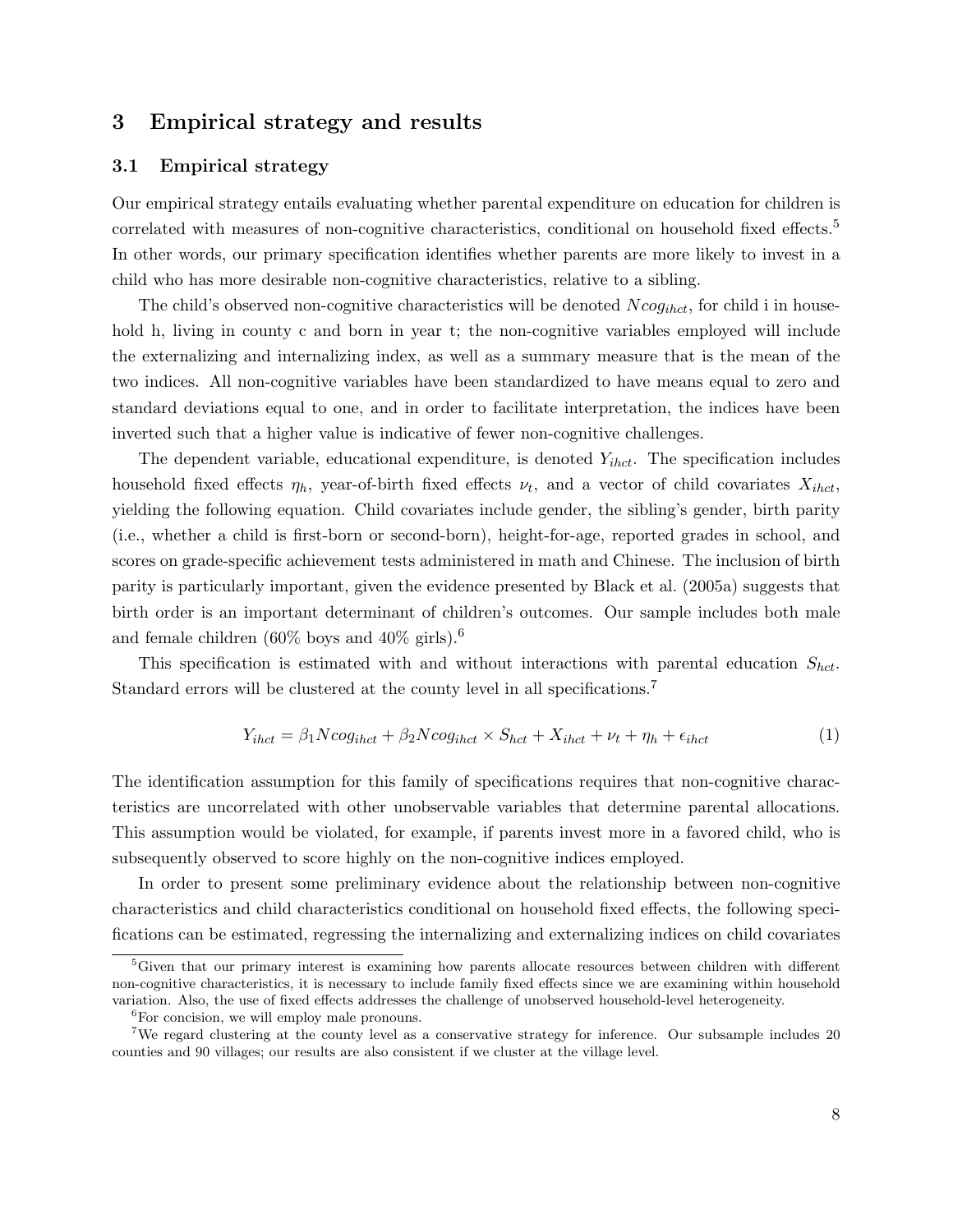$X_{ihct}$ , conditional on household fixed effects.

$$
Ncog_{ihct} = \beta_1 X_{ihct} + \eta_h + \epsilon_{ihct}
$$
\n(2)

The results can be found in Table [2:](#page-33-0) Panel A reports the correlations with sibling parity, age, gender, and grade level, and Panel B reports the correlations with various measures of the child's endowment. Interestingly, in Panel A there is no evidence of any significant correlation between the internalizing index and any child characteristic. However, for the externalizing index we observe that non-cognitive measures are lower, suggestive of more behavioral challenges, for second-born children, younger children, boys and children enrolled in lower grades in school. There is, of course, a high degree of correlation among these covariates: second-born children are on average younger, enrolled in lower grades, and more likely to be boys.<sup>[8](#page-8-0)</sup> Columns (9) and (10) show the results of a multiple regression including all four covariates; there is some evidence here that the most robust correlations are between gender and grade level and the externalizing index.

Panel B shows that there is little evidence of significant correlations between non-cognitive characteristics and other measures of endowment: specifically, height-for-age, and various measures of cognitive skills. This includes the child's grades reported in the last academic year in math and Chinese, and their score on a grade-specific achievement test. The only exception is a significant correlation between the internalizing index and the achievement test score.

In light of these results, the primary specifications all include year-of-birth fixed effects as well as controls for gender, sibling's gender, sibling parity, height-for-age, and all three reported measures of cognitive skills as measured in the second wave, contemporaneously with non-cognitive characteristics. The inclusion of grade fixed effects is more complex; given that the primary dependent variable of interest is educational expenditure, grade level can plausibly be considered an outcome. However, the primary results will also be robust to the inclusion of grade fixed effects.

Given that the primary specifications are estimated conditional on household and year-of-birth fixed effects, it is also useful to examine how much variation in the child characteristics of interest is observed within a given household and within a given birth year. Table [A1](#page-40-0) in the Appendix reports the R-squared in a simple regression including only the specified fixed effects as explanatory variables and the specified child covariate as the dependent variable. In general, between 50% and 60% of the variation in non-cognitive characteristics is explained by household fixed effects, suggesting there is still considerable within-household variation.

#### 3.2 Primary results

Table [3](#page-34-0) shows the results of estimating equation [\(1\)](#page-7-4) without the interaction terms with parental education. The objective is to test whether parental allocations of educational expenditure are

<span id="page-8-0"></span><sup>8</sup>The implications of gender selection for this analysis will be explored in greater detail in Section [4.1.](#page-11-1)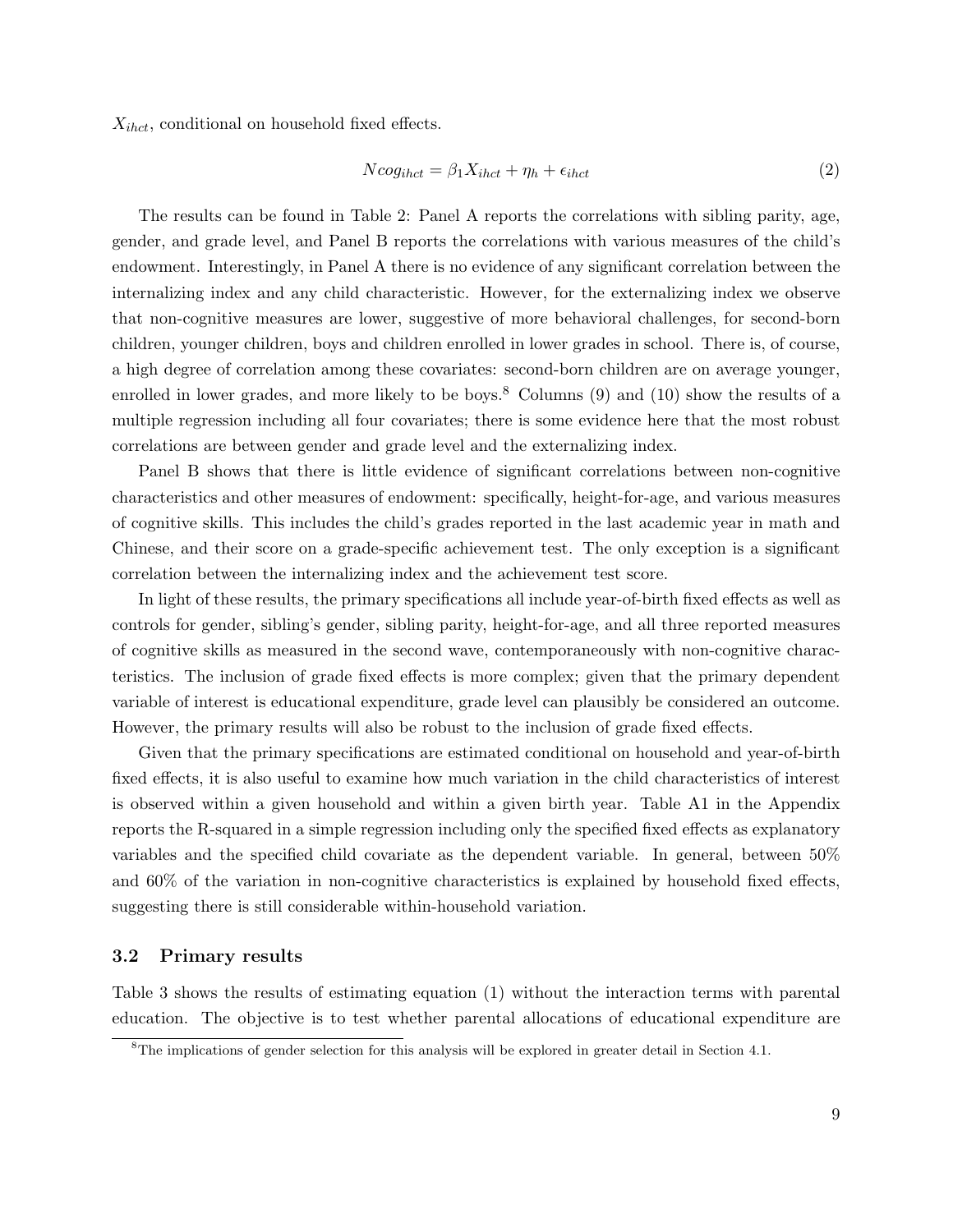responsive, on average, to variation in non-cognitive characteristics between siblings; the measures of expenditure include total expenditure, discretionary expenditure (the sum of all expenditure excluding tuition), and six individual categories. Enrollment is universal among the subsample of interest, and thus school enrollment is not reported as an outcome. The results show coefficients that are small in magnitude, varying in sign, and generally insignificant. This suggests that parents are neither systematically compensating children characterized by more internalizing and externalizing challenges, nor systematically reinforcing these differences. A similar pattern is observed if we estimate this regression in the cross-section without household fixed effects.

In light of this pattern, we then examine whether parents who themselves have certain characteristics are more likely to respond to measured differences in the non-cognitive traits of their children. The most obvious relevant characteristic is education, particularly given that recent work from [Hsin](#page-28-5) [\(2012\)](#page-28-5) and [Restropo](#page-28-6) [\(2016\)](#page-28-6) suggests that maternal education is an important determinant of parental allocation of expenditure. While the average level of education reported is relatively low—four years for mothers and seven years for fathers—there is considerable variation. Around 75% of mothers report completing at least one year of formal schooling, and 17% report completing junior high school. For fathers, around 90% report completing at least one year of formal schooling, and 10% report completing senior high school.

Figure [2](#page-30-1) shows histograms of the distribution of both maternal and paternal education. The correlation between maternal and paternal education is positive, but low in magnitude (around .3). Unsurprisingly, the education of both parents is also positively correlated with income and other measures of household wealth.

In addition, Figures [3a](#page-31-0) and [3b](#page-31-1) show the distribution of intrahousehold (between-sibling) differences in non-cognitive characteristics and in normalized expenditure residuals for households at different levels of maternal education. We can observe that the mean absolute difference in noncognitive characteristics between siblings is around .75 standard deviations, and this is roughly constant across households of different levels of maternal education. Normalized expenditure residuals are calculated by regressing expenditure on child characteristics (gender, birth parity, cognitive skills, and height-for-age), generating the residuals and standardizing them to have mean zero and standard deviation one. The mean absolute difference is around .4 standard deviations, and this seems to be larger at higher levels of maternal education.

To identify whether parents who are more educated respond differentially to differences in non-cognitive characteristics, we then re-estimate equation [\(1\)](#page-7-4) including interaction terms between non-cognitive indices and parental education. Again, the specification includes controls for a wide range of child characteristics including gender, sibling parity, and cognitive skills, and household and year-of-birth fixed effects. We also include the interactions of gender, age, sibling parity, height-for-age and the achievement test score with the specified measure of parental education.

The results are reported in Table [4.](#page-35-0) We observe a robust pattern in which households in which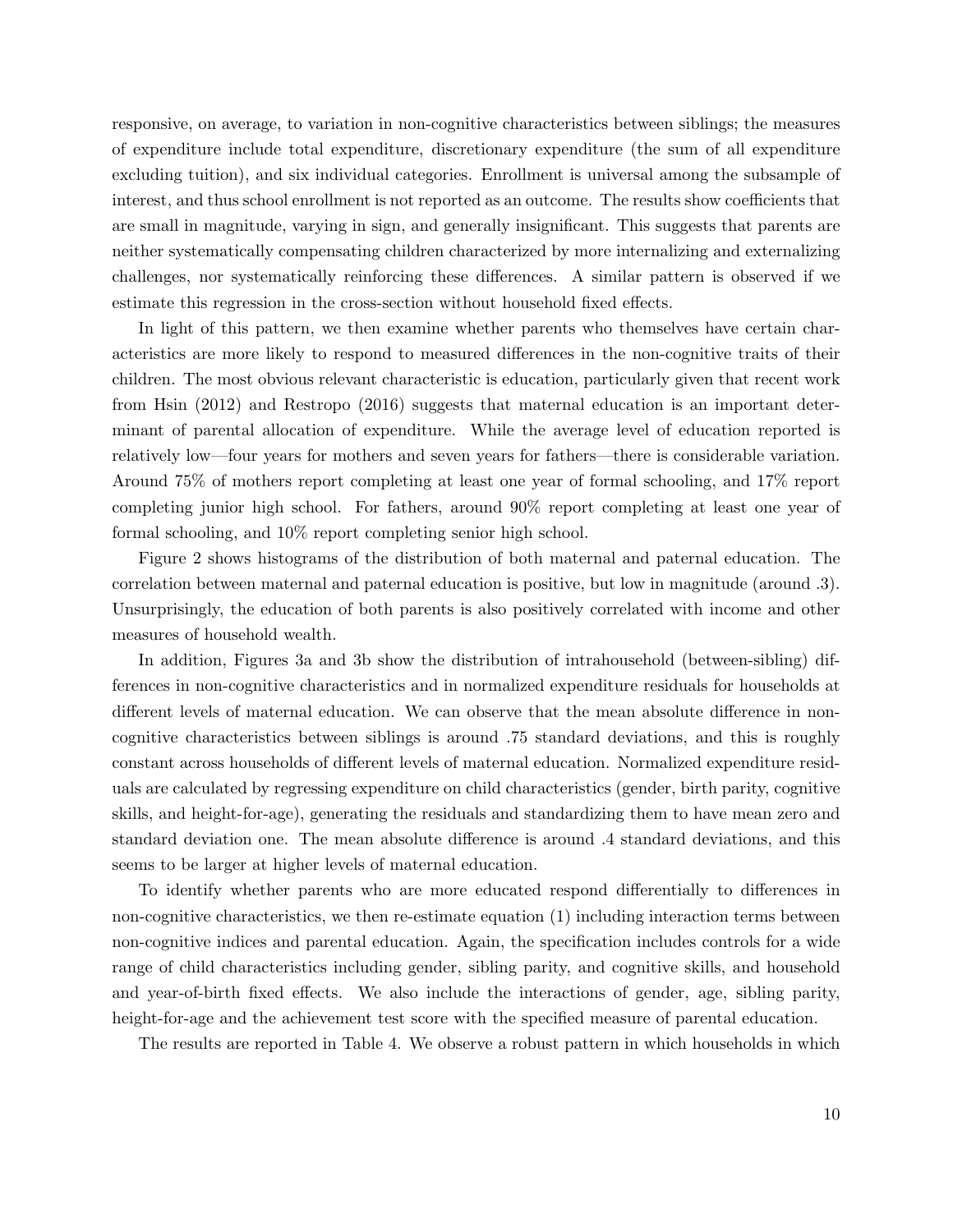mothers have low levels of education (roughly speaking, fewer than three years of schooling) provide more expenditure to children with higher non-cognitive scores, reinforcing the pre-existing differences, while households with more educated mothers seem to engage in compensatory behavior, providing more expenditure to children characterized by lower scores and thus by more behavioral and socio-emotional challenges. This is evident in the negative coefficients on the interaction term between non-cognitive indices and maternal education.[9](#page-10-0) The coefficients on the interaction terms for other child characteristics are not reported in Table [4](#page-35-0) for concision, but are reported in the on-line appendix for a simple specification using a summary non-cognitive index.<sup>[10](#page-10-1)</sup> For cognitive skills as captured by a summary achievement test score,  $\beta_1$  is positive though insignificant, suggestive of a reinforcing allocation of investment, and there is no evidence of heterogeneity with respect to maternal education; more discussion about this pattern is provided in Section [4.2.](#page-15-0)

In general, there is no compensatory effect observed for tuition, consistent with the intuition that tuition is not easily manipulable; though the coefficients are negative, they are small in magnitude and insignificant.<sup>[11](#page-10-2)</sup> Comparing the estimated coefficients for the interaction effect in Columns (2) and (3) in Panel A, we can observe that relative to the mean of the dependent variable, the magnitude of the coefficient on tuition in Column (3) is around 10% of the magnitude of the coefficient on discretionary expenditure in Column (2). A similar pattern is observed in Panel C.

The interaction terms for paternal education, on the other hand, are smaller in magnitude, heterogeneous in sign, and generally not statistically significant. Panels B and D report p-values testing the equality of the estimated coefficients on the interaction terms for maternal and paternal education for the two non-cognitive indices, respectively.<sup>[12](#page-10-3)</sup> These coefficients are denoted  $\beta_2^m$  and  $\beta_2^f$  $\mathcal{L}_2^f,$  where  $\beta_2^m$  refers to the coefficient on the interaction term for maternal education, and  $\beta_2^f$  $\frac{J}{2}$  refers to the analogous coefficient for paternal education. We can reject the hypothesis that the coefficient on the maternal and the parental education interaction terms is equal in both specifications employing total and discretionary expenditure as the dependent variable, as well as in several additional specifications. We also report results in both panels from a joint test of the hypotheses  $\beta_1^m = \beta_1^f$ 1 and  $\beta_2^m = \beta_2^f$  $_2^J$ , and find parallel results.

These results may raise the question of how variation in maternal and paternal education interact, and if we observe a different pattern if the parents' educational levels are similar, or if one is much more educated than the other. We explore this question in detail in Section [4.2.](#page-15-0)

Finally, the magnitudes of the implied effects are substantial. For example, consider a child whose score on the internalizing index is one standard deviation lower than his sibling's score,

<span id="page-10-0"></span> $9$ [Aizer and Cunha](#page-25-6) [\(2012\)](#page-25-6) find that the degree of parental reinforcing behaviors increases with family size. However, our finding cannot be explained by variation in family size since the sample is restricted to only two-child households.  $10$ The on-line appendix can be found on both authors' homepages.

<span id="page-10-2"></span><span id="page-10-1"></span><sup>&</sup>lt;sup>11</sup>Approximately 12% of students attend schools that are are private or publicly assisted private institutions; accordingly, it is possible that there is some variation in tuition, and some potential for parents to select a higher-

tuition school for their children.

<span id="page-10-3"></span> $12$ This test is implemented by estimating the two specifications simultaneously in a seemingly unrelated regression framework.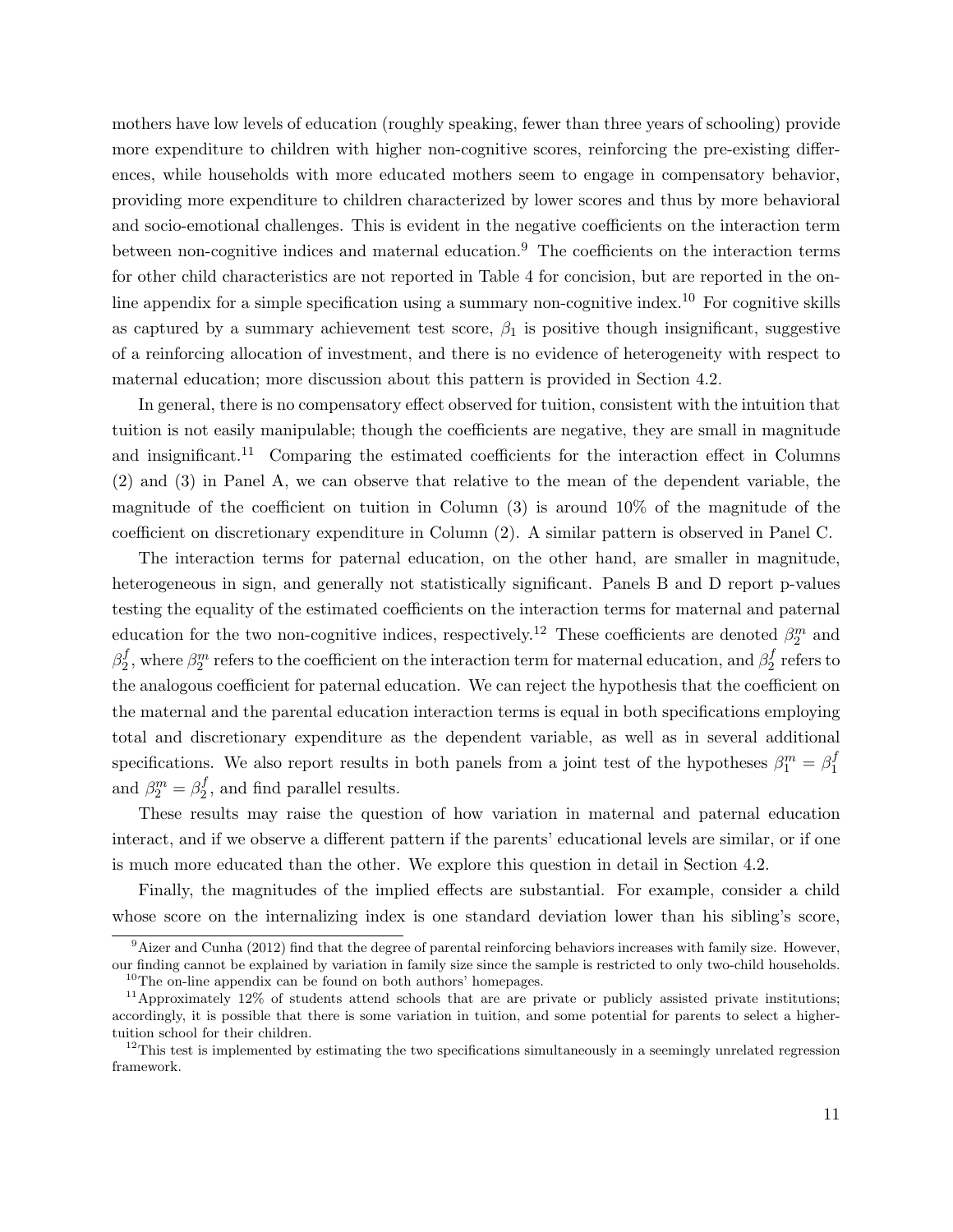suggestive of more behavioral or socio-emotional challenges. The coefficient on the interaction term suggests that an increase in maternal education from the 25th to the 75th percentile, or from one to six years — conditional on all other household characteristics — would result in an increase in discretionary educational expenditure for this child compared to his sibling of 35%. The magnitudes are similar for the coefficients estimated for the externalizing index in Panel C.

### <span id="page-11-0"></span>4 Robustness checks and channels

#### <span id="page-11-1"></span>4.1 Robustness checks

Alternate specifications First, we verify the primary results are robust to a number of additional specifications. For concision, in the robustness checks we employ an average non-cognitive index that is the mean of the internalizing and externalizing indices. The observed pattern is consistent if grade fixed effects are included, if the non-cognitive variables are reformulated as per-centile rank variables, and if log expenditure variables are employed as the dependent variables.<sup>[13](#page-11-2)</sup> Importantly, the results are also consistent in sign and magnitude if estimated unconditional on cognitive skills and other endowment measures. There may be some concern that contemporaneous measures of cognitive skills are endogenous relative to parental investments, but there is no evidence that including these cognitive measures as controls generates systematic bias; the results from estimating a more parsimonious specification are reported in Panel A of Table [A2.](#page-41-0)

We also re-estimate the results using two alternate samples. First, we employ the full sample of all households where the number of children is greater than or equal to two, rather than restricting to households in which the index child and his or her younger sibling are the only children.<sup>[14](#page-11-3)</sup> (Less than 10% of the sample of interest are households with only one child.) The estimation results can be found in Panel B of Table [A2,](#page-41-0) and the interaction terms on maternal education are again negative and and of roughly equal magnitude, suggesting that the observed pattern of compensation in households with more educated mothers is not limited to households of a particular size. (Households in which the index child has an older sibling and no younger siblings are still not observed in this sample due to the absence of data on the older sibling. However, the evidence presented in Table [1](#page-32-0) suggests that there is no significant difference in household characteristics or the non-cognitive or cognitive skills of the index child when comparing index children observed in the subsample to the full sample.)<sup>[15](#page-11-4)</sup>

<span id="page-11-3"></span><span id="page-11-2"></span><sup>&</sup>lt;sup>13</sup>These results are reported in the on-line appendix.

<sup>&</sup>lt;sup>14</sup>We preferentially employ the restricted sample in the primary results given that failing to observe the endowment of the third sibling may lead to attenuation bias in the primary results if parents are compensating the unobserved sibling.

<span id="page-11-4"></span><sup>&</sup>lt;sup>15</sup>We also explore whether there is evidence of a correlation between birth spacing (between the first- and secondborn child) and maternal education that could be an alternate channel for the detected pattern. There is no evidence of any correlation between birth spacing and maternal or paternal education, and no evidence that parents respond differentially to non-cognitive characteristics in households with different spacing between the two siblings.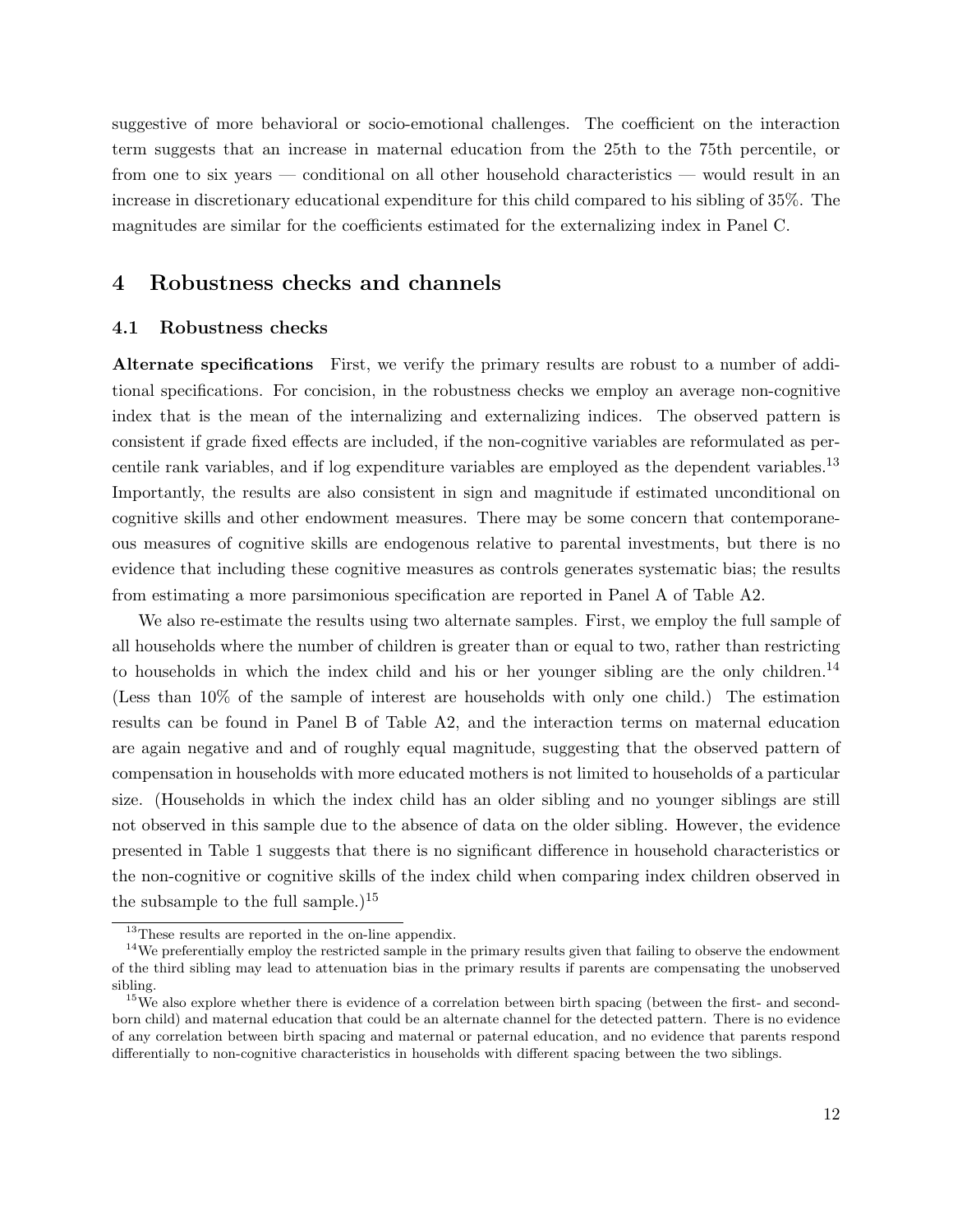Second, it should be noted that gender cannot be considered to be exogenous in this sample; nearly 70% of second-born children are boys. However, consistent with existing anthropological evidence, there is little evidence of sex selection prior to the first birth [\(Gu et al., 2007\)](#page-27-7). The gender ratio for first-born children is not significantly different from .5, and the gender ratio for second-born children who follow the birth of a son is also not significantly different from .5. Thus, sex selection is a phenomenon primarily observed after the birth of a first-born girl. Accordingly, if we restrict the sample to households reporting a first-born son, the distribution of gender in these households can plausibly be considered quasi-exogenous. Re-estimating the primary specification for this smaller sample generates the same pattern of results, reported in Panel C of Table [A2.](#page-41-0)

Serial correlation in parental investment Parents may use various strategies to determine investment between children: they may seek to maximize the returns on their educational investments, or they may allocate based on other criteria. Regardless of the allocation strategy, if there is some serial correlation in investment, this may be a source of bias in our results.

Consider the following simple specification as an example, where the dependent variable is educational expenditure and  $Y_{i,t-1}$  denotes previous parental investment.

<span id="page-12-1"></span>
$$
Y_{it} = \beta_1 N oncog_{it} + \beta_2 Y_{i,t-1}
$$
\n
$$
\tag{3}
$$

If we assume that prior investment is unobserved and is positively correlated with expenditure today, then  $Cov(Noncog_{it}, Y_{i,t-1}) > 0$ , generating upward bias on the coefficient  $\beta_1$ . If  $\beta_1$  is positive (i.e., investment is higher for children with higher non-cognitive scores), then we will over-estimate  $\beta_1$ and over-estimate the degree of reinforcing investment. If  $\beta_1$  is negative (i.e., investment is higher for children with lower non-cognitive scores), then the coefficient will be biased toward zero, and we will under-estimate the degree of compensatory investment. The bias in the coefficient can be captured by the familiar bias term for omitted variables,  $\frac{\beta_2 Cov(Y_{i,t-1}, Noneog_{it})}{Var(Noncog_{it})}$ .  $\beta_2$  captures the degree of serial correlation in investment.

The question of primary interest for our specification is whether there will be bias in the interaction term between non-cognitive indices and maternal education – and, if the bias does exist, why do we observe this pattern only for maternal education, but not paternal education?<sup>[16](#page-12-0)</sup> If we estimated equation [\(3\)](#page-12-1) separately for low-education and high-education mothers and then calculated the difference in the estimated correlations  $\beta_1$  as a proxy for the interaction term, the bias would cancel unless  $\frac{\beta_2 Cov(Y_{i,t-1},Noncog_{it})}{Var(Noncog_{it})}$  is different for the two samples. This could arise if either the variance in non-cognitive scores or the degree of serial correlation in investment is different for more and less educated mothers (i.e.,  $\beta_2$  is not the same), or if the relationship between past investment and current non-cognitive characteristics is different for more and less educated mothers

<span id="page-12-0"></span> $16$ We will also present results in Section [4.2](#page-15-0) that there is no evidence of comparable heterogeneity with respect to household income.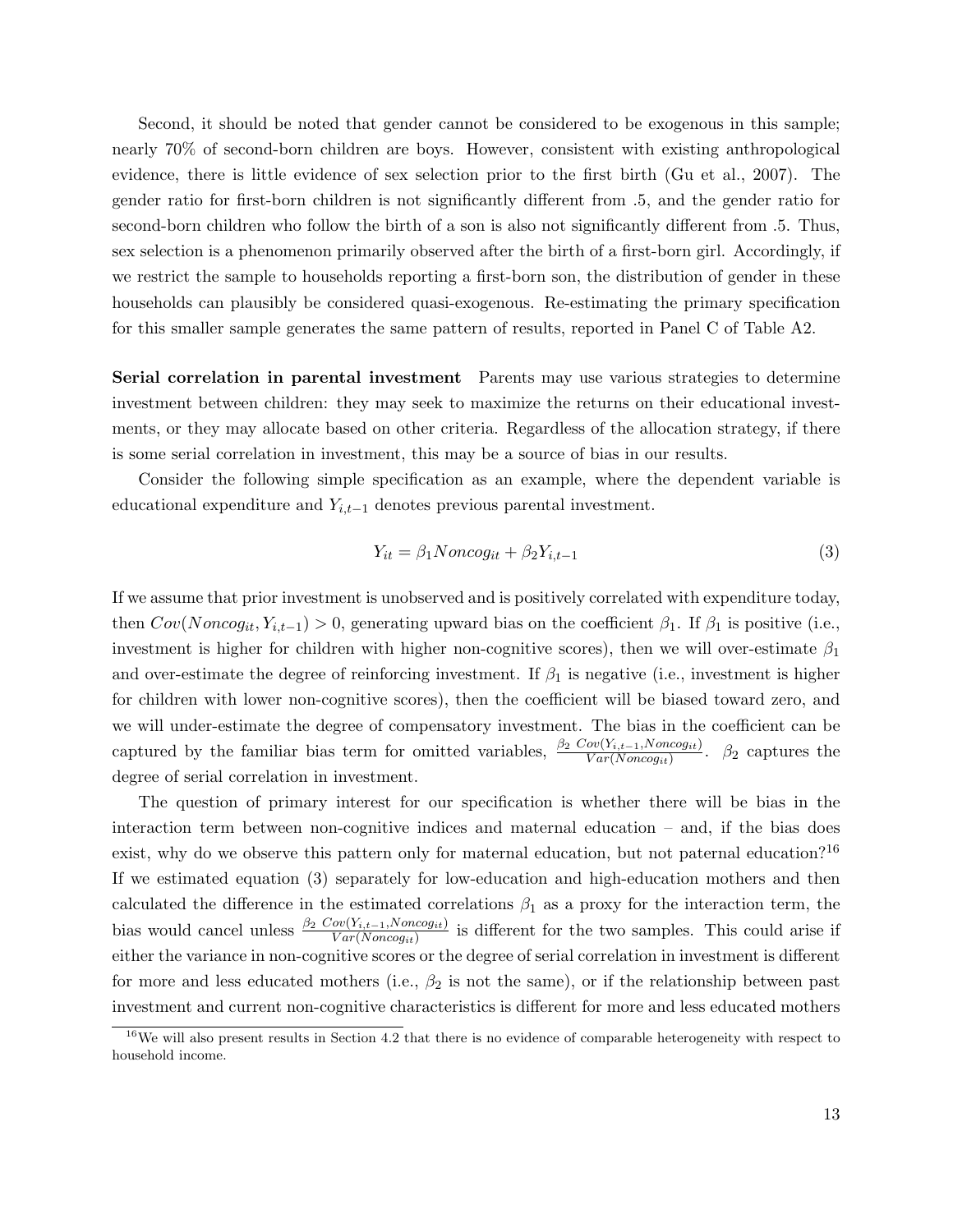(i.e., the returns to investment are not the same).

We can present some evidence on these points using data reported on non-cognitive characteristics and expenditure for the first-born child over time. In general, there is positive serial correlation in investment that seems to be significantly larger in families with more educated mothers.<sup>[17](#page-13-0)</sup> However, there is no evidence that the dependence of current non-cognitive scores on past investment differs significantly in households with more educated mothers, and there is also no evidence that  $Var(Noncog_{it})$  is statistically different between the two groups. Thus if anything, the upward bias on  $\beta_1$  would be larger in the sample of more educated mothers, generating upward bias on the interaction term of interest in the main specification; this is, of course, in the opposite direction of the observed effect.

We can also perform an additional test to evaluate the potential for bias in the primary specifications due to serial correlation in investment. We presume that there is limited scope for parental investment (via educational expenditure or other, correlated measures) to affect non-cognitive characteristics prior to primary school. Accordingly, we construct a new variable  $N \text{co} g_{ihct}^{prim}$  that is defined as non-cognitive characteristics at primary school age, as observed in wave one for the older sibling or wave two for the younger. We similarly define expenditure at primary school age  $Y_{ihct}^{prim}$ . We then estimate a specification parallel to the specification of interest, though rather than using year-of-birth fixed effects, we employ fixed effects for the age of the child in the survey year,  $\nu_{\text{age}}$ .

$$
Y_{ihct}^{prim} = \beta_1 N cog_{ihct}^{prim} + \beta_2 N cog_{ihct}^{prim} \times S_{hct} + \beta_3 X_{ihct} + \nu_{age} + \eta_h + \epsilon_{ihct}
$$
(4)

<span id="page-13-1"></span>The results from estimating equation [\(4\)](#page-13-1) are reported in Panels A and B of Table [A3.](#page-42-0) We again observe evidence of greater compensation in households with more educated mothers, and no systematic variation with respect to paternal education. While the coefficients are smaller in magnitude, the mean levels of expenditure are also lower when we examine only children at primary school age. The estimated coefficients suggest that a one standard deviation increase in maternal education leads to an increase in discretionary expenditure directed to a child characterized by a non-cognitive index that is one standard deviation lower of around 27%, compared to an effect size of 35% using the original specification. This result is consistent with the hypothesis that the observed pattern does not solely reflect bias introduced by differential prior investment.

It is also possible to re-estimate our primary specification controlling directly for lagged expenditure; this is analogous to attempting to solve the omitted variable bias challenge captured in equation [\(3\)](#page-12-1) by directly including the omitted variable. The primary results, reported in Panel C of Table [A3,](#page-42-0) are all consistent in both magnitude and significance when re-estimated including lagged measures of expenditure.

<span id="page-13-0"></span><sup>&</sup>lt;sup>17</sup>More specifically, the correlation between  $Y_{i,t-1}$  and  $Y_{it}$  is 0.22 for children with mothers above the median level of education, and 0.11 for children with mothers below the median level of education.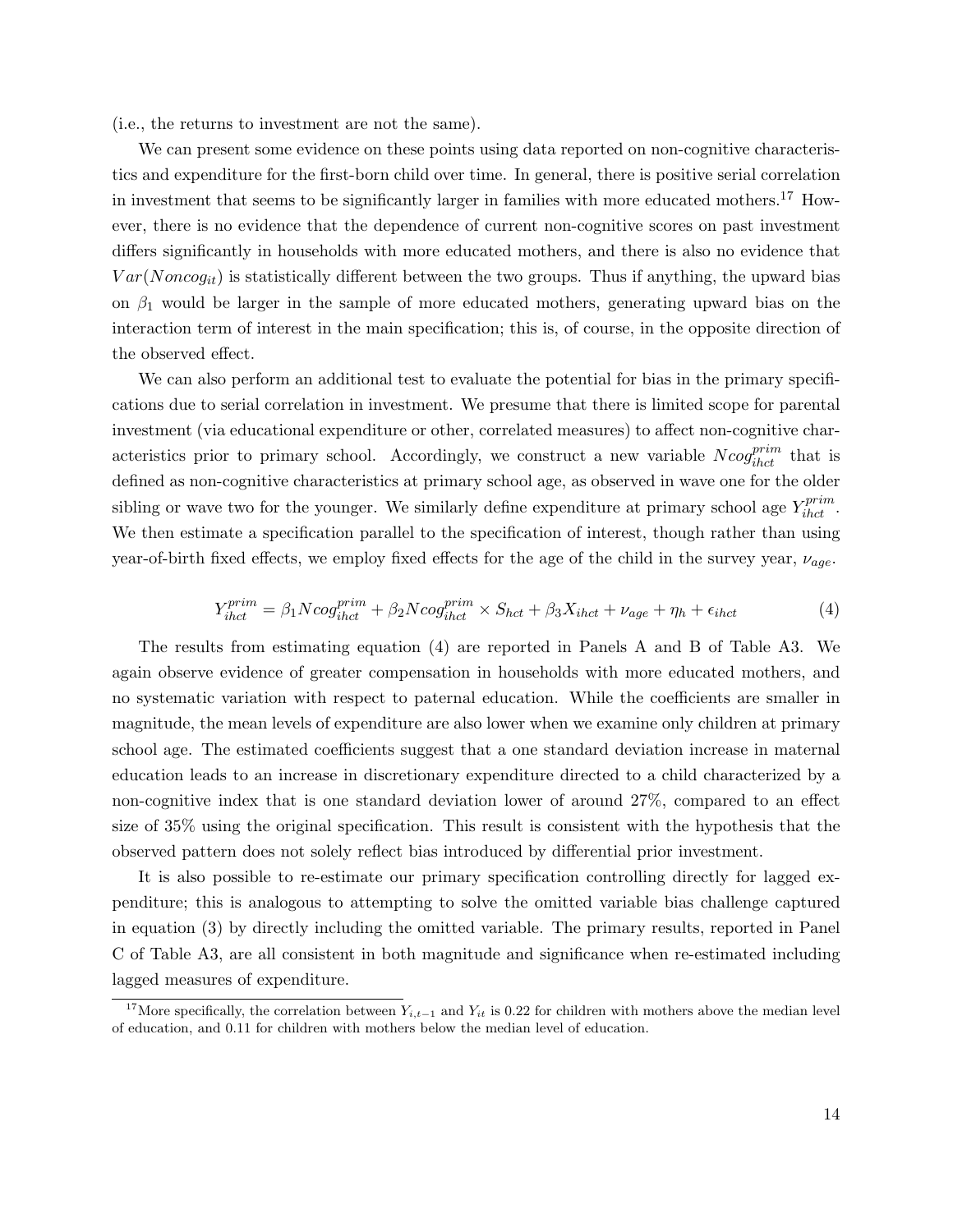Parental favoritism Parental favoritism may interact with non-cognitive characteristics in two ways. First, if a child with fewer behavioral challenges is more likely to be the parental favorite and thus receives more parental investment, favoritism could be interpreted as a channel through which non-cognitive characteristics affect educational investment. Second, if parents choose a favorite child early in life, invest more in this favored child, and he is then observed to have fewer challenges, then parental favoritism could be the underlying reason for a pattern of serial correlation — and if parental favoritism and the associated persistence in investment is more prevalent in certain households, this could be a source of bias in our main specification.

We implement two tests to evaluate whether favoritism is relevant in this analysis. First, we exploit questions in the survey of mothers in which she reports the identity of the children who will provide more emotional and economic support in the future. We designate a child as a favorite if he is identified as the primary source of both emotional and economic support, and examine whether more educated mothers are more likely to provide more expenditure to their favorite children, conditional on non-cognitive characteristics and the full set of child covariates already reported. Importantly, there is no significant correlation between non-cognitive characteristics and the identity of the favorite child, nor is there any heterogeneity in this correlation with respect to maternal education, suggesting that it is not the case that children experiencing fewer non-cognitive challenges are more likely to build relationships with parents and be identified as the favorite.

Second, we evaluate whether parents invest more in a favored child, and if this pattern is different in households with more educated mothers. The specification of interest is as follows, where  $F_{ihct}$  denotes a dummy for favorite.

$$
Y_{ihct} = \beta_1 N cog_{ihct} + \beta_2 N cog_{ihct} \times S_{hct} + \beta_3 F_{ihct} + \beta_4 F_{hct} \times S_{hct} + \beta_5 X_{ihct} + \nu_t + \eta_h + \epsilon_{ihct} \quad (5)
$$

The results are reported in Table [A4.](#page-43-0) In general, there is no systematic preference in expenditure for the favored child; there is some evidence of greater preference for the favored child among more educated mothers, but the difference is not significant.<sup>[18](#page-14-0)</sup> These results suggest that favoritism is unlikely to be an important channel for the observed pattern of compensation.

Alternate measures of non-cognitive characteristics Our primary measure of non-cognitive characteristics is based on children's self-reported status. This may raise questions about noise in the data, especially given that some children in the sample are relatively young. The other relevant measure available is drawn from surveys of the children's teachers, who are asked to report whether a child possesses a series of eight characteristics, both positive and negative.[19](#page-14-1) Given the limited variation in this measure, which has only eight unique values, we construct a dummy variable equal

<span id="page-14-0"></span> $18$ It is also useful to note that the favorite child is significantly more likely to be a boy, though there is no significant variation in this relationship with respect to maternal education.

<span id="page-14-1"></span><sup>&</sup>lt;sup>19</sup>This series includes whether the child is smart, conscientious, reasonable/well-mannered, clean, enjoys work, is lively/imaginative, gets along with others, likes to cry, or lacks confidence.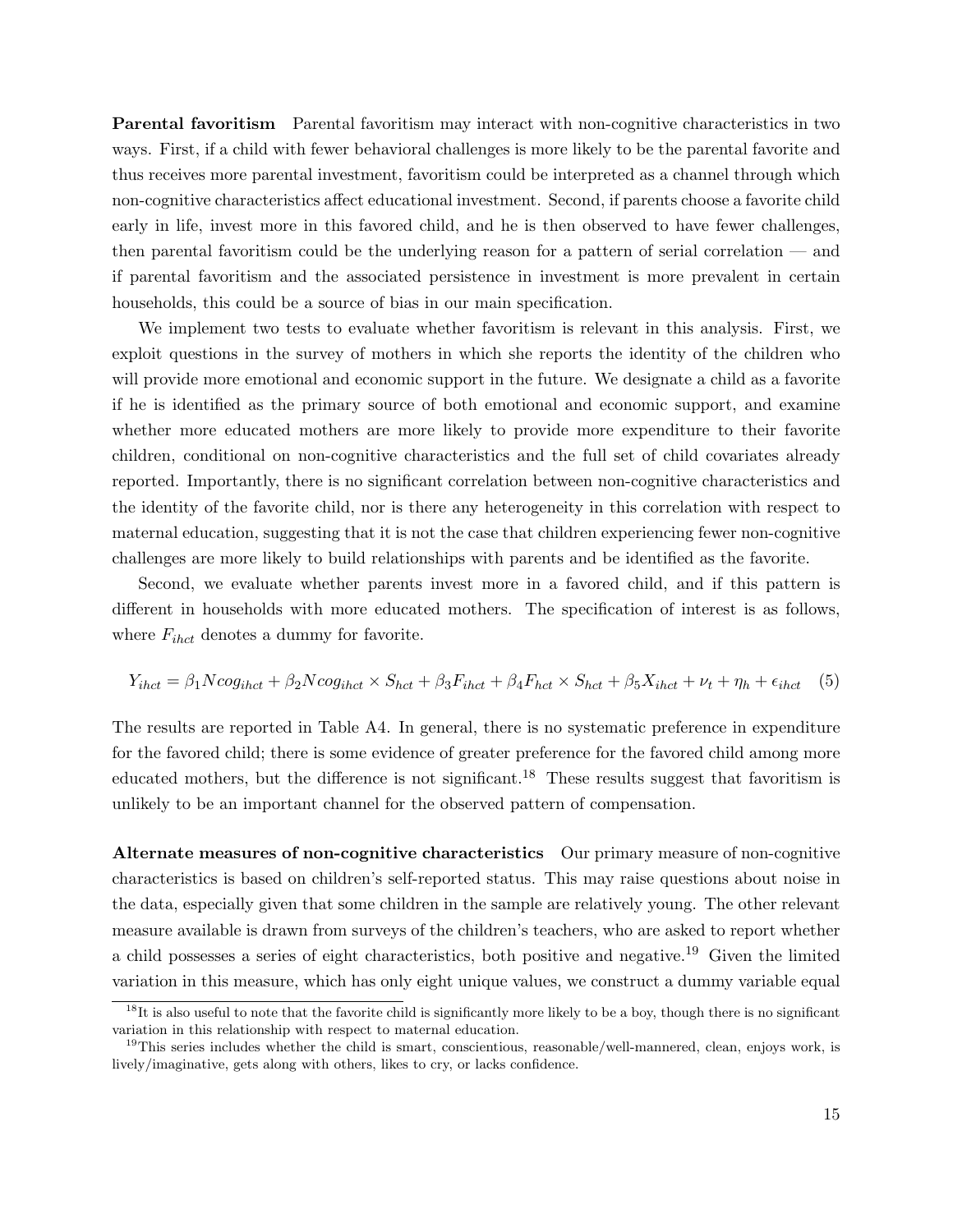to one if the teacher's reports of the child's characteristics places him or her in the top half of all children, denoted  $T_{cog}^D_{ihct}$ . We then estimate a specification parallel to our primary specification of interest, employing this dummy variable as a measure of non-cognitive skills.

$$
Y_{ihct} = \beta_1 T \cos_{ihct}^D + \beta_2 T \cos_{ihct}^D \times S_{hct} + \beta_3 X_{ihct} + \nu_t + \eta_h + \epsilon_{ihct}
$$
(6)

The results are reported in Table [A5](#page-43-1) and show the same pattern of greater compensation in households with more educated mothers. The magnitude observed is similar to the magnitude in a parallel specification using a dummy variable constructed from the original self-reported noncognitive characteristics measure.

This evidence suggests that the observed pattern of differential compensation for adverse noncognitive characteristics in households with more educated mothers is not an artifact of the noncognitive self-reports. However, we preferentially use the measures derived from self-reports given that these measures have greater variation, and only self-reported measures can be employed in the longitudinal analysis discussed in Section [5.](#page-20-0) Teacher reports are, clearly, no longer available for the index children once they have completed secondary school.

### <span id="page-15-0"></span>4.2 Channels

There are several channels that would be consistent with the observed pattern of compensation only in high maternal education households. First, more educated mothers may simply be better able to learn about variation in non-cognitive characteristics among their children, while less educated mothers do not acquire this information. (By contrast, more educated fathers are no better able to recognize differences in non-cognitive characteristics compared to less educated fathers.) Second, maternal education may be a proxy for income or socioeconomic status, and higher-income households may have a preference for compensatory investment.

Third, more educated women may have a greater preference for compensatory investment relative to less educated women; alternatively, all women may have a greater preference for compensatory investment, while only educated women are able to impose this preference within the household. A gender difference in preferences would be consistent with the finding from the experimental literature that women are in general more inequality-averse [\(Andreoni and Vesterlund,](#page-25-12) [2001;](#page-25-12) [Dickinson and Tiefenthaler, 2002;](#page-27-8) [Selten and Ockenfels, 1998;](#page-29-0) [Dufwenberg and Muren, 2006\)](#page-27-9), with the caveat that we cannot rule out that compensatory investment in this context is a returnsmaximizing strategy if returns to investment are higher for children with greater non-cognitive deficits.[20](#page-15-1) In addition, a large literature has presented evidence that women exhibit a preference for greater investment in health and education for children, [\(Bobonis, 2009;](#page-26-9) [Duflo, 2003;](#page-27-10) [Fafchamps](#page-27-11)

<span id="page-15-1"></span> $^{20}$ [For example, Andreoni and Vesterlund \(2001\) find that women are more concerned about equalizing earnings](#page-27-11) [during experiments, while men are more focused on maximizing efficiency.](#page-27-11)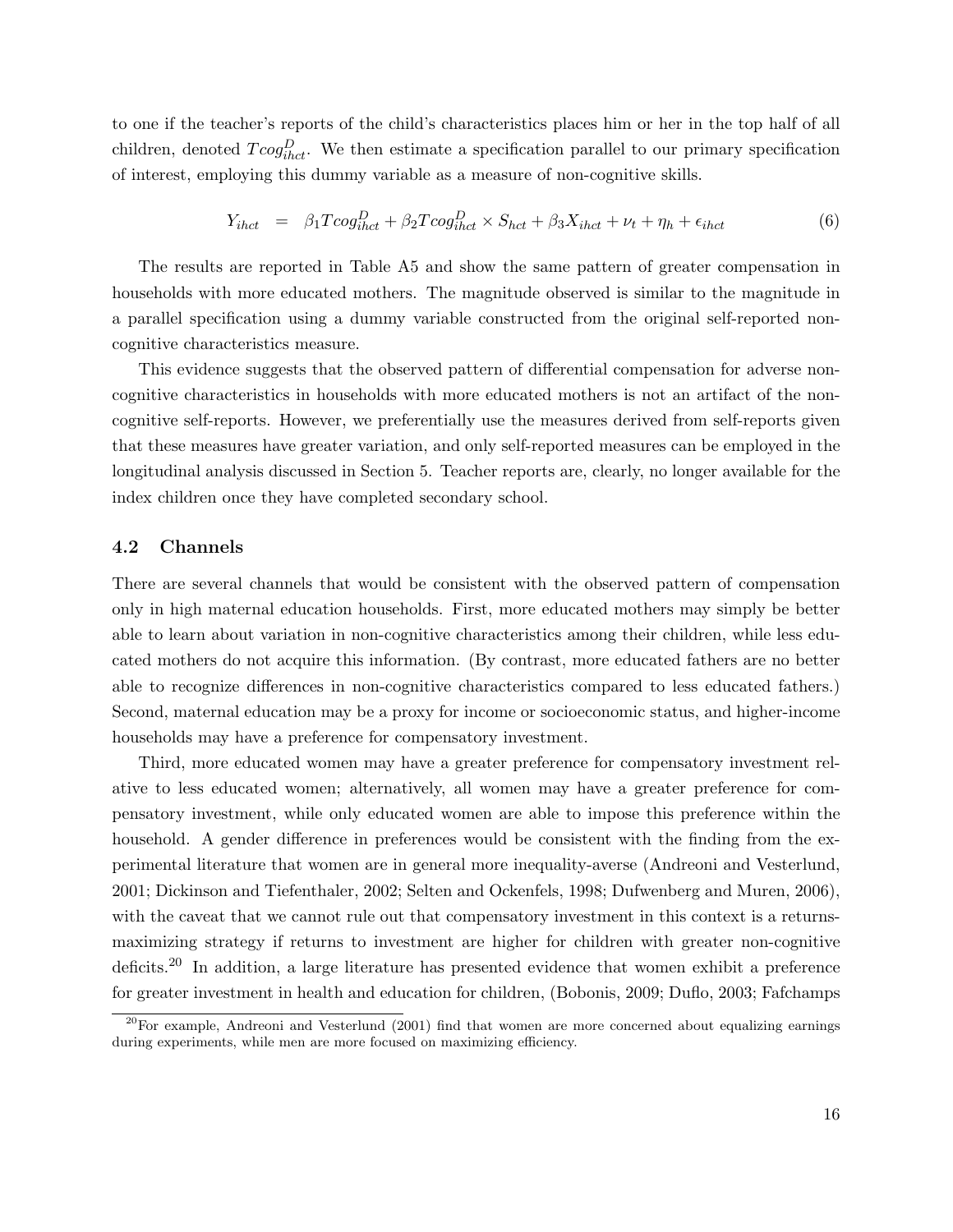[and Quisumbing, 2002;](#page-27-11) [Quisumbing and Maluccio, 2003\)](#page-28-11); women or more educated women may also have a stronger preference for compensatory investment. We will explore each channel in turn.

Parental learning about child characteristics The first postulated channel is that more educated mothers are better able to recognize non-cognitive deficits among their children and respond appropriately, while less educated mothers do not recognize these deficits. It is also possible that more educated mothers acquire information about the returns to investing in children with weak non-cognitive skills that less educated mothers do not acquire. In either case, it is also necessary to assume there is no correlation between paternal education and the relevant information acquisition process.

If this channel is important, then ceteris paribus we would expect more compensation among parents who spend more time with their children, and thus have the opportunity to learn more about their child's characteristics and/or how these characteristics affect the returns to investment on that child. In this survey, parents report the time spent in a typical week either playing with or talking to children. As previously noted, about 65% of both parents report that in a typical week they spend any time on either of these activities, and the mean time spent is around three hours, only slightly higher for mothers than fathers. (Importantly, parents do not report the division of this time between children, and thus we cannot analyze the time spent with each child as a dependent variable.) Similar to the evidence presented in [Guryan et al.](#page-27-12) [\(2008\)](#page-27-12), we find a positive, albeit relatively weak, correlation between parental education and time spent with children.

In order to test whether the observed pattern reflects a process in which educated mothers spend more time with their children and thus learn more about their characteristics, we estimate the following specification including the original interaction term between non-cognitive characteristics and parental education, and adding an interaction term between non-cognitive characteristics and average hours spent per week with children  $Time_{het}$  for both the mother and the father. (In order to enable comparison of the coefficients on the two variables, in each specification the time variable is re-scaled to have the same mean as the parental education variable.) The same control variables included in the primary specification are included.

$$
Y_{ihct} = \beta_1 N cog_{ihct} + \beta_2 N on cog_{ihct} \times S_{hct} + \beta_3 N on cog_{ihct} \times Time_{hct} + \beta_4 X_{ihct} \tag{7}
$$
  
+  $\nu_t + \eta_h + \epsilon_{ihct}$ 

The results can be found in Panels A and B of Table [5](#page-36-0) for maternal and paternal education respectively. We can observe that the coefficients  $\beta_2$  remain significant and negative for the mother. While the estimated coefficients  $\beta_3$  are negative, indicating there is some evidence that mothers who spend more time with their children do compensate more, they are small in magnitude and generally insignificant.[21](#page-16-0)

<span id="page-16-0"></span> $^{21}$ However, it is also important to note that if the most important information educated mothers acquire is informa-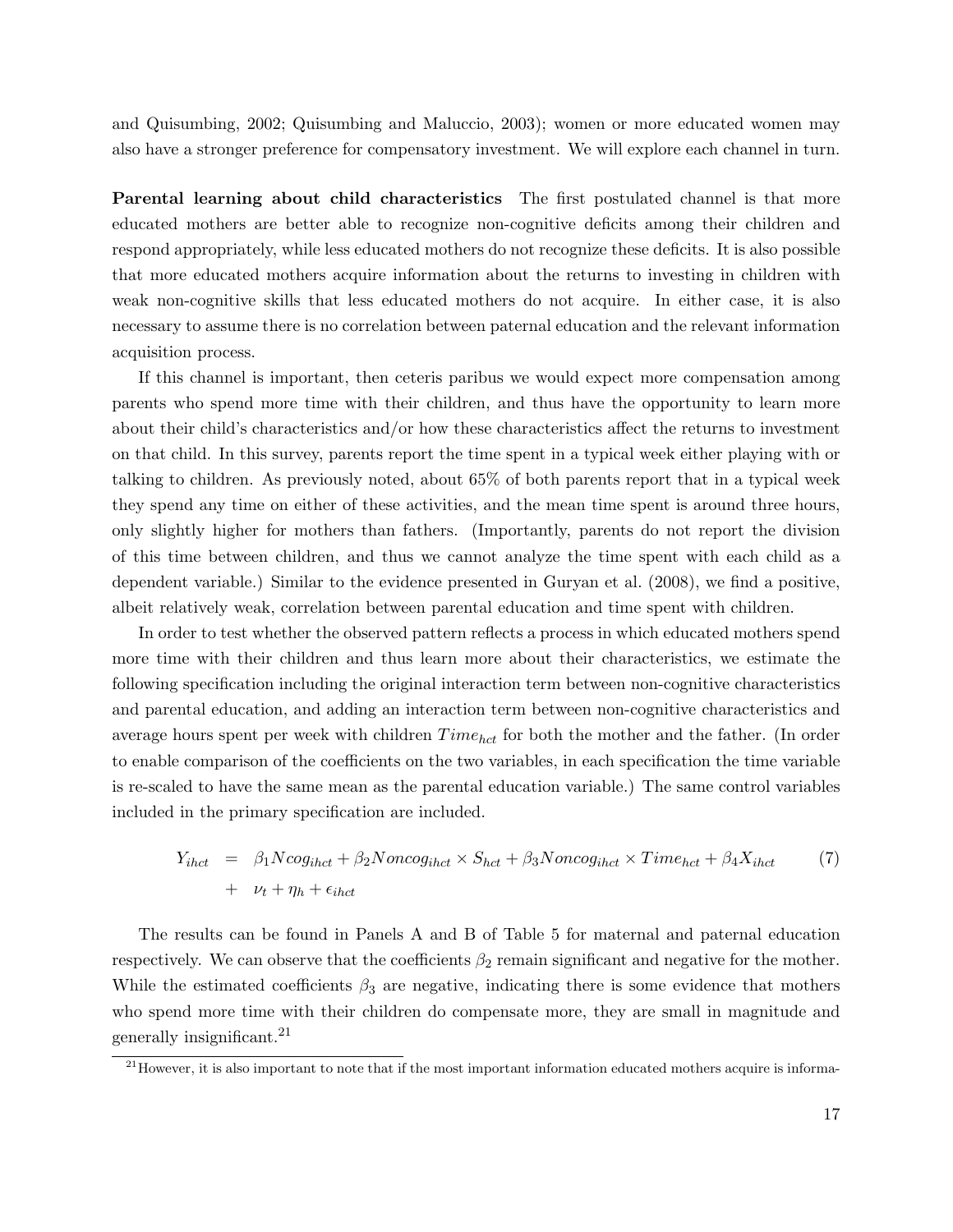Maternal education as a proxy for income The second postulated channel that could be consistent with the observed pattern of differential compensation is that maternal education is a proxy for household income, and higher-income parents prefer compensatory investment whereas lower-income households prefer reinforcing investment. As suggested by [Almond and Currie](#page-25-2) [\(2011\)](#page-25-2) and [Conley](#page-26-10) [\(2008\)](#page-26-10), low socioeconomic status households could focus on better endowed children due to credit constraints; alternatively, the elasticity of substitution between consumption and human capital investment could be higher for low SES households. These hypotheses are somewhat less plausible in our context given that there are no parallel effects for paternal education, and in the sample of interest there is no evidence that maternal education is more closely correlated with household income when compared to paternal education.

However, a simple test of this hypothesis can be implemented by adding an interaction term between household income and non-cognitive characteristics to the primary specification. This yields the following equations, where  $I_{hct}$  denotes household income; income and maternal education are re-scaled to have the same mean in order to allow for comparison of the coefficient magnitudes.

<span id="page-17-0"></span>
$$
Y_{ihct} = \beta_1 N cog_{ihct} + \beta_2 N cog_{ihct} \times S_{hct} + \beta_3 I n_{ihct} \times I_{hct} + \beta_4 X_{ihct} + \nu_t + \eta_h + \epsilon_{ihct}
$$
 (8)

The results of estimating equation [\(8\)](#page-17-0) employing the education of the mother can be found in Table [6.](#page-37-0) It is evident that the coefficients  $\beta_3$  on the income interaction terms are small in magnitude, inconsistent in sign, and generally insignificant. The coefficients on the maternal education interaction terms, by contrast, remain consistently negative and significant. We also re-estimate this specification employing indices of productive assets and durable household goods owned by the household, rather than income. We observe some evidence of greater compensation among higher-asset households; importantly, however, the coefficient  $\beta_2$  remains negative, significant, and of consistent magnitude. This suggests it is unlikely the primary results reflect shifts in parental preferences in higher-income households.

Maternal education and preferences for compensatory investment Finally, we seek to evaluate whether there is evidence consistent with the hypothesis that maternal education is correlated with a greater preference for compensatory investment, or a greater ability to impose a certain preference within the household (i.e., greater bargaining power). We do not have any data that would enable us to identify variation in preferences for compensatory investment between more and less educated mothers, or for mothers compared to fathers. However, we do have data on who makes certain decisions within the household (as reported by mothers), and we employ this data to construct two measures of household decision-making power. The first is a general decision-making index ranging from zero to seven, corresponding to the number of decision-making categories in

tion about variation in the returns to investment with respect to child characteristics, rather than child characteristics themselves, this process may be orthogonal to time spent with the child. In that case, the test implemented here would have limited power.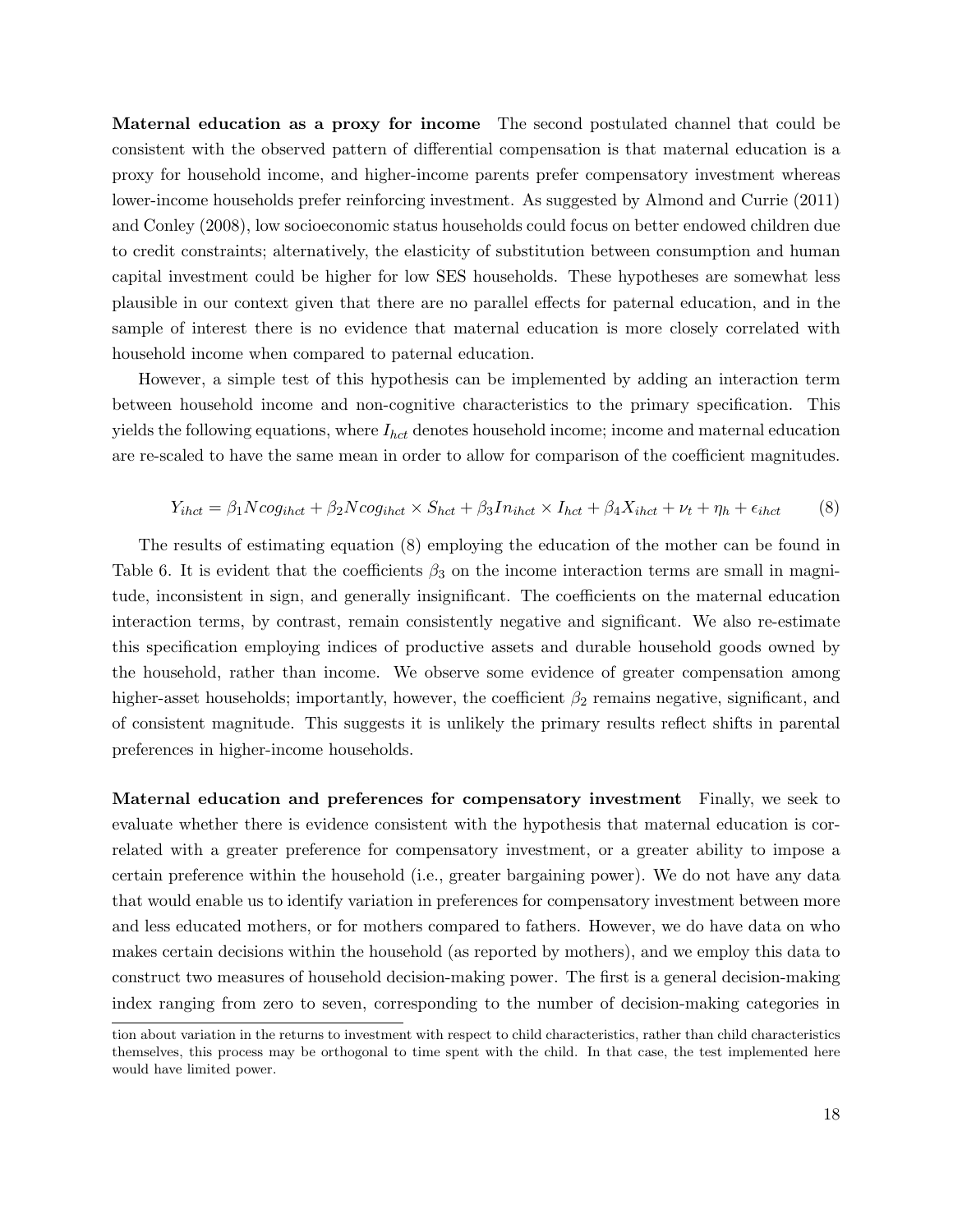which the mother reports involvement.<sup>[22](#page-18-0)</sup> The second is an index capturing the number of parenting decisions made by the mother, ranging from zero to two.

We then regress these decision-making variables, denoted  $Dec_{het}$ , on both the mother's education and the difference in education in two simple specifications, including household control variables (net income, per-capita income, and age of both parents) and county fixed effects.

$$
Dec_{hct} = \beta_1 S_{hct}^m + \kappa_c + X_{hct} + \epsilon_{hct}
$$
\n(9)

$$
Dec_{het} = \beta_1 S_{het}^{dif} + \kappa_c + X_{hct} + \epsilon_{hct}
$$
\n(10)

The results are reported in Panel A of Table [7,](#page-38-0) and suggest that there is generally a positive correlation between maternal education and the mother's reported decision-making power.<sup>[23](#page-18-1)</sup> We then test whether greater bargaining power is correlated with greater compensation by re-estimating the primary specification, adding an interaction term between the non-cognitive index and a dummy variable capturing the mother's reported decision-making power around parenting decisions; the dummy variable is defined equal to one if she reports any decision-making power. The specification of interest can thus be written as follows, where  $Dec_{hct}^D$  denotes the decision-making dummy.

$$
Y_{ihct} = \beta_1 N oncog_{ihct} + \beta_2 N oncog_{ihct} \times S_{hct} + \beta_3 N oncog_{ihct} \times Dec_{hct}^D + \beta_4 X_{ihct} \qquad (11)
$$
  
+  $\nu_t + \eta_h + \epsilon_{ihct}$ 

The results are reported in Panel B of Table [7.](#page-38-0) While the coefficients  $\beta_2$  on maternal schooling remain significant and similar in magnitude compared to the coefficients reported in Table [4,](#page-35-0) the interpretation is somewhat different. For example, the results in Table [4](#page-35-0) suggest we would observe compensatory behavior in a household where the mother has five years of education. Here, the results suggest if the mother has five years of education but no decision-making power (the decision-making dummy equals zero), we would observe a reinforcing allocation of expenditure. In contrast, if the mother is educated and has some decision-making power, the allocation of educational expenditure would reverse, favoring the child with experiencing more non-cognitive challenges. This example illustrates the importance of the mother's bargaining power in conjunction with her education level in determining the intrahousehold allocation of investment.

Since the coefficients on maternal education remain relatively unchanged, this also suggests that maternal education may affect investment through a channel other than bargaining power. We interpret this as evidence that different preferences among more educated women are also important. A differential preference for compensation may reflect a belief among more educated

<span id="page-18-0"></span><sup>&</sup>lt;sup>22</sup>These include decisions about children's schooling, purchase of durable goods, choice of crops, purchase of livestock, managing family finances, parenting methods, and household management.

<span id="page-18-1"></span> $^{23}$ Interestingly, the comparable correlation between paternal education and paternal bargaining power is insignificant.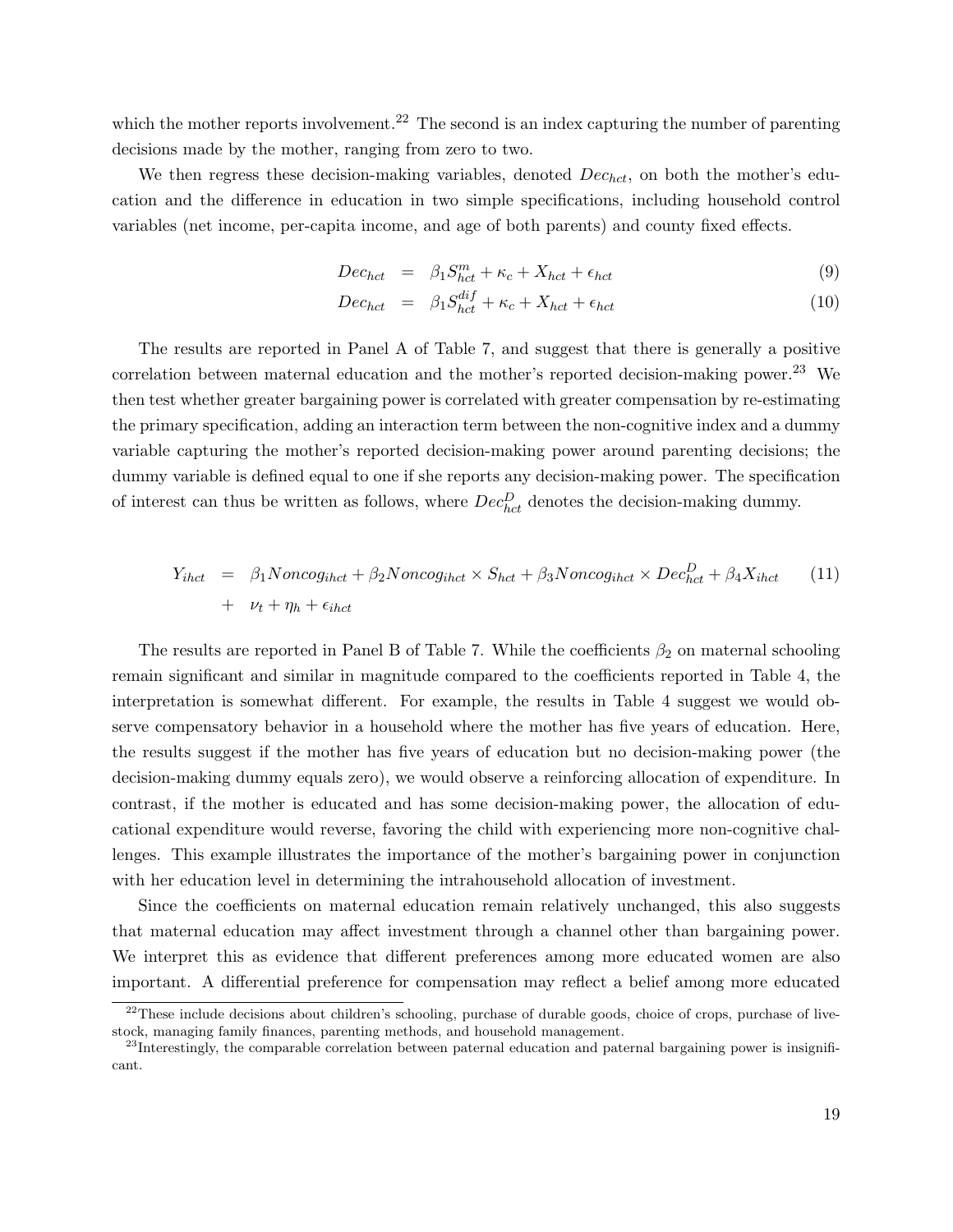women that they have the ability to address non-cognitive deficits among their children, while low-educated women may not believe they have this ability. This difference is in addition to the implied difference in average preferences between mothers and fathers.

These results also raise the question of whether it is solely the level of maternal education that affects observed decisions about child investment, or the difference between maternal and paternal education. If we re-estimate the primary results restricting the sample to households where parents are relatively close in education (i.e., excluding households falling in the top and bottom 25% of the distribution of the within-household educational gap), we observe that more educated women still report greater decision-making power, and households with more educated women still show evidence of greater compensation. In other words, high-education women married to high-education men exhibit more compensatory behavior than low-education women married to low-education men. This suggests that the level of education is important, perhaps because it is correlated with different maternal preferences.<sup>[24](#page-19-0)</sup>

However, we can also re-estimate our primary specification replacing the interaction of maternal education and non-cognitive characteristics with the interaction of the difference in education (maternal minus paternal) and the non-cognitive indices, and we also observe greater compensation in households where the difference in education is more positive. In other words, low-education women married to low-education men show more compensatory behavior than low-education women married to high-education men, presumably because they can exert greater bargaining power within the household. This evidence, in conjunction with the results presented in Panel A of Table [7,](#page-38-0) suggests that the difference in education (relative bargaining power) is also relevant.<sup>[25](#page-19-1)</sup> Both the difference in education and the level of education seem important in determining parents' joint decisions.

It may also be useful at this point to briefly return to the evidence for the parental response to cognitive skills. The results, though noisy, suggested that there was uniform reinforcement with respect to cognitive skills, regardless of the level of maternal education.<sup>[26](#page-19-2)</sup> One hypothesis that would be consistent with this pattern is that, as argued above, fathers generally have a preference for reinforcing expenditure with respect to all dimensions of human capital for their children, and mothers are primarily responsive to non-cognitive characteristics (and do not respond to cognitive skills). Accordingly, we observe a pattern of reinforcing expenditure except with respect to non-cognitive characteristics in households with more educated mothers, who have a stronger

<span id="page-19-1"></span><span id="page-19-0"></span> $24$ These results, as well as the results referred to below, are reported in the on-line appendix.

 $25$ The fact that the difference in education is also correlated with greater compensation also suggests that it is unlikely that greater compensation in higher maternal-education households reflects a pattern of assortative mating in which high-education women choose spouses whose preferences match their own. Even comparing across households where the woman is relatively uneducated, and thus presumably commands less power in the marriage market, we observe that a woman who is relatively more educated within her household is able to exert a preference for greater compensation.

<span id="page-19-2"></span> $^{26}$ If we estimate the parental response to a summary human capital variable including cognitive skills, non-cognitive characteristics and height-for-age, a proxy for overall health, the results are generally noisy, and show no uniform pattern of compensation or reinforcement.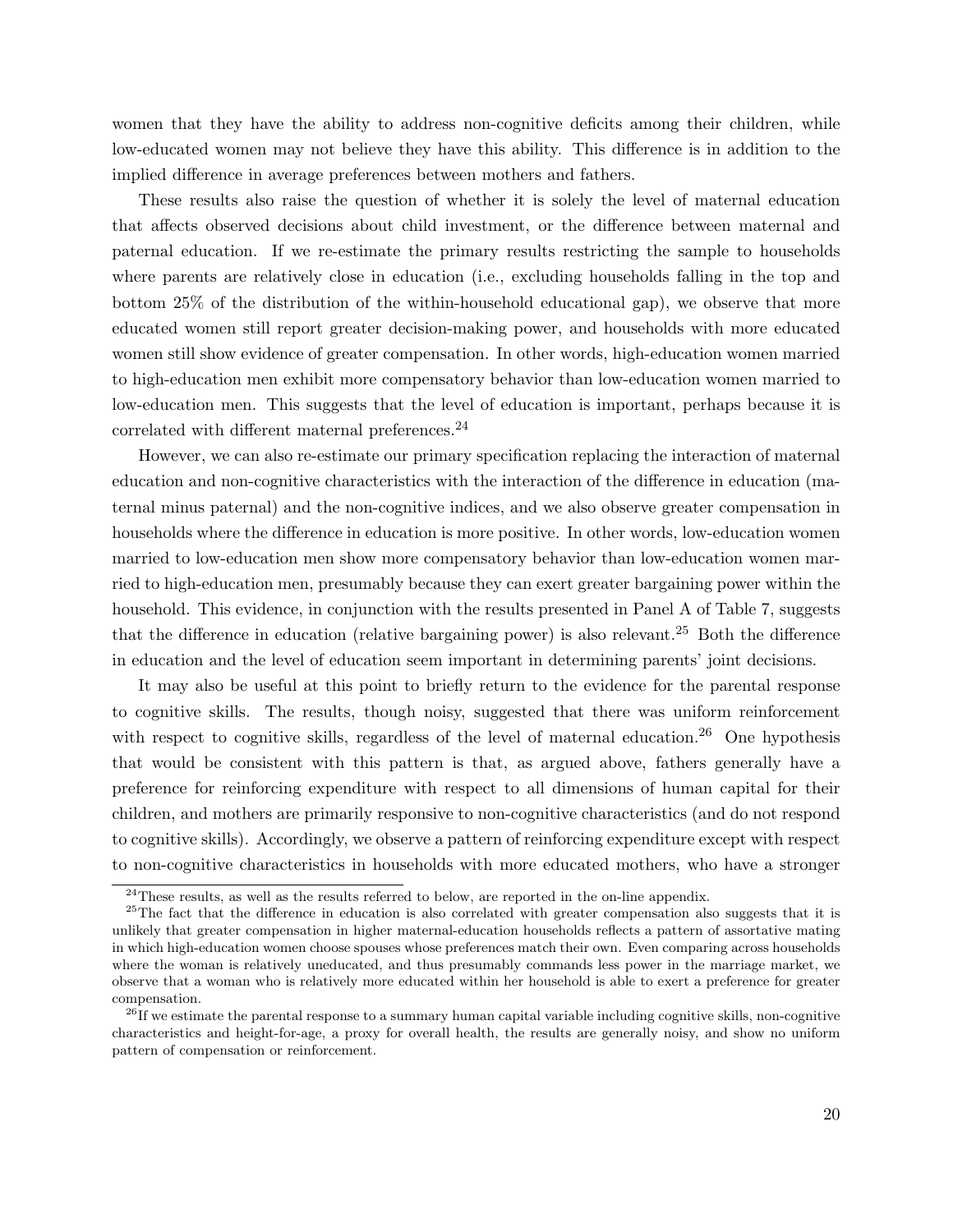preference for compensatory investment in this dimension, and/or the bargaining power to impose this preference. However, given the imprecision in the estimated response to cognitive skills, this hypothesis must be regarded as merely speculative.

### <span id="page-20-0"></span>5 Catch-up over time

Given the evidence about compensatory investment in households with educated mothers, it is plausible to hypothesize that over time, children of educated mothers experiencing more noncognitive challenges should begin to catch up relative to their peers (assuming, of course, that there are positive returns to educational expenditure). In other words, the persistence over time of the internalizing and externalizing measures should be weaker for children of educated mothers.

In this data, the younger sibling is only observed once (in the second wave of the survey employed here), while the older sibling is observed in all three survey waves. Accordingly, to test whether catch-up is more evident in more educated households, we examine whether the longitudinal correlation in child characteristics for the older child is weaker in households with a more educated mother.<sup>[27](#page-20-1)</sup> More specifically, we regress various measures of non-cognitive characteristics observed in 2009 and 2004 on earlier measures for the same child. In 2009, the psychometric mea-sures include a Rosenberg index of self-esteem, and an index of depression.<sup>[28](#page-20-2)</sup> In 2004, internalizing and externalizing indices are reported as already noted; in 2000, the internalizing and externalizing indices are reported, as well as a self-esteem measure.

In the psychology literature, it is also common to use rank-order measures for personality traits [\(Shiner and Caspi, 2003;](#page-29-1) [Roberts and DelVecchio, 2000\)](#page-28-12). This is particularly relevant when employing longitudinal data in which subjects are observed at very different ages. Accordingly, for this analysis we convert all the non-cognitive measures into percentile measures ranking the child with respect to children of the same gender and the same age group; the child with the strongest non-cognitive characteristics is assigned the highest percentile of 1.[29](#page-20-3)

These measures will be denoted  $Psych_{ihct}$  for child i in household h in county c born in year t, and the superscript will indicate the year in which the data was observed. Thus the primary equations of interest can be written as follows, regressing non-cognitive outcomes on outcomes from the previous wave and the interaction of the previous outcome with a household-level input,  $I_{hct}$ .  $I_{hct}$  can be a dummy variable for the mother or father having a high level of education (above the median), or reported discretionary educational expenditure on the child in the previous wave. The

<span id="page-20-1"></span> $27$ Another test that could be implemented is to examine whether the absolute difference in human capital characteristics between the first-born and second-born children is narrower in wave two in households with more educated mothers. This would be consistent with compensatory investment already successfully leading to "catch-up" by the weaker sibling. This test shows no significant differences in the absolute difference comparing across households with more or less educated mothers. Results are reported in the on-line appendix.

<span id="page-20-2"></span> $28$ We invert the depression index, such that a higher depression index is indicative of a lower level of depression.

<span id="page-20-3"></span> $29$ The primary results are similar when estimated employing the original variables, though more noisily estimated.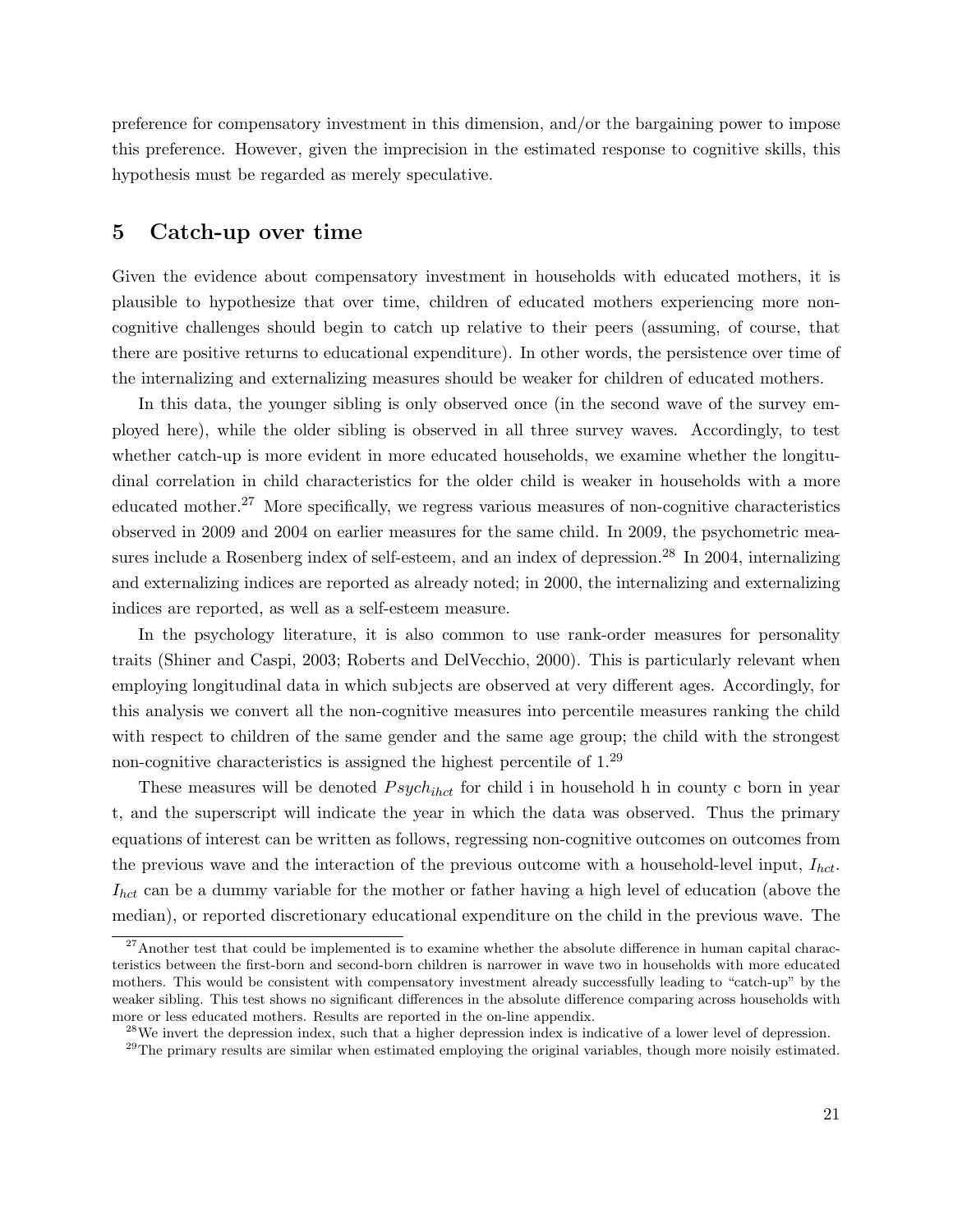specifications of interest are written as follows.

<span id="page-21-0"></span>
$$
Ncog_{ihct}^{2009} = \beta_1 Ncog_{ihct}^{2004} + \beta_2 Ncog_{ihct}^{2004} \times I_{hct}
$$
  
+ 
$$
\beta_4 X_{hct} + \nu_t + \kappa_c + \epsilon_{ihct}
$$
 (12)

$$
Ncog2004 = \beta_1 Ncog2000 + \beta_4 X_{hct} + \nu_t + \kappa_c + \epsilon_{ihct}
$$
  
+ 
$$
\beta_4 X_{hct} + \nu_t + \kappa_c + \epsilon_{ihct}
$$
 (13)

 $X_{ihct}$  denotes a vector of child- and household-level controls, and standard errors are clustered at the county level. The control variables are drawn from the same set of covariates employed in the earlier analysis: cognitive test scores as measured in 2000 and 2004, math and Chinese test scores as measured in 2004, height-for-age as measured in 2004, household net income, fixed capital and assets as measured in 2004, paternal and maternal education dummies, the number of siblings in the family, gender, gender of the younger sibling, sibling gender interacted with the number of siblings, and county and year-of-birth fixed effects. We also include an interaction term with household net income as measured in 2004. In the specifications including an expenditure interaction effect, additional controls include linear and quadratic terms for total and discretionary educational expenditure, and a dummy for discretionary expenditure above the median.

The results of estimating equations [\(12\)](#page-21-0) and [\(13\)](#page-21-0) for maternal and paternal education dum-mies and educational expenditure are reported in Table [8.](#page-39-0) Note a positive coefficient  $\beta_1$  can be interpreted as evidence of persistence of non-cognitive characteristics over time, and a negative coefficient  $\beta_2$  can be interpreted as catch-up in households with higher levels of parental education or more educational expenditure. The interaction terms with maternal and paternal education are included in the same specification.

First, it is useful to note that non-cognitive characteristics at ages 9–12 (measured in 2000) do not seem to be particularly strongly correlated with the measures collected at ages 13–16 (measured in 2004);  $\beta_1$  is positive, but not always statistically significant. There appears to be greater evidence of persistence between ages 13–16 and young adulthood, or between 2004 and 2009.

Second, and more importantly, there is also evidence of catch-up for children of more educated mothers (as reported in Columns 1, 3, 5, and 7), and for children who receive more educational expenditure (as reported in Columns 2, 4, 6, and 8). This is observed both between 2000 and 2004 and between 2004 and 2009, and is consistent with compensatory investment by mothers facilitating catch-up by children experiencing greater non-cognitive challenges.<sup>[30](#page-21-1)</sup> This pattern is consistent with the existing literature suggesting non-cognitive skills are more malleable for a longer period into adolescence and young adulthood than cognitive skills [\(Borghans et al., 2008\)](#page-26-11). (It is,

<span id="page-21-1"></span><sup>&</sup>lt;sup>30</sup>There is no evidence of comparable catch-up in cognitive skills. This is unsurprising, given that we did not observe a compensatory response among households with more educated mothers in response to variation in children's cognitive skills.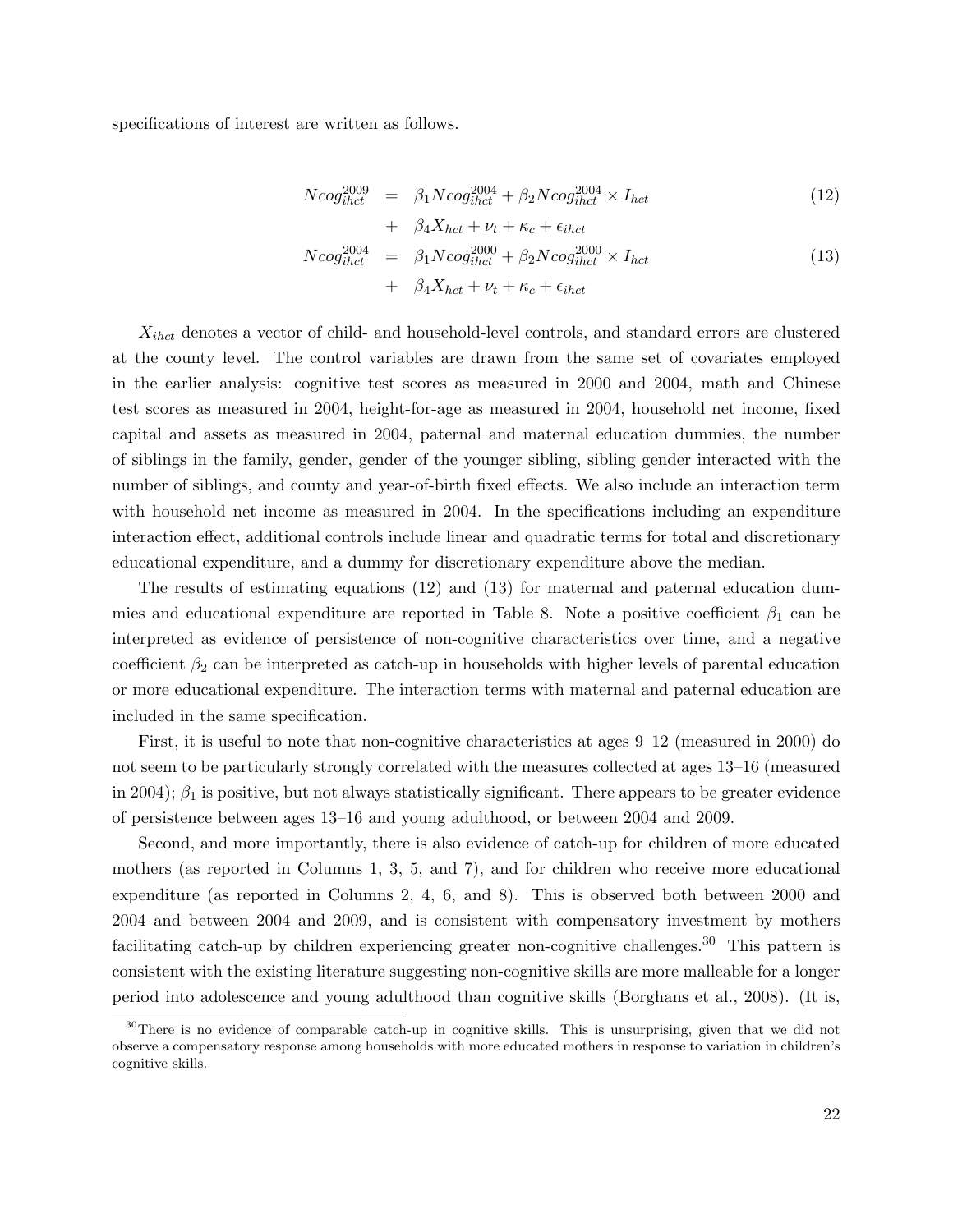however, important to be cautious in interpreting these results as evidence of returns to the specific investments observed: more educated mothers may also make additional, unobserved investments targeting children with greater non-cognitive challenges that lead to catch-up.)

The interaction terms with paternal education, by contrast, are generally positive and insignificant. Given that there was little evidence that more educated fathers compensated children experiencing more non-cognitive challenges with additional investment, this result is insurprising.

An alternate test that captures the same fundamental empirical pattern examines the crosshousehold correlation between non-cognitive characteristics and a dummy variable for the household being characterized by high maternal education, conditional on the same set of control variables. This correlation is increasing in magnitude in each wave: in the first wave, it is essentially zero. In the second wave, the correlation has increased in magnitude to .028, and by the third wave, .151. The difference between the first- and third-wave coefficients is statistically significant at the five percent level.[31](#page-22-0) There is no evidence of a comparable pattern for paternal education.

Given this pattern, it is also useful to briefly reconsider our primary results of heterogeneous response to variation in non-cognitive characteristics with respect to parental education. The longitudinal evidence suggests that in households with more educated mothers, compensatory investments may already have succeeded in generating some catch-up among first-born children with greater non-cognitive deficits prior to wave two. However, we have already presented evidence in section [4.1](#page-11-1) (Table [A3\)](#page-42-0) that the primary results are robust to employing the initial, wave-one measure of non-cognitive characteristics for the older child. In addition, any catch-up prior to wave two would lead to a narrowing of the gap in non-cognitive scores between children of an educated mother, and thus lead us to underestimate the compensatory behavior engaged in by these mothers. There is no obvious source of bias that would lead us to erroneously conclude that educated mothers are compensating when in fact they are reinforcing.

Considering the long-term effect of the observed patterns, we can again compare a child with a mother below the median level of education to a child with a mother above the median level of education. For the former child, a one standard deviation decrease in the non-cognitive percentile rank in adolescence leads to a .23 decrease in the Rosenberg percentile rank in young adulthood (i.e., the child has lower self-esteem).[32](#page-22-1) For the latter child, however, the same decrease in the noncognitive index in adolescence does not lead to any statistically significant change in self-esteem in adulthood. If there are positive returns in the labor market to non-cognitive skills such as self-esteem, this pattern may have meaningful economic implications.

In addition, these results may raise the question of why parents may utilize educational expenditure as a tool to address non-cognitive deficits. We should note that we cannot rule out that

<span id="page-22-0"></span><sup>&</sup>lt;sup>31</sup>The difference between the coefficients for the first and second wave is not significant, and the difference between the coefficients for the second and third wave is narrowly insignificant at the ten percent level.

<span id="page-22-1"></span> $32\text{We assume the father is also above the median level of education, and thus the relevant coefficient is the sum of the system.}$ .110 and .118 as reported in Column (5) of Table [8.](#page-39-0)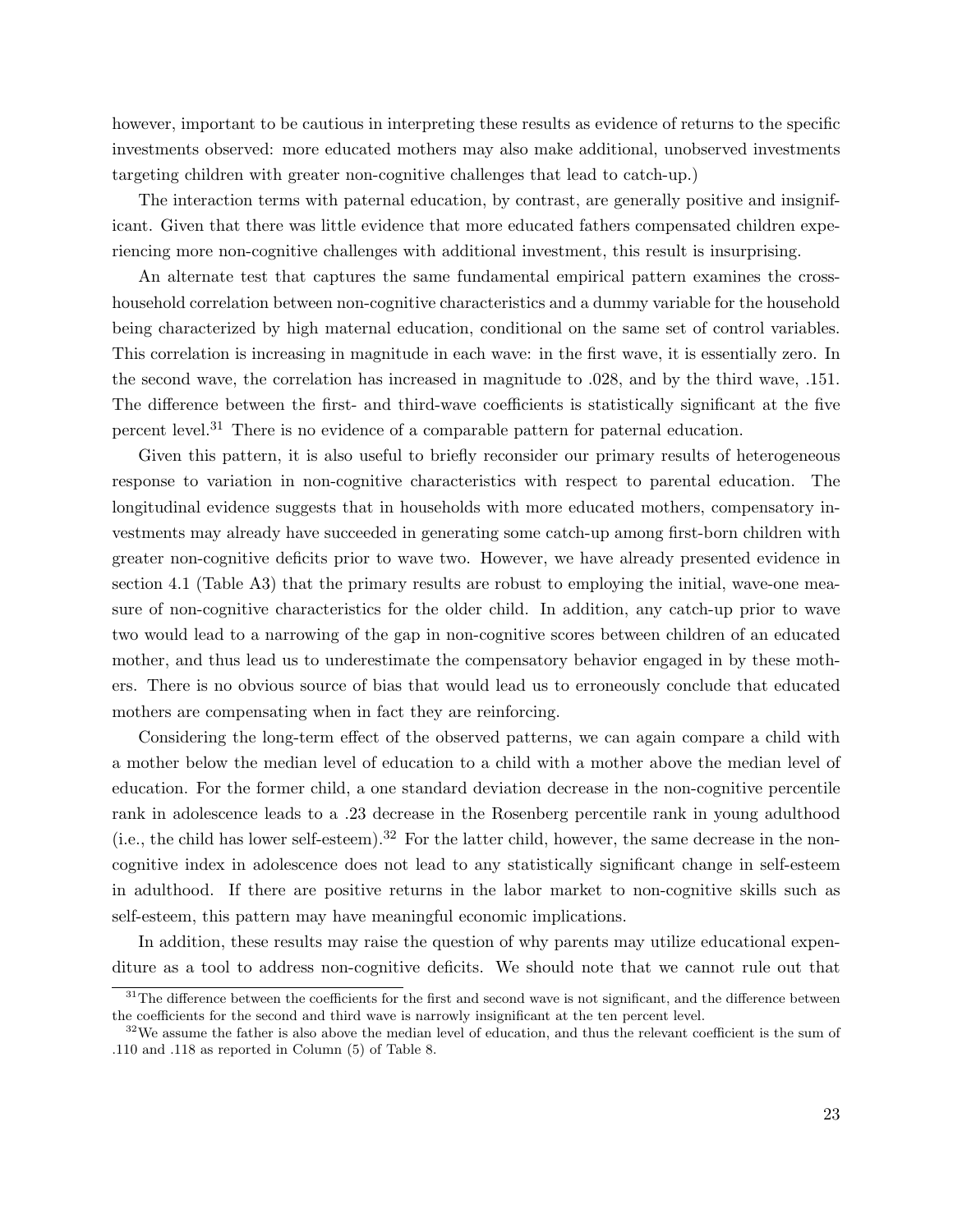parents are simultaneously making other, targeted investments, in expenditure or in time, and that the observed pattern represents primarily returns to these unobserved investments. As previously highlighted, educational expenditure is the only type of child-specific investment reported in this survey other than medical care. However, given that these are relatively resource-constrained households, forms of expenditure that might be considered appropriate for addressing non-cognitive deficits in a developed county (e.g., therapeutic interventions, additional attention from teachers, or intense supervision by parents) may be unavailable.

If we examine the evidence about categories of expenditure that respond to non-cognitive characteristics, referring back to Table [3,](#page-34-0) we observe the largest effects for food at school, transportation to school, and tutoring. Tutoring for children after school hours may be a viable strategy to ensure that they engage in constructive activities when the parents are unavailable for supervision. Expenditure on food at school and transportation to school may correspond to a decision to allow the child to spend more time at school or attend a school that is farther away from home, enhancing exposure to peers and teachers. Needless to say, we also cannot rule out that these investments lead to simultaneous enhanced development of cognitive skills.

### <span id="page-23-0"></span>6 Conclusion

The decisions parents make about how to allocate educational investments among children have major implications for policies targeting human capital accumulation. As greater emphasis is placed on the development of non-cognitive skills as well as cognitive skills as a strategy for increasing long-term welfare, it is even more important to understand how parents may respond to observed differences in non-cognitive skills, and whether they seek to address any detectable deficits.

The evidence in this paper suggests that in a rural developing country context, households with more educated mothers may engage in more compensatory behavior, targeting expenditure to children with greater non-cognitive deficits, when compared to households with less educated mothers. While the observed pattern would be consistent with many channels and we must be cautious in interpreting our findings, we suggest that both greater bargaining power for more educated mothers and a differential preference for compensation among more educated mothers are relevant. Over time, this leads to greater persistence in non-cognitive challenges in households with less educated mothers, while children with more educated mothers show evidence of catch-up.

There is an extensive literature that finds substantial intergenerational transmission linking maternal educational attainment and children's educational outcomes [\(Black et al., 2005b\)](#page-26-12).<sup>[33](#page-23-1)</sup> Our findings suggest that one potential channel for the intergenerational transmission of education may be the impact of maternal education on children's non-cognitive characteristics, which in turn affect their educational outcomes. This pattern also may have implications for interventions targeted to

<span id="page-23-1"></span> $33$ See Björklund et al. [\(2011\)](#page-26-13) for a review of this literature.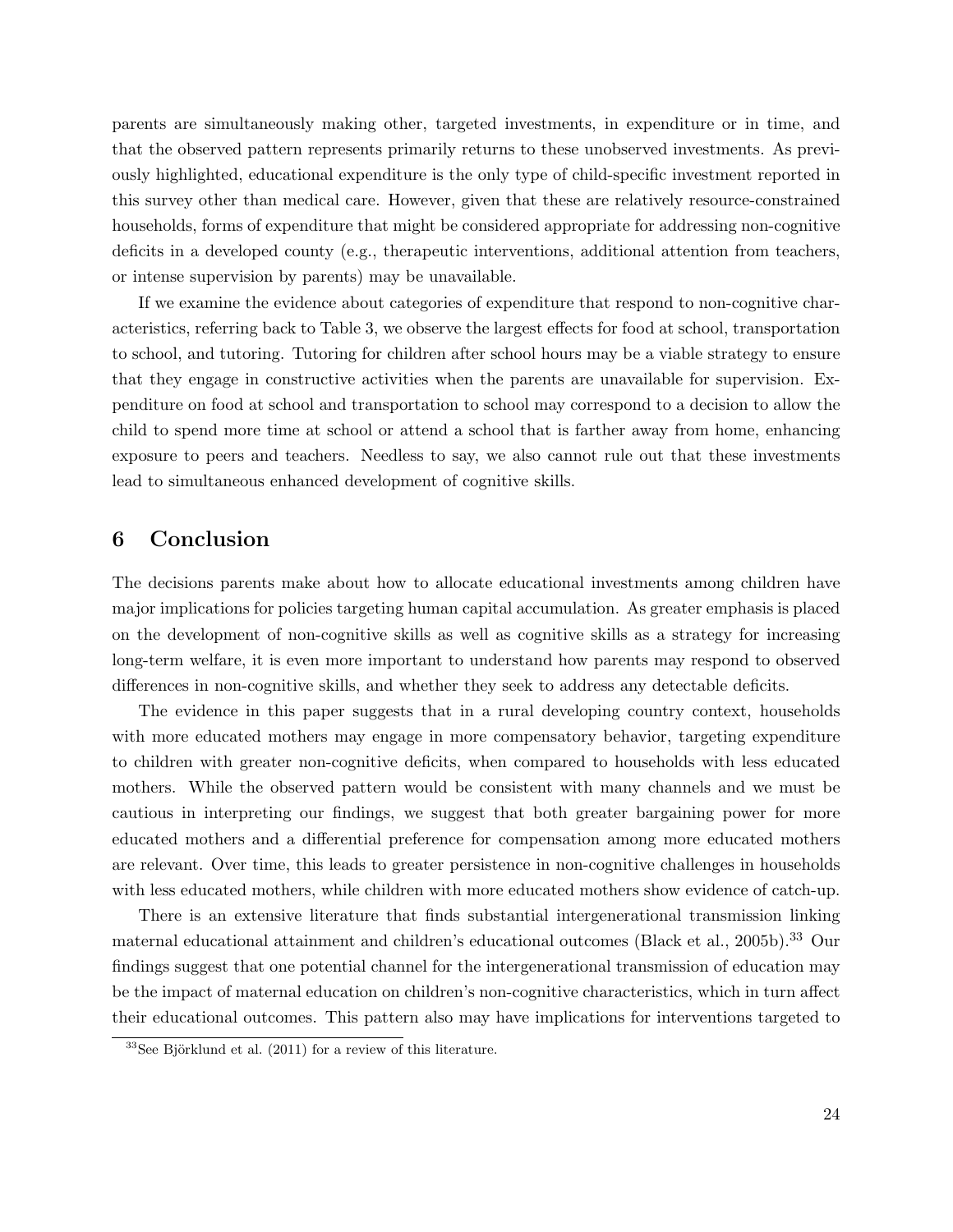strengthen non-cognitive skills. Given that a number of evaluations have found that targeted early intervention can affect these skills, understanding how parents respond when allocating household resources may be a useful contribution to this policy debate.<sup>[34](#page-24-0)</sup> If more educated mothers respond to such interventions by redirecting expenditure away from the child whose skills have been strengthened, this may be a mechanism that decreases the long-term benefits for the targeted child. There may, however, be positive spillovers for other siblings.

It is important to note that our sample is relatively small and drawn from only one province in China, and we cannot conclude that the observed phenomenon is a general one. Gansu is one of the poorest regions of China; our sample is characterized by per capita income of only slightly over \$200 in 2004, comparable to the poorer regions of sub-Saharan Africa. Accordingly, while this sample cannot plausibly be considered to be representative of all of China, our results suggest that compensatory behavior by parents may be found even in resource-constrained settings in the developing world. Accordingly, the question of whether differential household responses to child variation in non-cognitive skills widen cross-household inequality in human capital over time may merit further analysis.

<span id="page-24-0"></span><sup>&</sup>lt;sup>34</sup>The results from the Perry preschool study as reported in [Schweinhart et al.](#page-29-2) [\(2005\)](#page-29-2) are among the best known in this respect.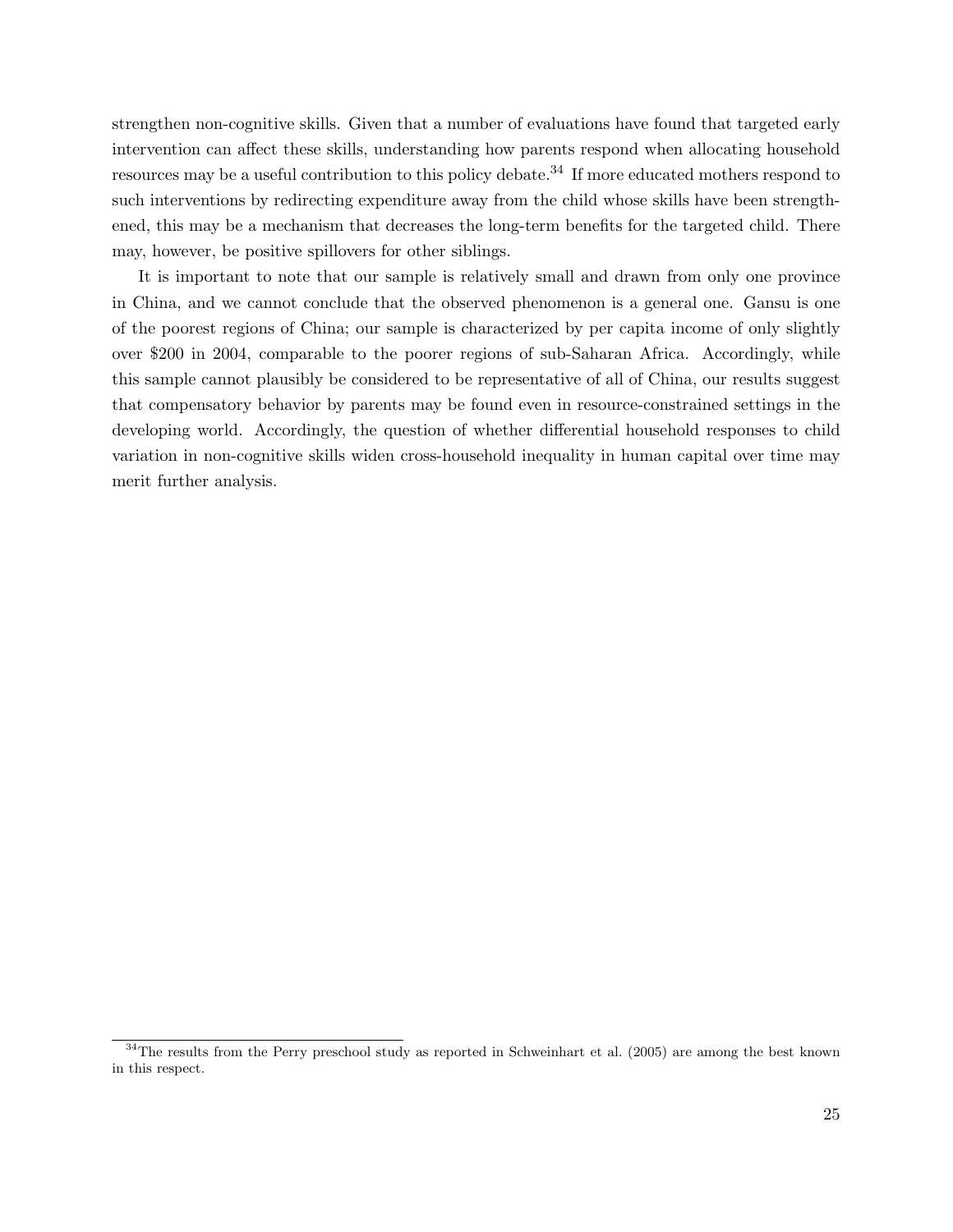### References

- <span id="page-25-5"></span>Adhvaryu, Achyuta and Anant Nyshadham, "Endowments at birth and parents' investments in children," The Economic Journal, 2014.
- <span id="page-25-9"></span>, Teresa Molina, Anant Nyshadham, and Jorge Tamayo, "Helping Children Catch Up: Early Life Shocks and the Progresa Experiment," 2015.
- <span id="page-25-6"></span>Aizer, Anna and Flavio Cunha, "The production of human capital: Endowments, investments and fertility," Working Paper 18429, National Bureau of Economic Research September 2012.
- <span id="page-25-3"></span>Akresh, Richard, Emilie Bagby, Damien de Walque, and Harounan Kazianga, "Child ability and household human capital investment in Burkina Faso," Economic Development and Cultural Change, 2012, 61 (1), 157–186.
- <span id="page-25-0"></span>Almond, Douglas and Bhashkar Mazumder, "Fetal origins and parental responses," Annu. Rev. Econ., 2013,  $5(1)$ , 37-56.
- <span id="page-25-2"></span>and Janet Currie, "Human capital development before age five," Handbook of Labor Economics, 2011, 4, 1315–1486.
- <span id="page-25-10"></span>, Hilary Hoynes, and Diane Schanzenbach, "Childhood Exposure to the Food Stamp Program: Long-run Health and Economic Outcomes," American Economic Review, forthcoming.
- <span id="page-25-4"></span>, Lena Edlund, and Maarten Palme, "Chernobyl's subclinical legacy: Prenatal exposure to radioactive fallout and school outcomes in Sweden," Quarterly Journal of Economics, 2009, 124 (4), 1729–1772.
- <span id="page-25-12"></span>Andreoni, James and Lise Vesterlund, "Which is the fair sex? Gender differences in altruism," Quarterly Journal of Economics, 2001, pp. 293–312.
- <span id="page-25-11"></span>Bertrand, Marianne and Jessica Pan, "The trouble with boys: Social influences and the gender gap in disruptive behavior," American Economic Journal: Applied Economics, 2013, 5  $(1), 32-64.$
- <span id="page-25-8"></span>Bhalotra, Sonia and Atheendar Venkataramani, "Shadows of the captain of the men of death: Early life health, human capital investment and institutions.," 2016. Mimeo.
- <span id="page-25-7"></span>Bharadwaj, Prashant, Juan Eberhard, and Christopher Neilson, "Health at birth, parental investments and academic outcomes," University of California at San Diego Working Paper Series, 2013.
- <span id="page-25-1"></span> $\Box$ , Katrine Vellesen Løken, and Christopher Neilson, "Early life health interventions and academic achievement," American Economic Review, 2013, 103 (5), 1862–1891.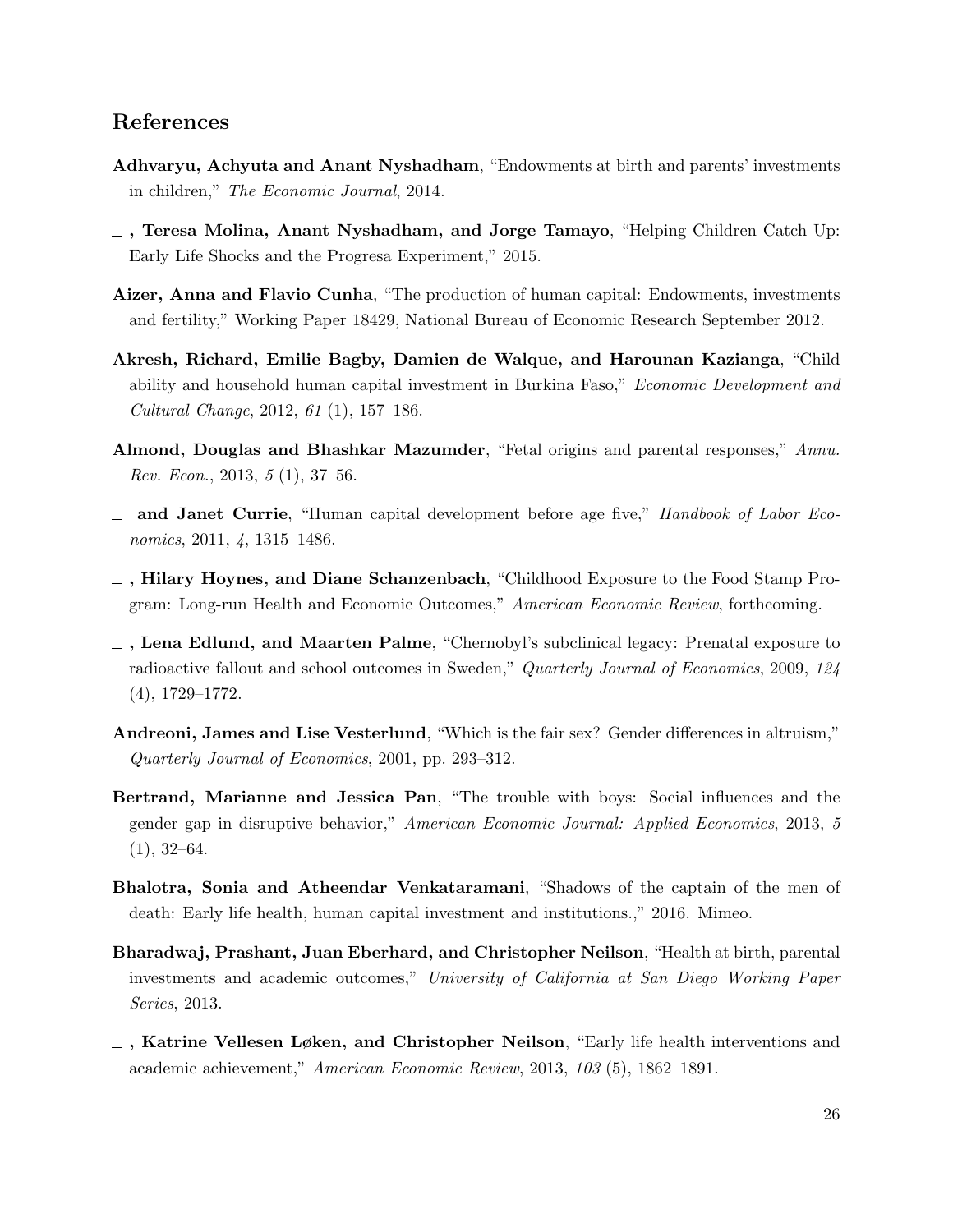- <span id="page-26-13"></span>Björklund, Anders, Kjell G Salvanes et al., "Education and Family Background: Mechanisms and Policies," Handbook of the Economics of Education, 2011, 3, 201–247.
- <span id="page-26-8"></span>Black, Sandra E, Paul J Devereux, and Kjell G Salvanes, "The more the merrier? The effect of family size and birth order on children's education," The Quarterly Journal of Economics, 2005, pp. 669–700.
- <span id="page-26-12"></span> $\ldots$ , and  $\ldots$ , "Why the apple doesn't fall far: Understanding intergenerational transmission of human capital," *The American economic review*, 2005, 95 (1), 437–449.
- <span id="page-26-3"></span> $\ldots$ ,  $\ldots$ , and  $\ldots$ , "Small family, smart family? Family size and the IQ scores of young men," *Journal* of Human Resources, 2010, 45 (1), 33–58.
- <span id="page-26-4"></span>Bleakley, Hoyt, "Malaria Eradication in the Americas: A Retrospective Analysis of Childhood Exposure," American Economic Journal: Applied Economics, 2010, 122 (1), 73–117.
- <span id="page-26-9"></span>Bobonis, Gustavo, "Is the allocation of resources within the household efficient? New evidence from a randomized experiment," Journal of Political Economy, 2009, 117 (3), 453–503.
- <span id="page-26-2"></span>Bono, Emilia Del, John Ermisch, and Marco Francesconi, "Intrafamily resource allocations: a dynamic structural model of birth weight," Journal of Labor Economics, 2012, 30 (3), 657–706.
- <span id="page-26-11"></span>Borghans, Lex, Angela Duckworth, James Heckman, and Bas ter Weel, "The economics and psychology of personality traits," Journal of Human Resources, 2008, 43 (4), 972–1059.
- <span id="page-26-0"></span>Carneiro, Pedro, Claire Crawford, and Alissa Goodman, "The impact of early cognitive and non-cognitive skills on later outcomes," 2007.
- <span id="page-26-1"></span> $\overline{\phantom{a}}$ , Costas Meghir, and Matthias Parey, "Maternal education, home environments, and the development of children and adolescents," Journal of the European Economic Association, 2013,  $11$  (s1), 123-160.
- <span id="page-26-10"></span>Conley, Dalton, "Bringing sibling differences in: Enlarging our understanding of transmission of advantage in families," Social Class: How Does It Work?, 2008, p. 179.
- <span id="page-26-7"></span>Cornwell, Christopher, David B Mustard, and Jessica Van Parys, "Noncognitive skills and the gender disparities in test scores and teacher assessments: Evidence from primary school," Journal of Human Resources, 2013, 48 (1), 236–264.
- <span id="page-26-5"></span>Cunha, Flavio and James Heckman, "The technology of skill formation," American Economic Review  $P \& P$ , 2007, 97 (2), 31–47.
- <span id="page-26-6"></span> $\sim$ ,  $\sim$ , and Suzanne Schennach, "Estimating the elasticity of intertemporal substitution in the formation of cognitive and non-cognitive skills," Econometrica, 2010, 78 (3), 883–931.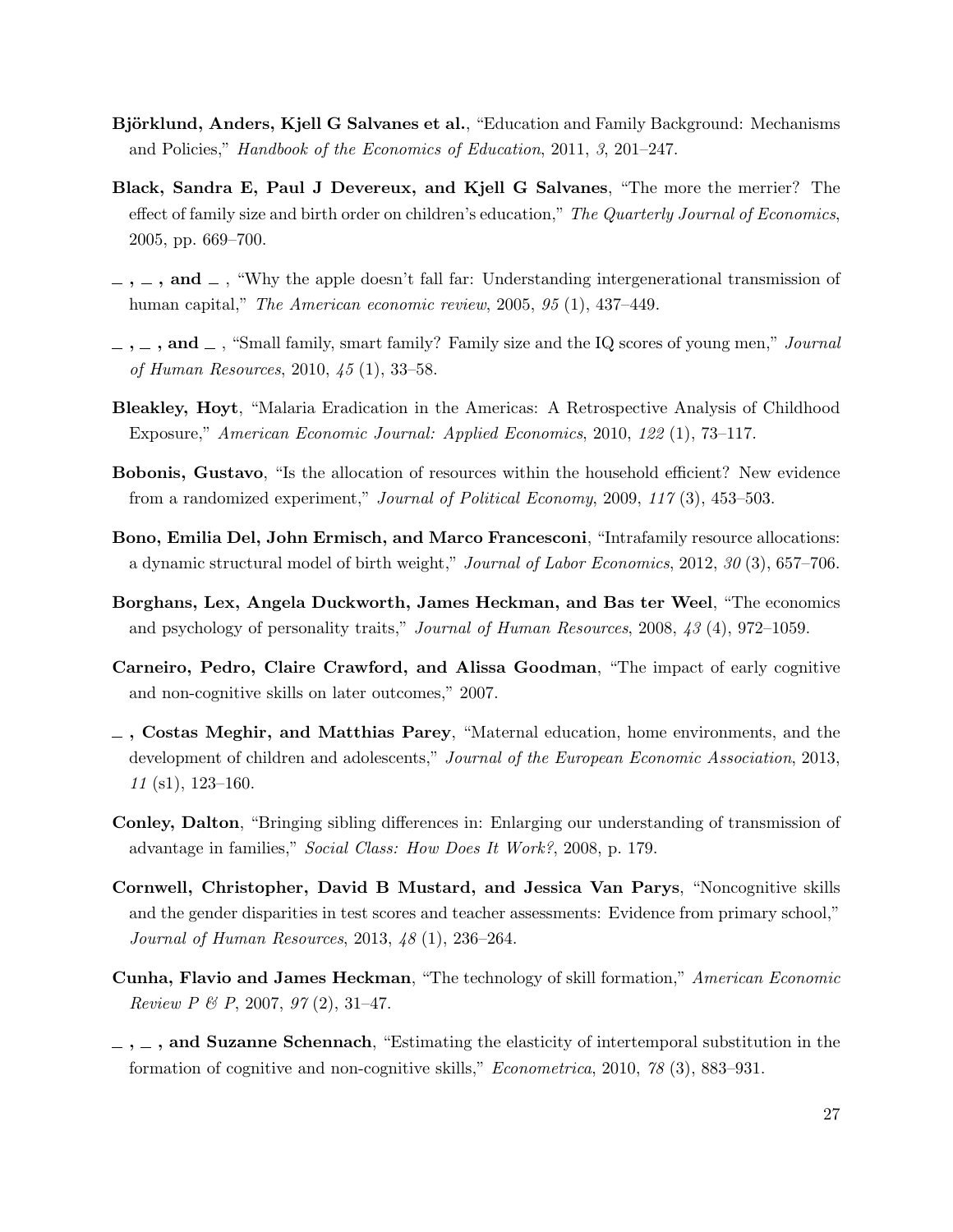- <span id="page-27-0"></span> $\ldots$ , Lance Lochner, and Dimitriy Masterov, "Interpreting the evidence on life cycle skill formation," in Eric A. Hanushek, Stephen Machin, and Ludger Woessmann, eds., Handbook of the Economics of Education, Amsterdam: Elsevier, 2006, pp. 697–812.
- <span id="page-27-1"></span>Currie, Janet, "Healthy, wealthy, and wise: Is there a causal relationship between child health and human capital development?," Journal of Economic Literature,  $2009, 47(1), 87-122$ .
- <span id="page-27-8"></span>Dickinson, David L. and Jill Tiefenthaler, "What is fair? Experimental evidence," Southern Economic Journal, 2002, pp. 414–428.
- <span id="page-27-10"></span>Duflo, Esther, "Grandmothers and granddaughters: Old-age pensions and intrahousehold allocation in South Africa," The World Bank Economic Review, 2003, 17 (1), 1–25.
- <span id="page-27-9"></span>Dufwenberg, Martin and Astri Muren, "Gender composition in teams," Journal of Economic Behavior & Organization, 2006, 61 $(1)$ , 50-54.
- <span id="page-27-6"></span>Ehler, David, J. Gary Evans, and Ron L. McGhee, "Extending Big-Five theory into childhood: A preliminary investigation into the relationship between Big-Five personality traits and behavior problems in children," Psychology in the Schools, 1999, 36 (6), 451–458.
- <span id="page-27-11"></span>Fafchamps, Marcel and Agnes Quisumbing, "Control and ownership of assets within rural Ethiopian households," Journal of Development Studies, 2002, 38, 47–82.
- <span id="page-27-2"></span>Frijters, Paul, David Johnston, Manisha Shah, and Michael Shields, "Intrahousehold resource allocation: do parents reduce or reinforce child ability gaps?," Demography, 2013, 50 (6), 2187–2208.
- <span id="page-27-4"></span>Gelber, Alexander and Adam Isen, "Children's schooling and parents' behavior: Evidence from the Head Start Impact Study," Journal of Public Economics, 2013, 101, 25–38.
- <span id="page-27-5"></span>Glewwe, Paul, Qiuqiong Huang, and Albert Park, "Cognitive skills, non-cognitive skills and the employment and wages of young adults in rural China," 2013. Working paper.
- <span id="page-27-3"></span>Gould, Eric D., Victor Lavy, and M. Daniele Paserman, "Sixty years after the magic carpet ride: The long-run effect of the early childhood environment on social and economic outcomes," Review of Economic Studies, 2011, 78, 938–973.
- <span id="page-27-7"></span>Gu, Baochang, Wang Feng, Guo Zhigang, and Zhang Erli, "China's local and national fertility policies at the end of the twentieth century," Population and Development Review, Mar. 2007, 33 (1), 129–147.
- <span id="page-27-12"></span>Guryan, Jonathan, Erik Hurst, and Melissa Kearney, "Parental education and parental time with children," The Journal of Economic Perspectives, 2008, 22 (3), 23–46.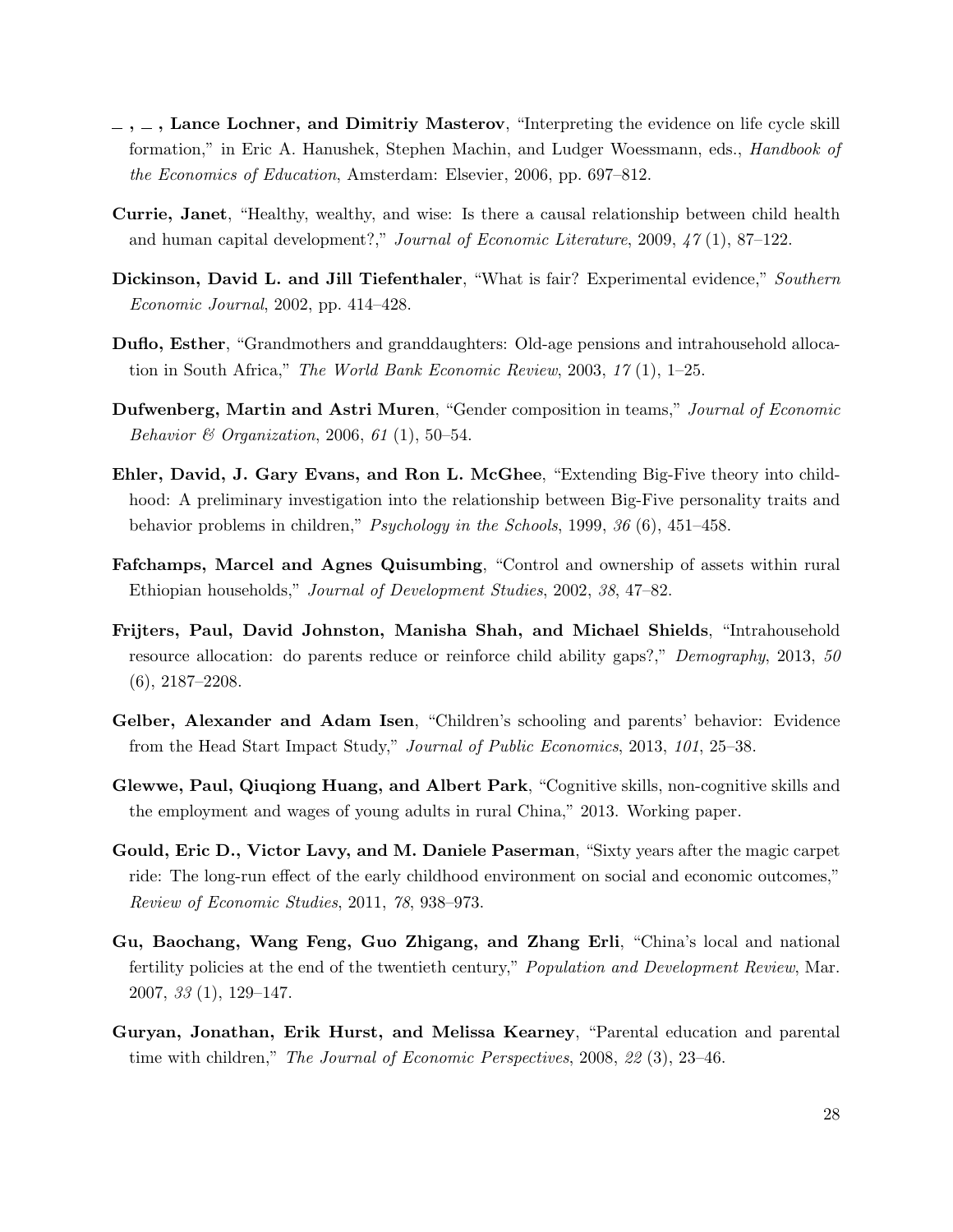- <span id="page-28-0"></span>Heckman, James J and Yona Rubinstein, "The importance of noncognitive skills: Lessons from the GED testing program," American Economic Review, 2001, 91 (2), 145–149.
- <span id="page-28-1"></span>Heckman, James J., Jora Stixrud, and Sergio Urzua, "The effects of cognitive and noncognitive abilities on labor market outcomes and social behavior," Journal of Labor Economics, 2006, 24, 411–482.
- <span id="page-28-8"></span>Heckman, James, Rodrigo Pinto, and Peter Savelyev, "Understanding the mechanisms through which an influential early childhood program boosted adult outcomes," The American economic review, 2013, 103 (6), 2052–2086.
- <span id="page-28-5"></span>Hsin, Amy, "Is biology destiny? Birth weight and differential parental treatment," Demography, 2012, 49 (4), 1385–1405.
- <span id="page-28-10"></span>Juhn, Chinhui, Yona Rubinstein, and C Andrew Zuppann, "The Quantity-Quality Tradeoff and the Formation of Cognitive and Non-cognitive Skills," Technical Report, National Bureau of Economic Research 2015.
- <span id="page-28-7"></span>Kling, Jeffrey, Jeffrey Liebman, and Lawrence Katz, "Experimental analysis of neighborhood effects," Econometrica, 2007, 75, 83119.
- <span id="page-28-4"></span>Leight, Jessica, "Sibling rivalry: Ability and intrahousehold allocation in Gansu Province, China," 2014. Mimeo.
- <span id="page-28-9"></span>Neidell, Matthew and Jane Waldfogel, "Cognitive and noncognitive peer effects in early education," The Review of Economics and Statistics, 2010, 92 (3), 562–576.
- <span id="page-28-11"></span>Quisumbing, Agnes and John Maluccio, "Resources at marriage and intrahousehold allocation: Evidence from Bangladesh, Ethiopia, Indonesia and South Africa," Oxford Bulletin of Economics and Statistics, 2003, 65, 283–327.
- <span id="page-28-6"></span>Restropo, Brandon, "Parental Investment Responses to a Low Birth Weight Outcome: Who Compensates and Who Reinforces," Forthcoming, Journal of Population Economics, 2016.
- <span id="page-28-12"></span>Roberts, Brent W. and Wendy F. DelVecchio, "The rank-order consistency of personality traits from childhood to old age: a quantitative review of longitudinal studies," Psychological Bulletin, 2000, 126 (1), 3.
- <span id="page-28-3"></span>Rosenzweig, Mark and Junsen Zhang, "Do population control policies induce more human capital investment? Twins, birth weight and China's "One-Child" Policy," Review of Economic Studies, 2009, 76 (3), 1149–74.
- <span id="page-28-2"></span>Royer, Heather, "Separated at girth: US twin estimates of the effects of birth weight," American Economic Journal: Applied Economics, 2009, 1 (1), 49–85.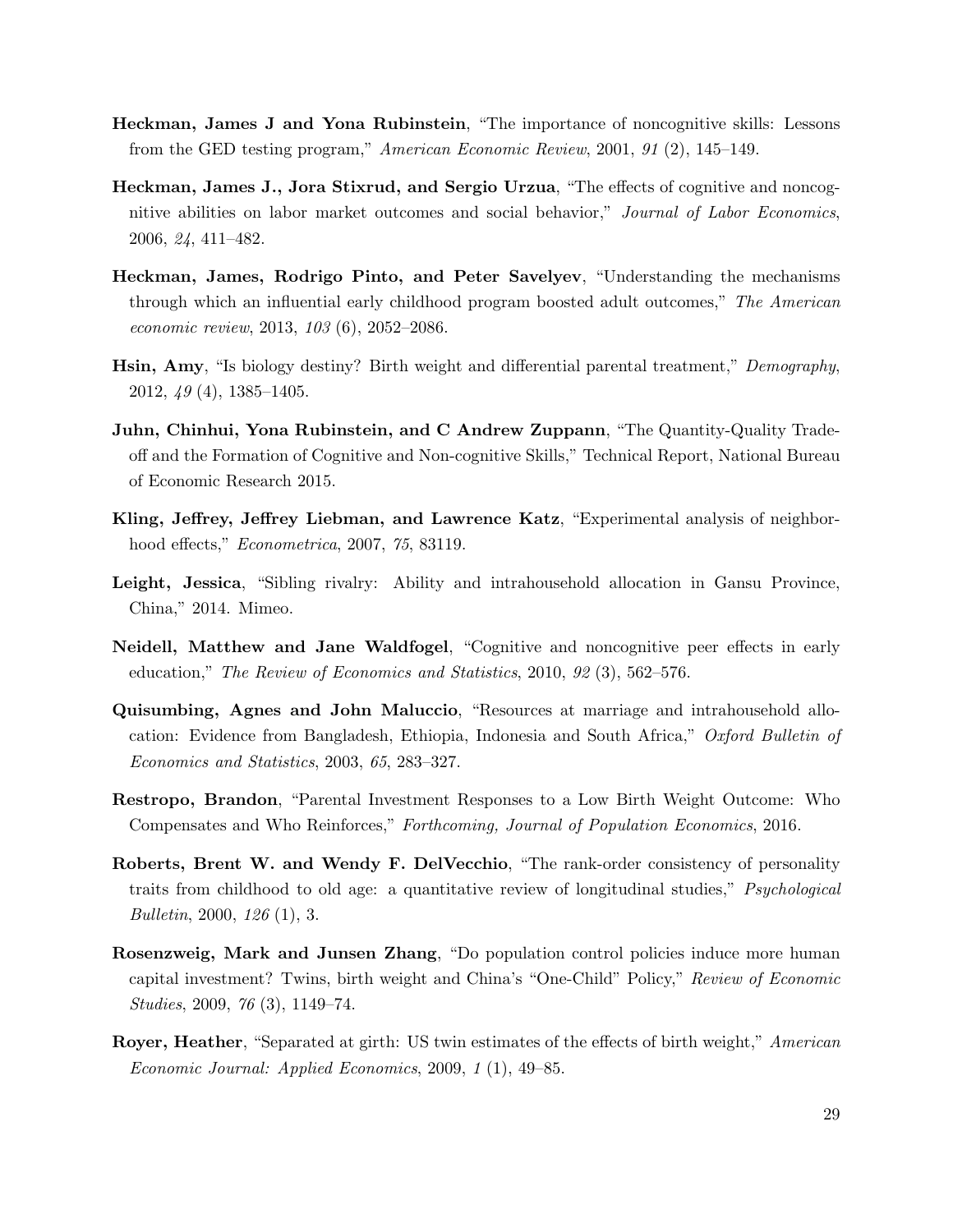- <span id="page-29-2"></span>Schweinhart, Lawrence J., Jeanne Montie, Zongping Xiang, William S. Barnett, Clive R. Belfield, and Milagros Nores, Lifetime effects: The HighScope Perry preschool study through age 40, Ypsilanti, Michigan: Monographs of the HighScope Educational Research Foundation, 2005.
- <span id="page-29-0"></span>Selten, Reinhard and Axel Ockenfels, "An experimental solidarity game," Journal of Economic Behavior and Organization, 1998, 34 (4), 517–539.
- <span id="page-29-1"></span>Shiner, Rebecca and Avshalom Caspi, "Personality differences in childhood and adolescence: Measurement, development, and consequences," Journal of Child Psychology and Psychiatry, 2003, 44 (1), 2–32.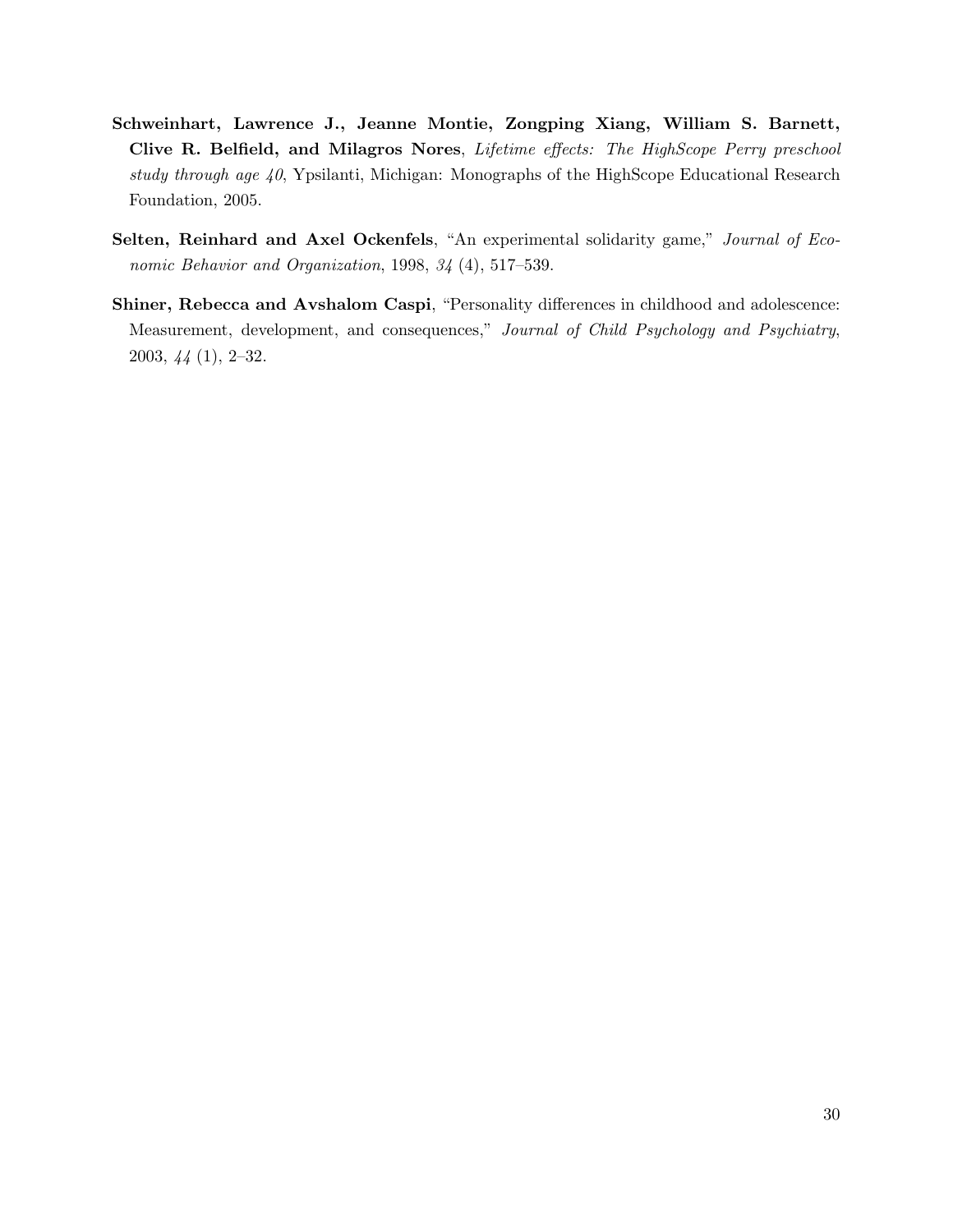## <span id="page-30-0"></span>7 Figures and Tables

Figure 1: Data structure





<span id="page-30-1"></span>

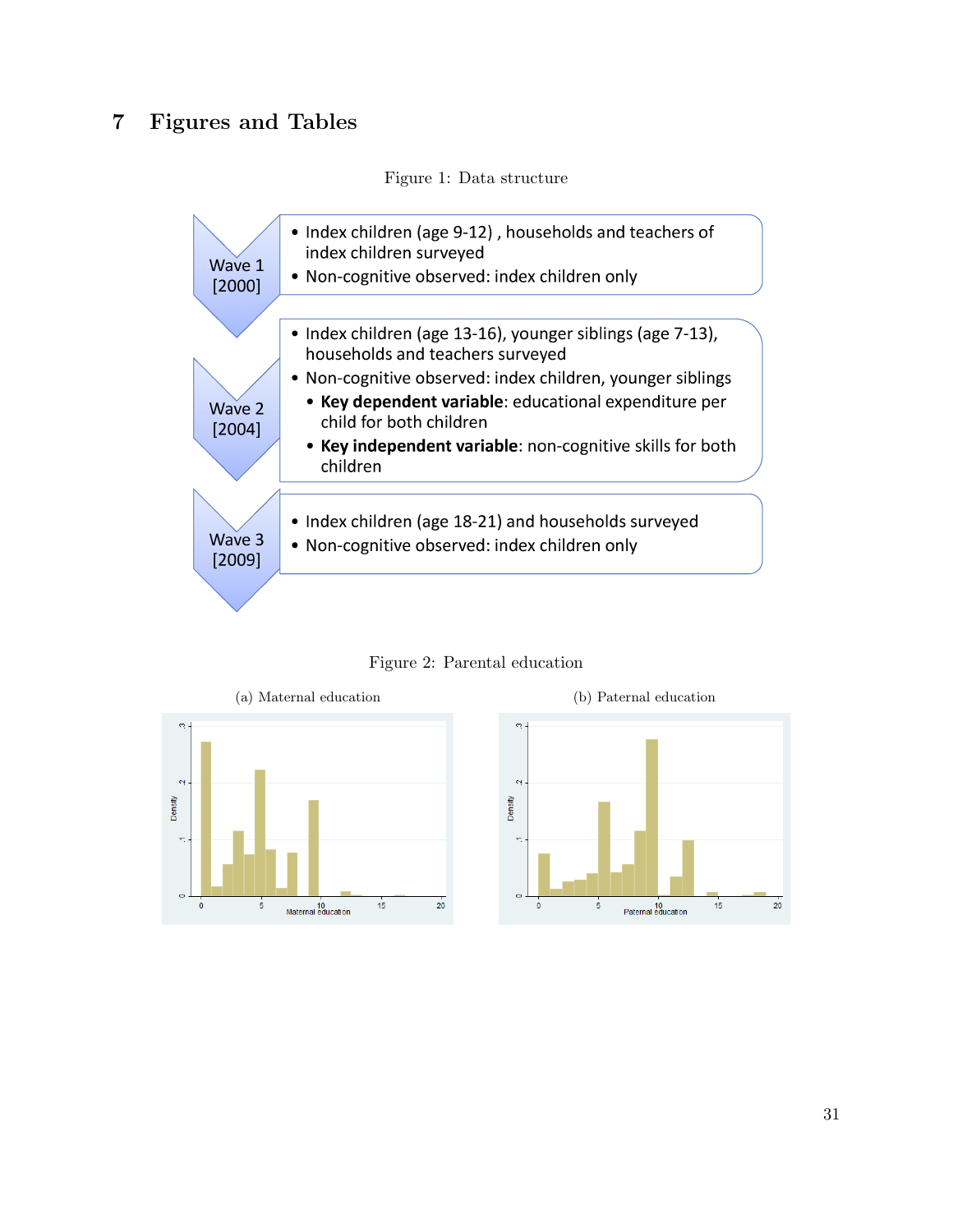Figure 3: Intra-household differences in non-cognitive characteristics and expenditure, by mother's education

<span id="page-31-1"></span><span id="page-31-0"></span>

Notes: For each level of mother's education in years, the bottom bar corresponds to the minimum value of between-sibling absolute differences in non-cognitive characteristics (Figure 3a) or between-sibling absolute differences in normalized educational expenditure residuals (Figure 3b), while the top bar corresponds to the maximum value. The rectangle corresponds to the interquartile range, with the median value represented by the bold line bisecting the rectangle. Normalized expenditure residuals are calculated by regressing expenditure on child characteristics (gender, birth parity, cognitive skills, and height-for-age), generating the residuals and standardizing them to have mean zero and standard deviation one.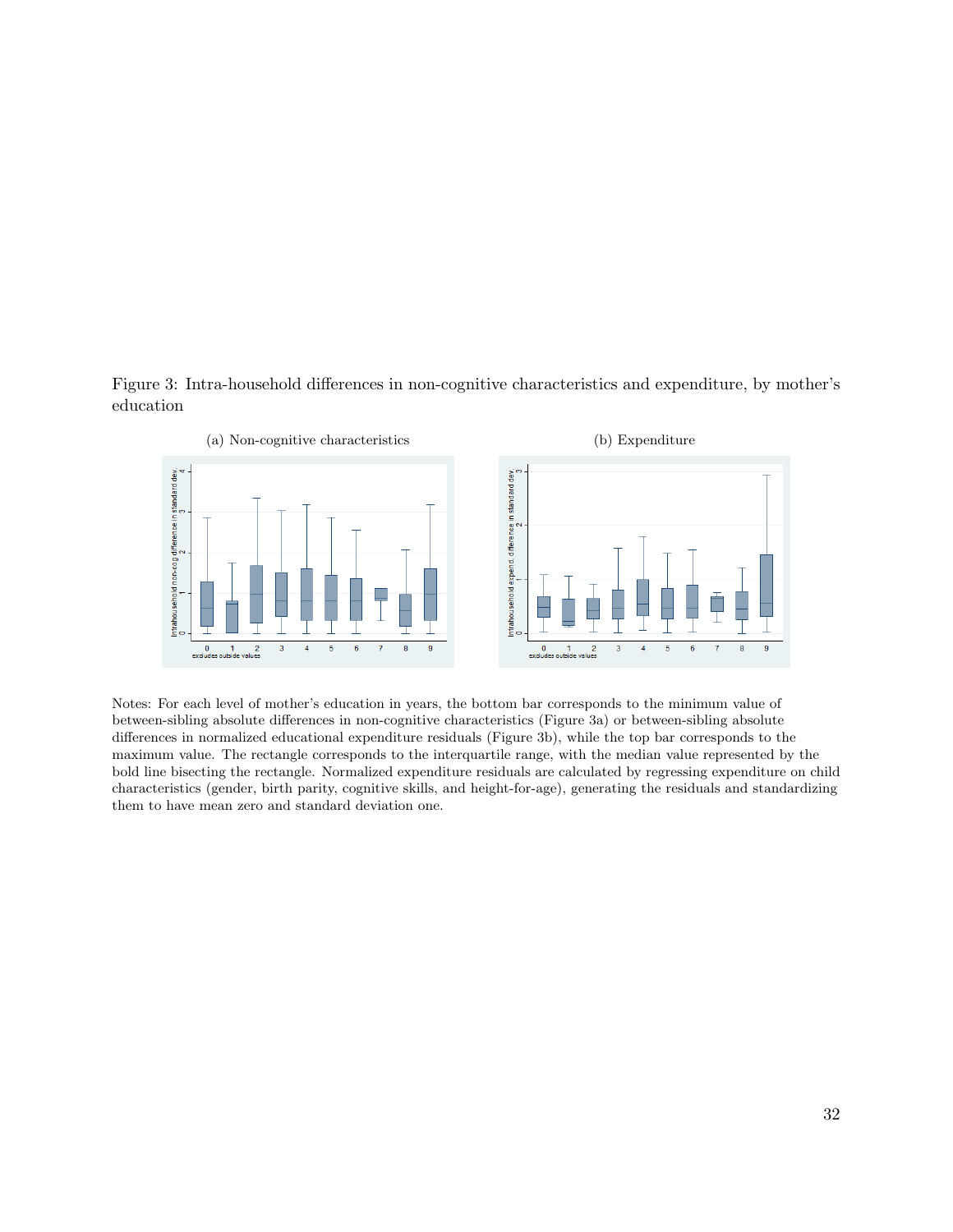<span id="page-32-0"></span>

| Panel A: Demographic data      |                |           |         | Panel B: Educational expenditure per child |        |           |      |
|--------------------------------|----------------|-----------|---------|--------------------------------------------|--------|-----------|------|
|                                | Sample         | Subsample | p-value |                                            | Mean   | Std. Dev. | Max. |
| Net income                     | 6848.56        | 6728.28   | .863    | Total                                      | 361.52 | 343.1     | 2900 |
| Income per capita              | 1717.76        | 1631.04   | .581    | Discretionary                              | 149.03 | 215.65    | 1660 |
| Mother education               | 4.31           | 4.35      | .805    | Tuition                                    | 212.49 | 185.47    | 2000 |
| Father education               | 7.12           | 7.16      | .837    | Supplies                                   | 47.07  | 43.55     | 300  |
| Mother age                     | 39.19          | 36.97     | .000    | Transportation                             | 19.67  | 50.99     | 500  |
| Father age                     | 42.57          | 38.89     | .072    | Food                                       | 59.12  | 139.08    | 1200 |
| Mother time investment         | 3.05           | 3.72      | .002    | Tutoring                                   | 9.66   | 21.42     | 110  |
| Father time investment         | 2.86           | 3.43      | .001    | Other fees                                 | 13.50  | 36.41     | 360  |
| Mother child-rearing decisions | .86            | .86       | .816    |                                            |        |           |      |
| Father child-rearing decisions | 1.08           | 1.1       | .507    |                                            |        |           |      |
| Index child age                | 15.09          | 14.96     | .013    |                                            |        |           |      |
| Internalizing index            | $-.01$         | .01       | .634    |                                            |        |           |      |
| Externalizing index            | .03            | $-.01$    | .280    |                                            |        |           |      |
| Achievement index              | $\overline{0}$ | .06       | .183    |                                            |        |           |      |
| Obs.                           | 1918           | 388       |         |                                            |        |           |      |

Table 1: Summary statistics

Notes: The sample encompasses the full sample of households that report income data; this is 1914 out of the full sample of 2000 households in the survey. The subsample is households with two-children families in which both children report data on non-cognitive characteristics as well as height-for-age. There are 388 households in the subsample of interest, and 776 children. Income is reported in yuan; educational expenditure is reported in yuan per semester. The child-rearing decisions measure reports the average number of child-rearing decisions each parent reports making alone, out of a total of two (choices about parenting, and choices about the child's schooling). Internalizing, externalizing and achievement indices have been standardized to have means equal to zero and standard deviations equal to one. A higher internalizing or externalizing index is indicative of fewer non-cognitive challenges. Column (3) reports the p-value for a test of equality of means across the sample and subsample.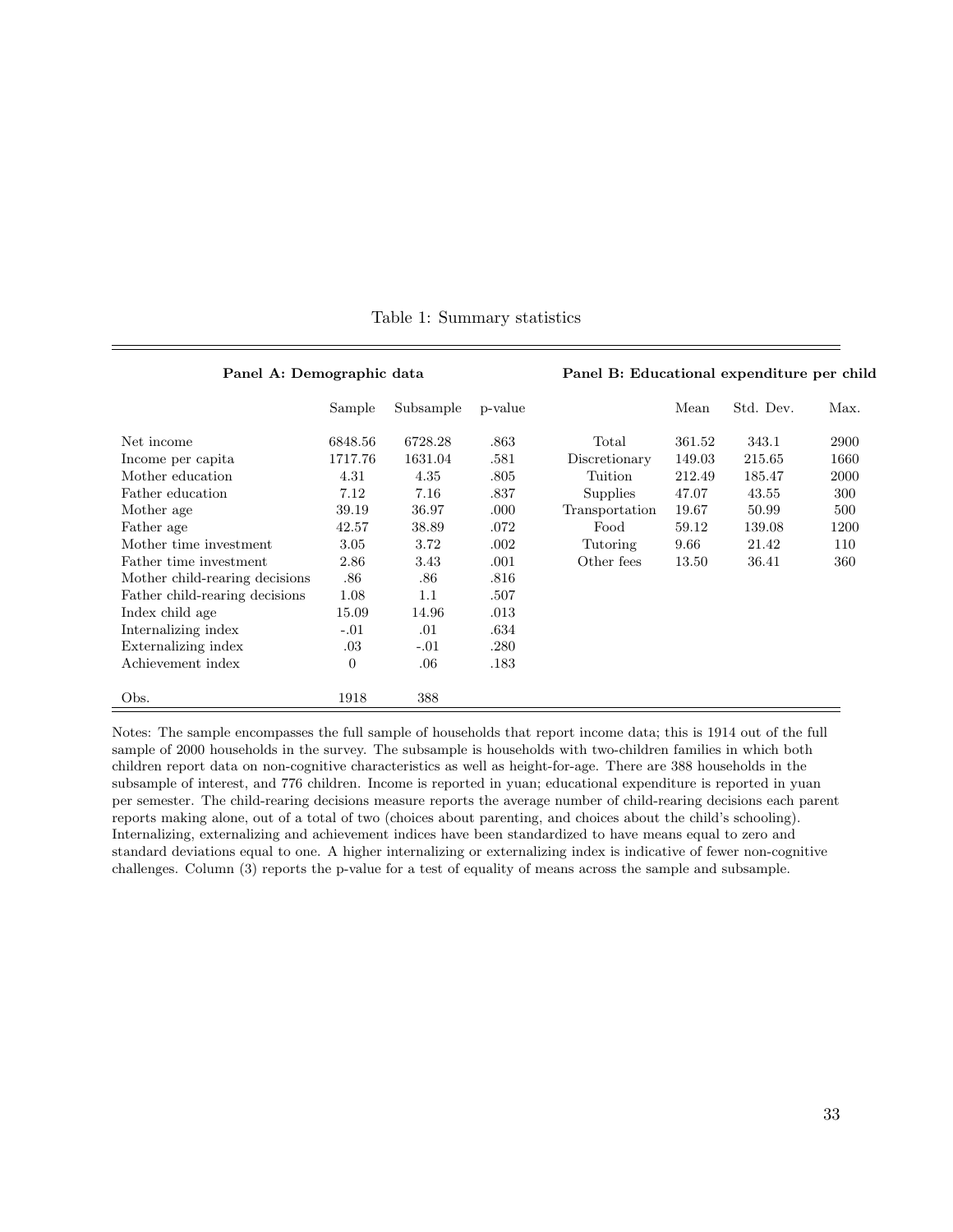<span id="page-33-0"></span>

| Sibling parity<br>Grade level<br>Female | (0.03) | $-118$ **<br>(.059) | (010) | Panel A: Child characteristics<br>(.018) |         |                     | $\widetilde{C}$ | $\circledast$      | $\odot$               | (10)                                                                                                                                                                                                                                                                                                                                                                                                                                                                        |
|-----------------------------------------|--------|---------------------|-------|------------------------------------------|---------|---------------------|-----------------|--------------------|-----------------------|-----------------------------------------------------------------------------------------------------------------------------------------------------------------------------------------------------------------------------------------------------------------------------------------------------------------------------------------------------------------------------------------------------------------------------------------------------------------------------|
|                                         |        |                     |       |                                          |         |                     |                 |                    |                       |                                                                                                                                                                                                                                                                                                                                                                                                                                                                             |
|                                         |        |                     |       |                                          |         |                     |                 |                    | $\frac{143}{(140)}$   | $\frac{131}{(119)}$                                                                                                                                                                                                                                                                                                                                                                                                                                                         |
|                                         |        |                     |       |                                          |         |                     |                 |                    | (160.                 | $(140)$ .                                                                                                                                                                                                                                                                                                                                                                                                                                                                   |
|                                         |        |                     |       |                                          | (0.000) | $.315***$<br>(.083) |                 |                    | (080, 7)              | $289***$<br>(.074)                                                                                                                                                                                                                                                                                                                                                                                                                                                          |
|                                         |        |                     |       |                                          |         |                     | (015)           | $068***$<br>(.020) | $.046$<br>$(045)$     | $159***$<br>(.054)                                                                                                                                                                                                                                                                                                                                                                                                                                                          |
|                                         |        |                     |       | Panel B: Cognitive skills and health     |         |                     |                 |                    |                       |                                                                                                                                                                                                                                                                                                                                                                                                                                                                             |
| Height-for-age                          | (030)  | (0.039)             |       |                                          |         |                     |                 |                    | (0.019)               | (0.038)                                                                                                                                                                                                                                                                                                                                                                                                                                                                     |
| Math score                              |        |                     | (500) | $.002$<br>$(.005)$                       |         |                     |                 |                    | $-0.005$<br>(.005)    | $-0000$<br>(.000)                                                                                                                                                                                                                                                                                                                                                                                                                                                           |
| Chinese score                           |        |                     |       |                                          |         | (005)               |                 |                    |                       | $(200)$<br>$(200)$                                                                                                                                                                                                                                                                                                                                                                                                                                                          |
| Achievement score                       |        |                     |       |                                          |         |                     | $-0.006**$      | $-005$<br>$(003)$  | $-0.006$ **<br>(.003) | $-0.005$ <sup>*</sup>                                                                                                                                                                                                                                                                                                                                                                                                                                                       |
|                                         | 776    | 776                 | 776   | 776                                      | 776     | 776                 | 776             | 776                | 776                   | 776                                                                                                                                                                                                                                                                                                                                                                                                                                                                         |
|                                         |        |                     |       |                                          |         | (900)               |                 |                    |                       | non-cognitive challenges. The independent variable is the specified child characteristic, all measured in the second wave; all specifications include<br>Notes: The dependent variables are the internalizing and externalizing indices. A higher internalizing or externalizing index is indicative of fewer<br>(000, 000)<br>household fixed effects and standard errors clustered at the county level. Asterisks indicate significant at the 10, 5 and 1 percent levels. |

Table 2: Non-cognitive characteristics and child characteristics Table 2: Non-cognitive characteristics and child characteristics

34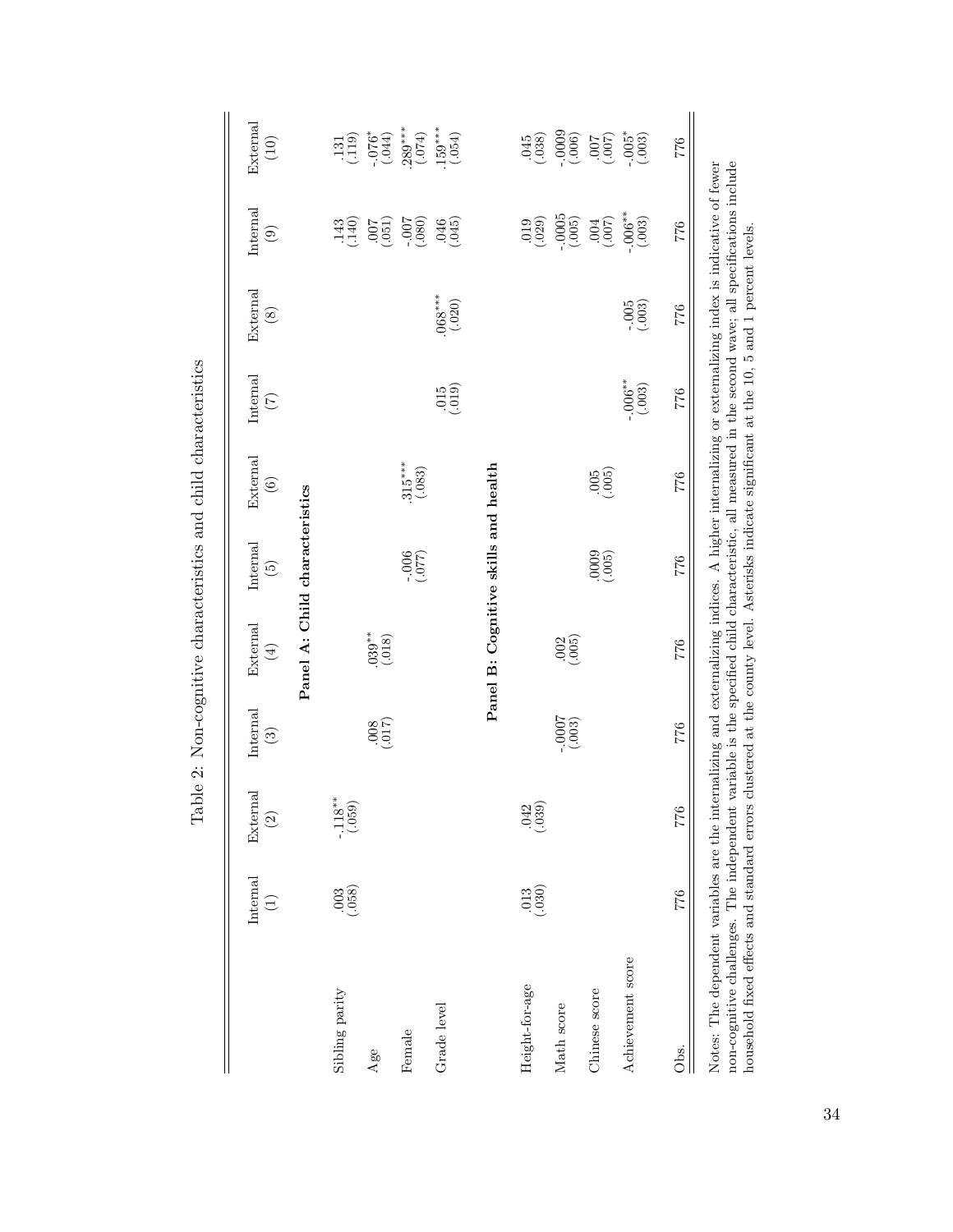<span id="page-34-0"></span>

|                               | Total<br>(1)         | Discretionary<br>(2) | Tuition<br>(3)     | Supplies<br>(4)              | Transportation<br>(5) | Food<br>(6)           | Tutoring<br>(7)    | Other<br>(8)     |
|-------------------------------|----------------------|----------------------|--------------------|------------------------------|-----------------------|-----------------------|--------------------|------------------|
|                               |                      |                      |                    | Panel A: Internalizing index |                       |                       |                    |                  |
| Index                         | $-8.010$<br>(10.770) | $-10.019$<br>(8.021) | 2.009<br>(4.065)   | .591<br>(1.635)              | $-.617$<br>(1.247)    | $-10.713*$<br>(5.873) | $-1.056$<br>(.712) | 1.776<br>(1.437) |
|                               |                      |                      |                    | Panel B: Externalizing index |                       |                       |                    |                  |
| Index                         | .028<br>(11.850)     | $-2.772$<br>(7.854)  | 2.800<br>(5.576)   | $2.366*$<br>(1.405)          | .252<br>(1.348)       | $-6.048$<br>(5.799)   | $-.284$<br>(.730)  | .941<br>(.912)   |
| Obs.                          | 776                  | 776                  | 776                | 776                          | 776                   | 776                   | 776                | 776              |
| Mean (dep. var.)              | 276.748<br>286.515   | 104.052              | 172.696<br>161.381 | 38.164                       | 12.011                | 37.679                | 6.218<br>17.357    | 9.98<br>28.532   |
| St. dev. $(\text{dep. var.})$ |                      | 174.218              |                    | 38.785                       | 40.065                | 109.107               |                    |                  |

#### Table 3: Parental allocations and non-cognitive characteristics

Notes: The dependent variables are educational expenditure per semester per child in the specified category; total expenditure is the sum of all categories, and discretionary expenditure is the sum of all categories excluding tuition. The independent variable is the specified index of internalizing or externalizing behavior. A higher internalizing or externalizing index is indicative of fewer non-cognitive challenges. All specifications include controls for sibling parity, gender, sibling gender, height-for-age and cognitive skills measured contemporaneously with non-cognitive skills, year-of-birth and household fixed effects, and standard errors clustered at the county level. Asterisks indicate significance at the 10, 5 and 1 percent levels.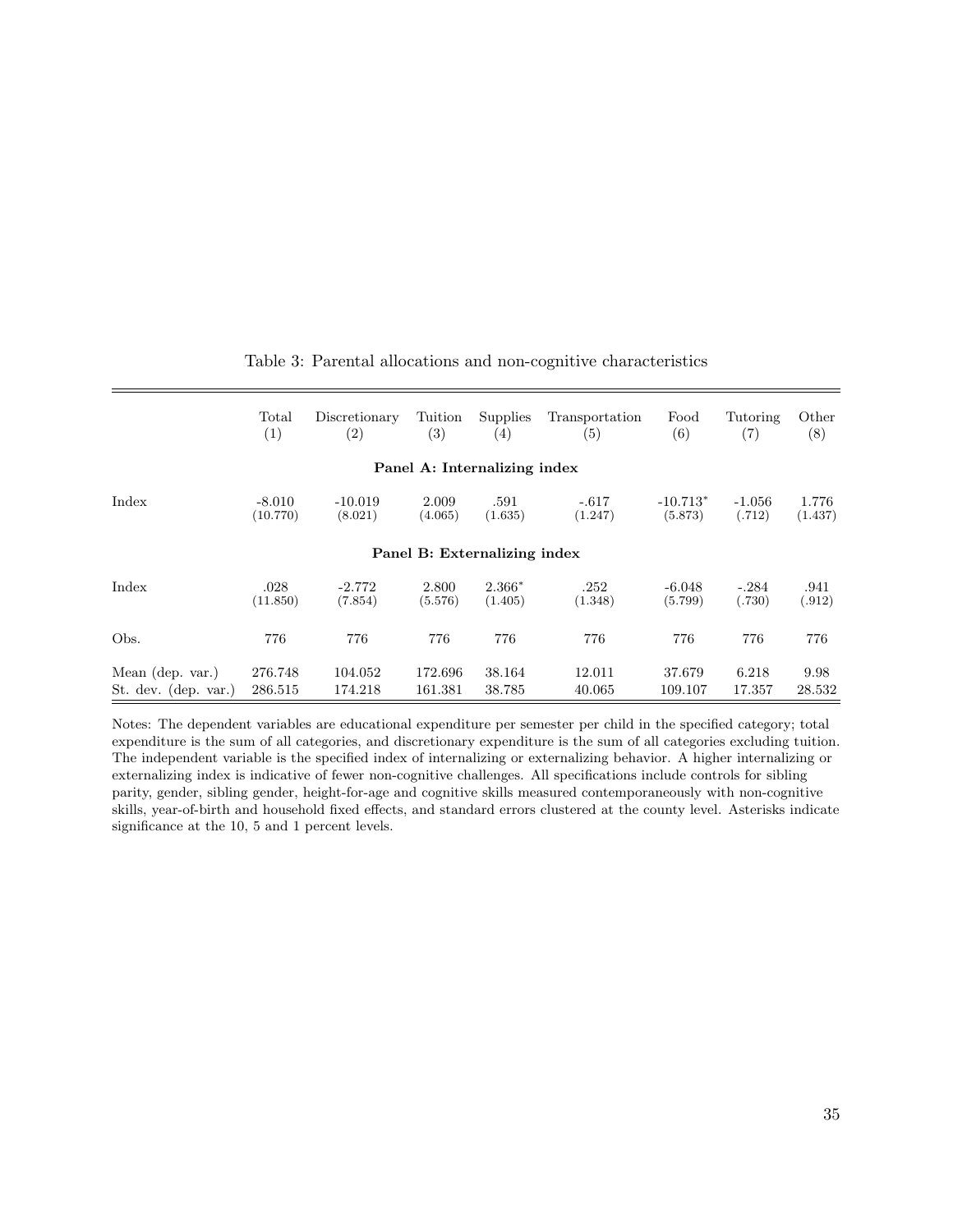<span id="page-35-0"></span>

|                              | Total<br>(1) | Discretionary<br>(2) | Tuition<br>(3) | (4)      | Supplies Transportation<br>(5)                      | Food<br>(6) | Tutoring<br>(7) | Other<br>(8) |
|------------------------------|--------------|----------------------|----------------|----------|-----------------------------------------------------|-------------|-----------------|--------------|
|                              |              |                      |                |          | Panel A: Internalizing index and maternal education |             |                 |              |
| Index                        | 27.973       | 20.386               | 7.588          | .392     | $4.365*$                                            | 10.157      | 1.253           | $4.219**$    |
|                              | (17.338)     | (14.144)             | (7.585)        | (1.600)  | (2.504)                                             | (11.232)    | (.829)          | (2.080)      |
| Index x mother educ.         | $-8.595***$  | $-7.262**$           | $-1.333$       | .048     | $-1.190**$                                          | $-4.985*$   | $-.551***$      | $-.583$      |
|                              | (4.186)      | (3.617)              | (1.686)        | (.426)   | (.606)                                              | (2.652)     | (.231)          | (.442)       |
|                              |              |                      |                |          | Panel B: Internalizing index and paternal education |             |                 |              |
| Index                        | $-11.252$    | $-17.317$            | 6.066          | $-2.838$ | $5.045*$                                            | $-9.825$    | $-2.712$        | $-6.987***$  |
|                              | (20.718)     | (16.862)             | (8.148)        | (1.905)  | (2.664)                                             | (14.485)    | (1.725)         | (2.676)      |
| Index x father educ.         | .286         | .949                 | $-.663$        | .488     | $-.775***$                                          | $-.131$     | .204            | $1.163**$    |
|                              | (2.329)      | (1.580)              | (1.414)        | (.314)   | (.340)                                              | (1.355)     | (.170)          | (.472)       |
| Test $\beta_2^m = \beta_2^f$ | .072         | .023                 | .847           | .430     | .589                                                | .070        | .017            | .013         |
| Joint test                   | .184         | .073                 | .857           | .484     | .084                                                | .180        | .052            | .034         |
|                              |              |                      |                |          | Panel C: Externalizing index and maternal education |             |                 |              |
| Index                        | $36.951**$   | $22.555*$            | $14.396*$      | $-.033$  | $5.606**$                                           | 13.883      | $1.764***$      | 1.335        |
|                              | (15.425)     | (11.563)             | (8.706)        | (1.281)  | (2.391)                                             | (8.492)     | (.813)          | (1.227)      |
| Index x mother educ          | $-9.971**$   | $-6.840*$            | $-3.131$       | .648     | $-1.446**$                                          | $-5.382**$  | $-.553*$        | $-.106$      |
|                              | (4.740)      | (3.531)              | (2.495)        | (.403)   | (.644)                                              | (2.531)     | (.309)          | (.325)       |
|                              |              |                      |                |          | Panel D: Externalizing index and paternal education |             |                 |              |
| Index                        | $-18.195$    | $-23.448$            | 5.253          | $-.946$  | 1.977                                               | $-18.834$   | $-2.200$        | $-3.444*$    |
|                              | (26.820)     | (19.075)             | (11.498)       | (2.617)  | (2.666)                                             | (15.555)    | (1.857)         | (2.008)      |
| Index x father educ          | 2.644        | 2.855                | $-.211$        | .408     | $-.197$                                             | 1.758       | .243            | $.643*$      |
|                              | (2.725)      | (1.983)              | (1.287)        | (.325)   | (.362)                                              | (1.570)     | (.203)          | (.347)       |
| Test $\beta_2^m = \beta_2^f$ | .027         | .020                 | .344           | .601     | .064                                                | .028        | .051            | .347         |
| Joint test                   | .085         | .058                 | .453           | .168     | .099                                                | .089        | .144            | .473         |
| Obs.                         | 766          | 766                  | 766            | 766      | 766                                                 | 766         | 766             | 766          |
| Mean (dep. var.)             | 276.748      | 104.052              | 172.696        | 38.164   | 12.011                                              | 37.679      | 6.218           | 9.98         |
| St. dev. (dep. var.)         | 286.515      | 174.218              | 161.381        | 38.785   | 40.065                                              | 109.107     | 17.357          | 28.532       |

#### Table 4: Heterogeneous effects with respect to parental education

Notes: The dependent variables are educational expenditure per semester per child in the specified category; total expenditure is the sum of all categories, and discretionary expenditure is the sum of all categories excluding tuition. The independent variable is the specified index of internalizing or externalizing behavior, as well as the index interacted with the specified measure of parental education in years. A higher internalizing or externalizing index is indicative of fewer non-cognitive challenges. All specifications include controls for sibling parity, gender, sibling gender, height-for-age and cognitive skills measured contemporaneously with non-cognitive skills, sibling parity, gender, height-for-age and achievement scores interacted with maternal education, year-of-birth and household fixed effects, and standard errors clustered at the county level. Panels B and D report tests of equality of the interaction term  $\beta_2$  across parallel specifications employing maternal and paternal education, as well as joint tests of the equalities  $\beta_1^m = \beta_1^f$  and  $\beta_2^m = \beta_2^f$ . Asterisks indicate significance at the 10, 5 and 1 percent levels.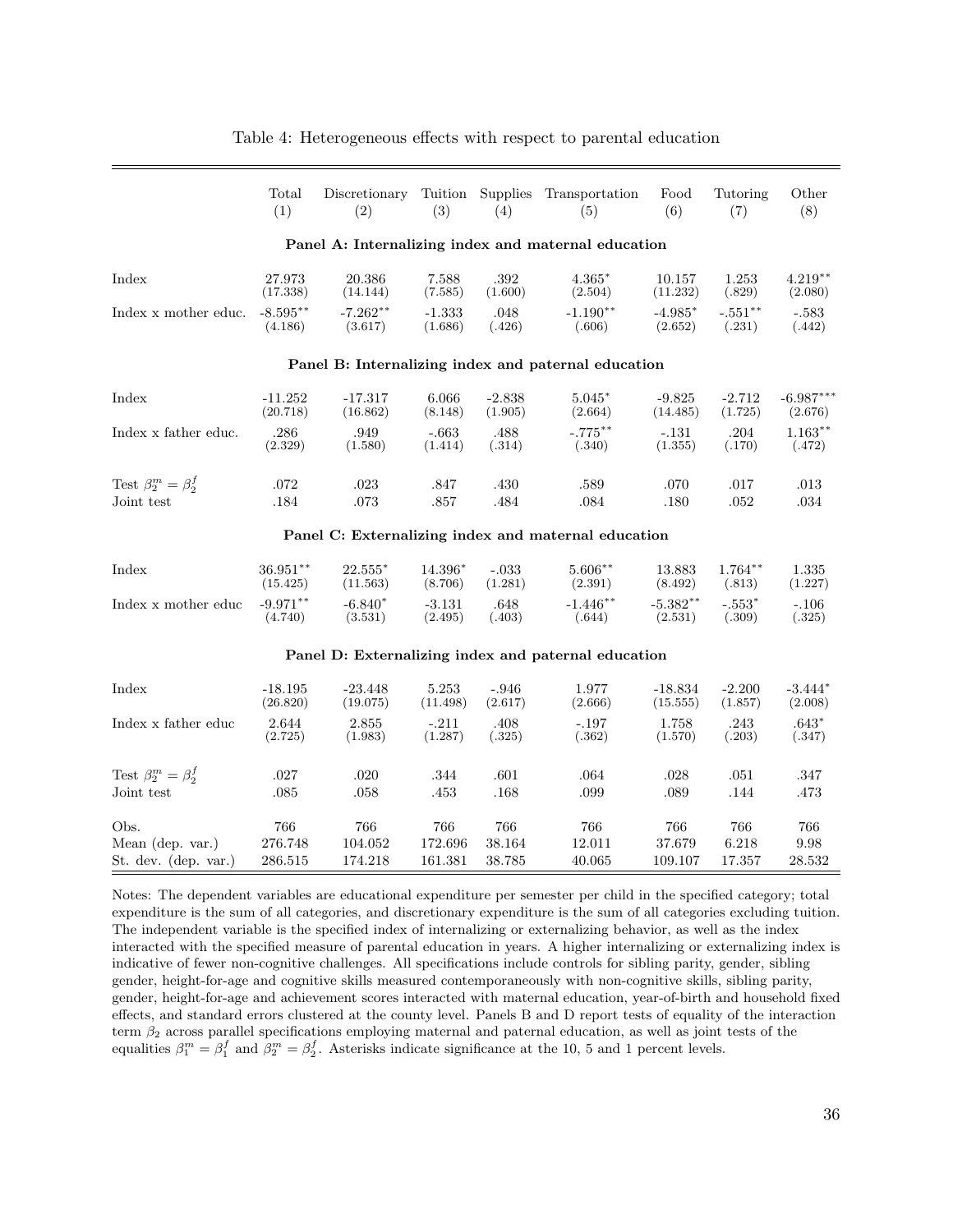<span id="page-36-0"></span>

|                      | Total       | Discretionary                                             | Tuition   | Supplies | Transp.    | Food       | Tutoring   | Other      |
|----------------------|-------------|-----------------------------------------------------------|-----------|----------|------------|------------|------------|------------|
|                      | (1)         | (2)                                                       | (3)       | (4)      | (5)        | (6)        | (7)        | (8)        |
|                      |             | Panel A: Non-cognitive index and maternal time investment |           |          |            |            |            |            |
| Index                | $56.650***$ | $39.536***$                                               | $17.114*$ | 2.472    | $6.391**$  | $23.109**$ | $2.845***$ | $4.718***$ |
|                      | (17.674)    | (14.165)                                                  | (9.529)   | (1.943)  | (2.554)    | (10.783)   | (1.365)    | (2.170)    |
| Index x mother educ. | $-11.198**$ | $-8.597**$                                                | $-2.601$  | .447     | $-1.645**$ | $-6.325**$ | $-.677**$  | $-.396$    |
|                      | (5.085)     | (4.292)                                                   | (2.088)   | (.453)   | (.702)     | (3.138)    | (.301)     | (.433)     |
| Index x time         | $-3.765$    | $-2.925$                                                  | $-.840$   | $-.524$  | $-.035$    | $-1.836$   | $-.218$    | $-.312**$  |
|                      | (2.716)     | (2.401)                                                   | (.658)    | (.353)   | (.289)     | (2.112)    | (.159)     | (.155)     |
|                      |             | Panel B: Non-cognitive index and paternal time investment |           |          |            |            |            |            |
| Index                | $-21.437$   | $-26.774$                                                 | 5.337     | $-1.285$ | 2.899      | $-20.299$  | $-3.369$   | $-4.721**$ |
|                      | (32.034)    | (23.348)                                                  | (12.583)  | (3.316)  | (2.563)    | (19.510)   | (2.354)    | (2.054)    |
| Index x father educ. | 1.678       | 2.183                                                     | $-.504$   | .511     | $-.575$    | .914       | .269       | $1.065***$ |
|                      | (2.772)     | (1.856)                                                   | (1.496)   | (.356)   | (.356)     | (1.612)    | (.214)     | (.431)     |
| Index x time         | .487        | .333                                                      | .154      | $-.097$  | .146       | .398       | .048       | $-.161$    |
|                      | (.828)      | (.511)                                                    | (.466)    | (.231)   | (.118)     | (.405)     | (.086)     | (.108)     |
| Obs.                 | 766         | 766                                                       | 766       | 766      | 766        | 766        | 766        | 766        |
| Mean (dep. var.)     | 276.748     | 104.052                                                   | 172.696   | 38.164   | 12.011     | 37.679     | 6.218      | 9.98       |
| St. dev. (dep. var.) | 286.515     | 174.218                                                   | 161.381   | 38.785   | 40.065     | 109.107    | 17.357     | 28.532     |

#### Table 5: Non-cognitive skills and parental learning

Notes: The dependent variables in Panels A and B are educational expenditure per semester per child in the specified category; total expenditure is the sum of all categories, and discretionary expenditure is the sum of all categories excluding tuition. The independent variables are the specified index of internalizing or externalizing behavior, the index interacted with the specified measure of parental education in years, and the index interacted with the amount of time the parent reports spending with children playing, talking or assisting with homework in a typical week. A higher internalizing or externalizing index is indicative of fewer non-cognitive challenges. Time invested by the mother (father) is re-scaled to have the same mean as education of the mother (father). All specifications include controls for sibling parity, gender, sibling gender, height-for-age and cognitive skills measured contemporaneously with non-cognitive skills, sibling parity, gender, age, height-for-age and achievement scores interacted with maternal education, year-of-birth and household fixed effects, and standard errors clustered at the county level. Standard errors are clustered at the level of the county. Asterisks indicate significance at the 10, 5 and 1 percent levels.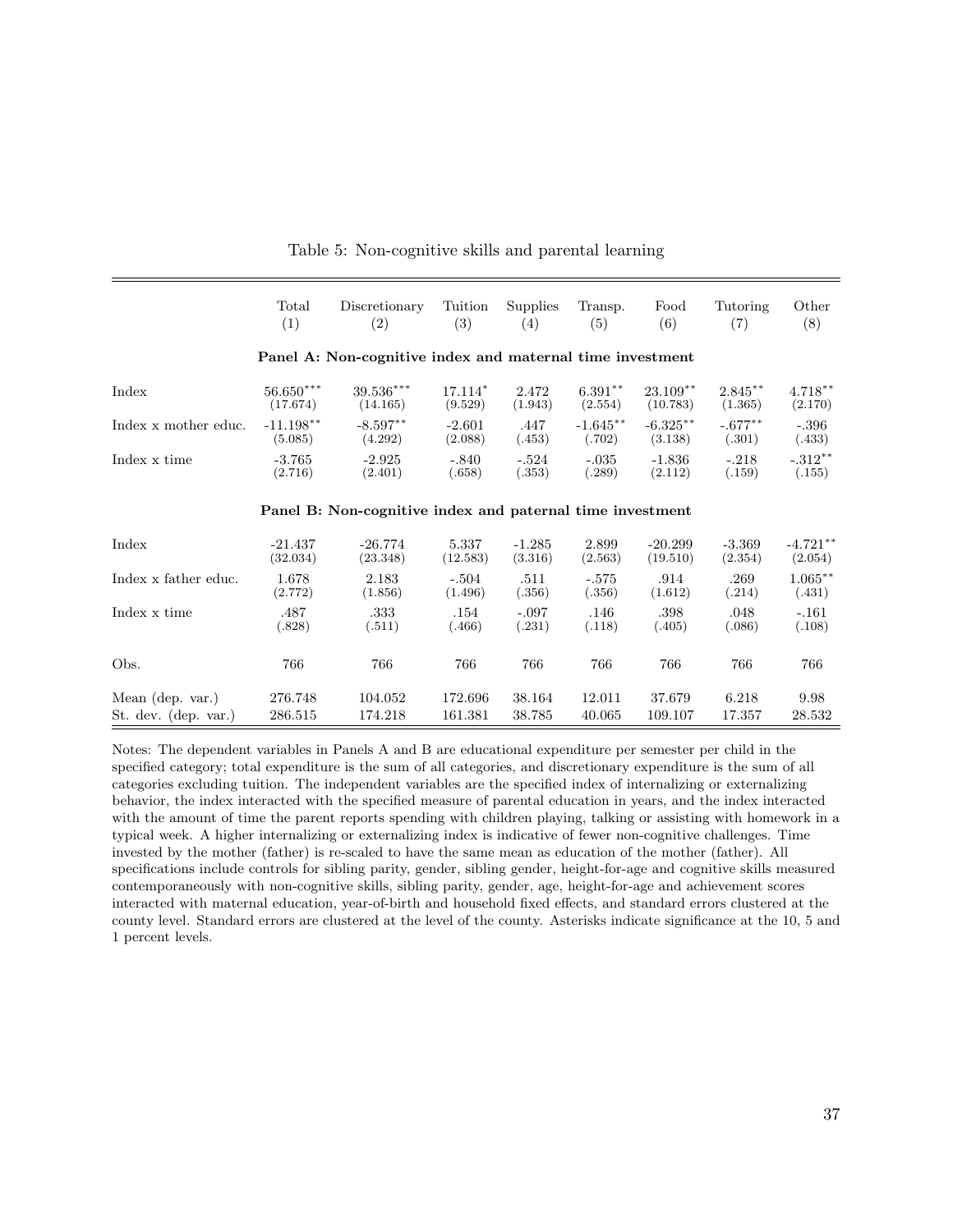<span id="page-37-0"></span>

|                           | Total             | Discretionary | Tuition  | Supplies          | Transportation | Food       | Tutoring   | Other     |
|---------------------------|-------------------|---------------|----------|-------------------|----------------|------------|------------|-----------|
|                           | $\left( 1\right)$ | (2)           | (3)      | $\left( 4\right)$ | (5)            | (6)        | (7)        | (8)       |
| Index                     | $42.020**$        | $29.815*$     | 12.204   | .520              | $6.639**$      | 16.680     | $2.264***$ | $3.712**$ |
|                           | (19.792)          | (15.645)      | (8.968)  | (1.473)           | (3.053)        | (11.959)   | (.891)     | (1.841)   |
| Index x educ.             | $-11.308**$       | $-8.161**$    | $-3.146$ | .458              | $-1.524**$     | $-6.156**$ | $-.599*$   | $-.340$   |
|                           | (4.879)           | (4.124)       | (2.185)  | (.522)            | (.616)         | (3.030)    | (.307)     | (.465)    |
| Index x income            | $-.571$           | $-1.243$      | .672     | $-.120$           | $-.192$        | $-.621$    | $-.162*$   | $-.148$   |
|                           | (1.401)           | (.896)        | (.678)   | (.149)            | (.198)         | (.563)     | (.087)     | (.111)    |
| Obs.                      | 776               | 776           | 776      | 776               | 776            | 776        | 776        | 776       |
| Mean $(\text{dep. var.})$ | 276.748           | 104.052       | 172.696  | 38.164            | 12.011         | 37.679     | 6.218      | 9.98      |
| St. dev. (dep. var.)      | 286.515           | 174.218       | 161.381  | 38.785            | 40.065         | 109.107    | 17.357     | 28.532    |

Table 6: Heterogeneous effects with respect to maternal education and income

Notes: The dependent variables are educational expenditure per semester per child in the specified category; total expenditure is the sum of all categories, and discretionary expenditure is the sum of all categories excluding tuition. The independent variable is the specified index of internalizing or externalizing behavior, the index interacted with the specified measure of parental education in years, and the index interacted with household net income. A higher internalizing or externalizing index is indicative of fewer non-cognitive challenges. Net income is re-scaled to have the same mean as maternal education. All specifications include controls for sibling parity, gender, sibling gender, height-for-age and cognitive skills measured contemporaneously with non-cognitive skills, sibling parity, gender, age, height-for-age and achievement scores interacted with maternal education, year-of-birth and household fixed effects, and standard errors clustered at the county level. Asterisks indicate significance at the 10, 5 and 1 percent levels.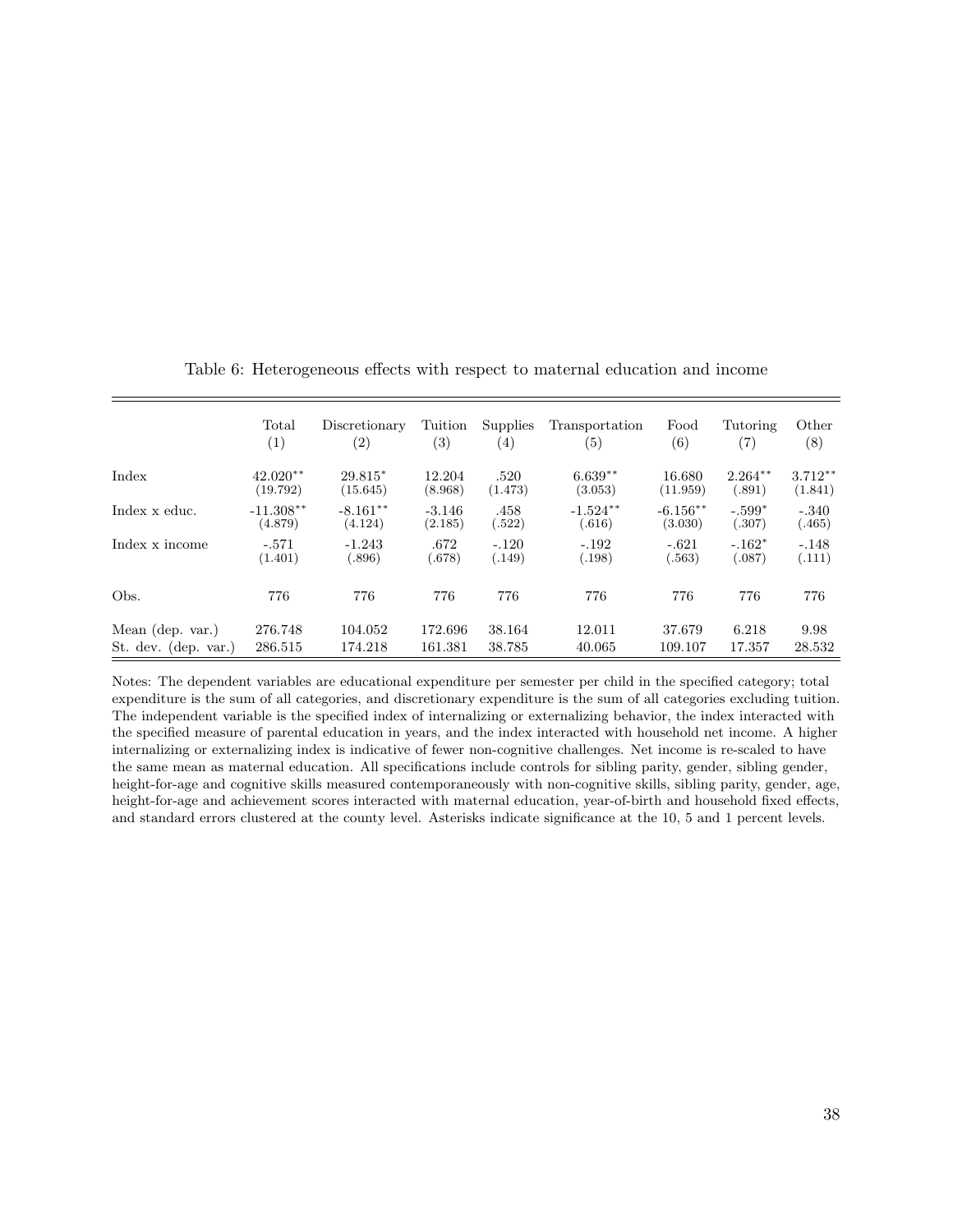<span id="page-38-0"></span>

|              |                   | All decisions       |                | Parenting decisions |
|--------------|-------------------|---------------------|----------------|---------------------|
|              | (1)               | $\left( 2\right)$   | (3)            | (4)                 |
| Dif educ.    | $.036*$<br>(.019) |                     | .004<br>(.006) |                     |
| Mother educ. |                   | $.051***$<br>(.025) |                | $.017***$<br>(.008) |
| Mean         | 2.952             | 2.952               | .857           | .857                |
| Obs.         | 383               | 388                 | 383            | 388                 |

#### Panel A: Reported household decision-making by mother

#### Panel B: Non-cognitive index and maternal decision-making

| Index                     | Total       | Discretionary | Tuition  | Supplies | Transportation | Food        | Tutoring    | Other   |
|---------------------------|-------------|---------------|----------|----------|----------------|-------------|-------------|---------|
|                           | 76.364***   | $62.670***$   | 13.694   | .845     | $14.829**$     | $38.894**$  | $6.160***$  | 1.942   |
|                           | (23.839)    | (19.364)      | (14.853) | (2.838)  | (5.984)        | (15.355)    | (2.038)     | (2.032) |
| Index x mother educ.      | $-11.429**$ | $-8.721***$   | $-2.708$ | .384     | $-1.589**$     | $-6.394**$  | $-.675***$  | $-.446$ |
|                           | (5.175)     | (4.316)       | (2.086)  | (.465)   | (.703)         | (3.129)     | (.313)      | (.452)  |
| Index x decision-making   | $-40.159*$  | $-40.040***$  | $-.119$  | $-.647$  | $-9.707*$      | $-26.561**$ | $-4.782***$ | 1.657   |
|                           | (23.719)    | (15.173)      | (15.661) | (2.857)  | (5.891)        | (13.077)    | (1.708)     | (2.047) |
| Obs.                      | 776         | 776           | 776      | 776      | 776            | 776         | 776         | 776     |
| Mean $(\text{dep. var.})$ | 276.748     | 104.052       | 172.696  | 38.164   | 12.011         | 37.679      | 6.218       | 9.98    |
| St. dev. (dep. var.)      | 286.515     | 174.218       | 161.381  | 38.785   | 40.065         | 109.107     | 17.357      | 28.532  |

Notes: The dependent variable in Panel A, Columns (1) and (3) is an index indicating the number of decisions made by the mother, as reported by the mother (ranges from 0 to 7); the dependent variable in Columns (4) and (6) is an index indicating the number of decisions made by the father, as reported by the father (ranges from 0 to 7). The independent variables in Panel A are the difference between maternal education and paternal education in years, maternal education in years or paternal education in years, as specified, and controls included are household net income, per-capita income, maternal and paternal age, and county fixed effects.

In Panel B, the dependent variables are educational expenditure as defined in Table [3,](#page-34-0) and the independent variables are the non-cognitive index, the index interacted with a dummy variable equal to one if the mother reports any decision-making power around parenting, and the index interacted with maternal education. A higher internalizing or externalizing index is indicative of fewer non-cognitive challenges. Specifications in Panel B include controls for sibling parity, gender, sibling gender, height-for-age and cognitive skills measured contemporaneously with non-cognitive skills, sibling parity, gender, age, height-for-age and achievement scores interacted with maternal education, year-of-birth and household fixed effects, and standard errors clustered at the county level. Asterisks indicate significance at the 10, 5 and 1 percent levels.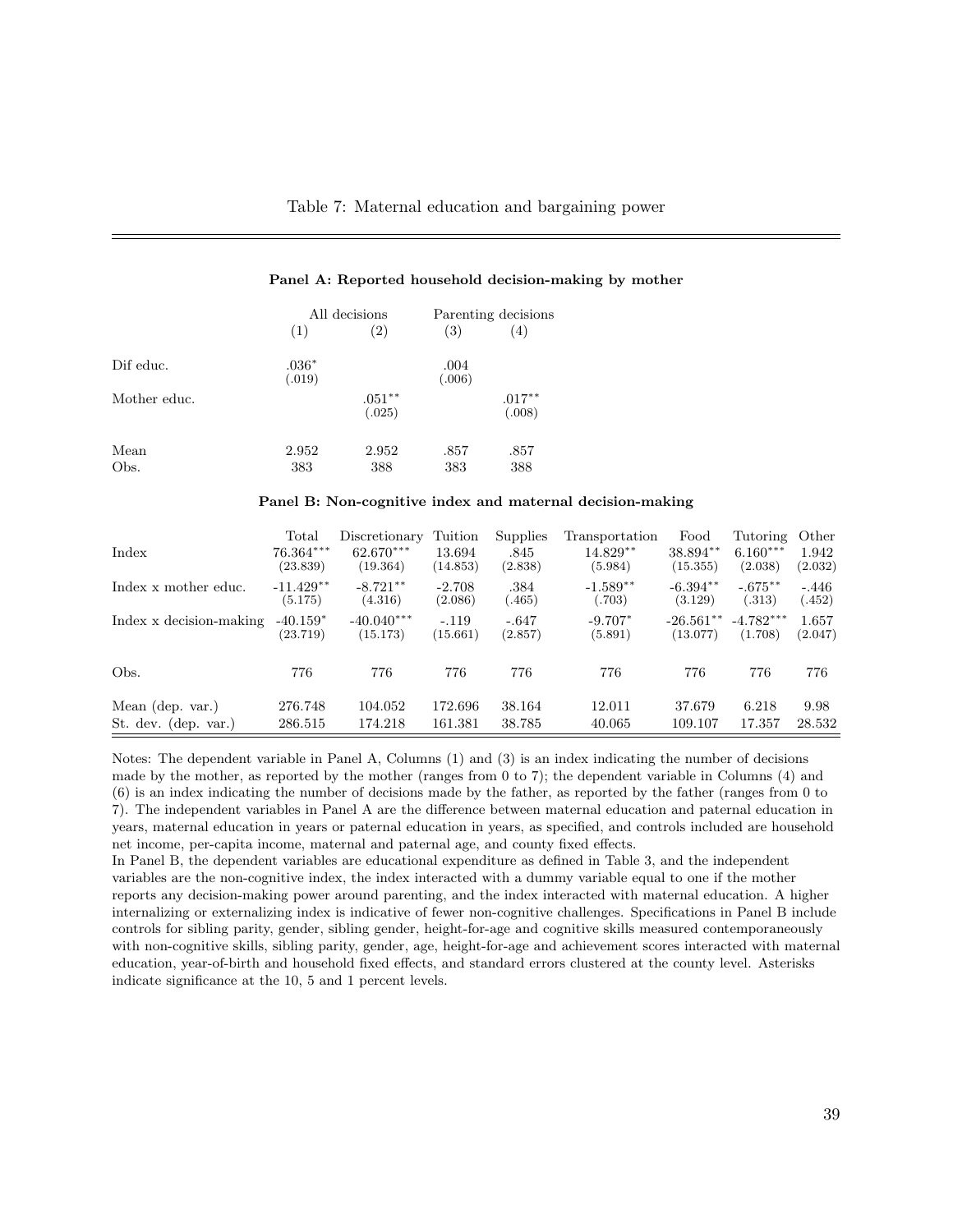<span id="page-39-0"></span>

|                         |                     | Internal 2004         |                   | External 2004         |                    | Rosenberg 2009       |                     | Depression 2009       |
|-------------------------|---------------------|-----------------------|-------------------|-----------------------|--------------------|----------------------|---------------------|-----------------------|
|                         | (1)                 | (2)                   | (3)               | (4)                   | (5)                | (6)                  | (7)                 | (8)                   |
| Psychometric index 2000 | .001<br>(.093)      | .067<br>(.078)        | $-.005$<br>(.059) | .046<br>(.054)        |                    |                      |                     |                       |
| Mother educ. 2000 int.  | $-.143**$<br>(.059) |                       | $-.083$<br>(.070) |                       |                    |                      |                     |                       |
| Father educ. 2000 int.  | .159<br>(.121)      |                       | .127<br>(.106)    |                       |                    |                      |                     |                       |
| Exp. 2000 int.          |                     | $-.002***$<br>(.0005) |                   | $-.0009**$<br>(.0004) |                    |                      |                     |                       |
| Psychometric index 2004 |                     |                       |                   |                       | .110<br>(.096)     | .093<br>(.070)       | $.131***$<br>(.063) | $.164***$<br>(.048)   |
| Mother educ. 2004 int.  |                     |                       |                   |                       | $-.181*$<br>(.107) |                      | $-.004$<br>(.099)   |                       |
| Father educ. 2004 int.  |                     |                       |                   |                       | .118<br>(.116)     |                      | $-.025$<br>(.106)   |                       |
| Exp. 2004 int.          |                     |                       |                   |                       |                    | $-.00002$<br>(.0003) |                     | $-.0004**$<br>(.0002) |
| Obs.                    | 550                 | 550                   | 550               | 550                   | 408                | 408                  | 410                 | 410                   |

Table 8: Persistence of non-cognitive skills in percentile and parental education

Notes: The dependent variables are the specified measure of non-cognitive skills from waves two and three, calculated in percentile terms. A higher index in internalizing or externalizing behavior is indicative of fewer noncognitive challenges. A higher percentile in the Rosenberg index is associated with higher self-esteem. The depression index is inverted, and thus a higher percentile in the depression index is indicative of a lower level of depression. The independent variables include the psychometric index, the mean of internalizing and externalizing indices from waves one and two, calculated in percentile terms. The psychometric index is also interacted with dummy variables for the mother's (father's) education being above the median, and discretionary educational expenditure. All specifications include controls for cognitive skills measured in waves one and two, grades in math and Chinese, height-for-age, the parental education dummy variables, net income, assets, and fixed capital in the household, the number of siblings, sibling gender, and sibling gender interacted with the number of siblings, and county and year-of-birth fixed effects; the specifications including an interaction effect with expenditure also include linear and quadratic terms for total and discretionary educational expenditure, and a dummy for discretionary expenditure above the median. Standard errors are clustered at the level of the county. Asterisks indicate significance at the 10, 5 and 1 percent levels.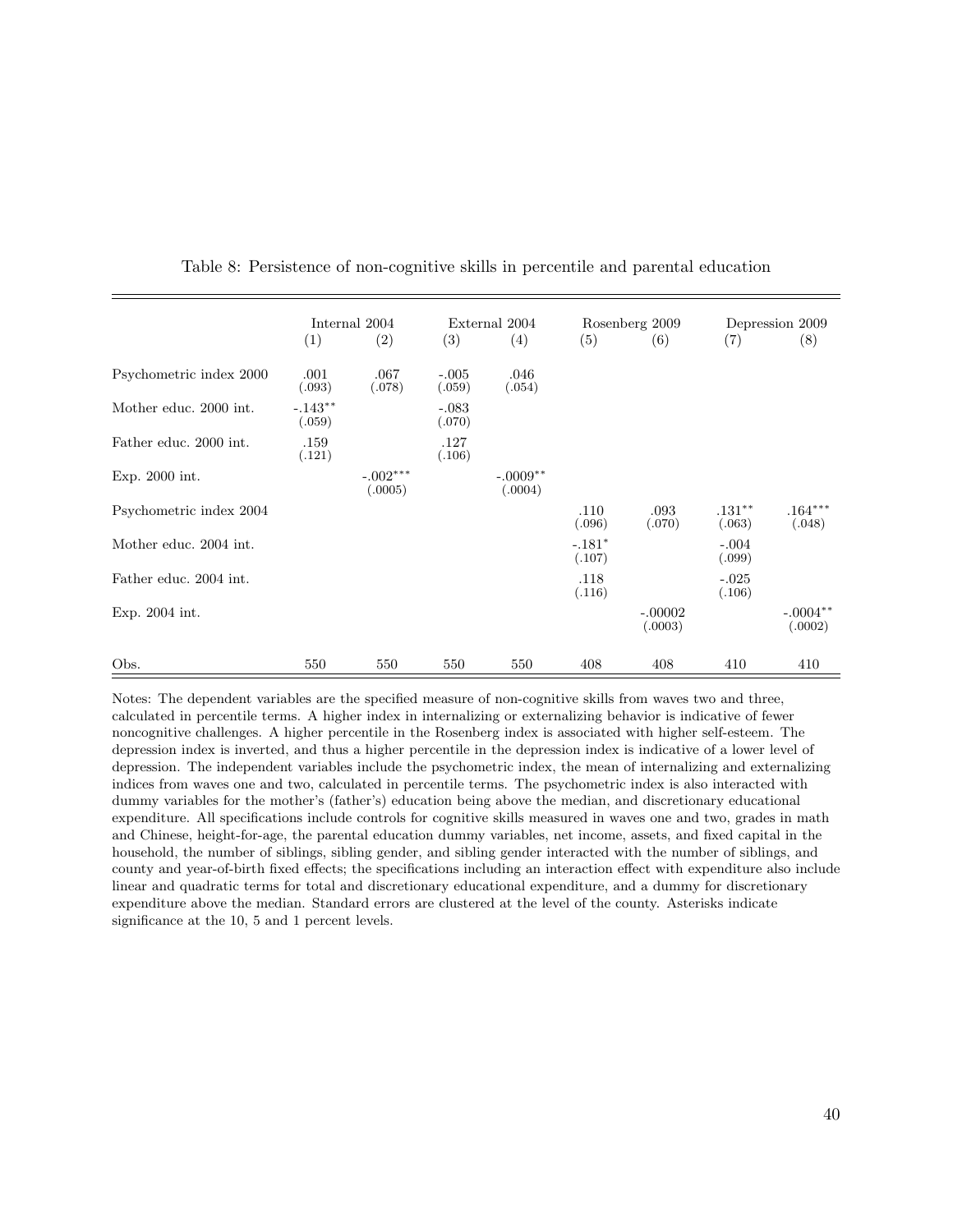# Appendix

<span id="page-40-0"></span>

|               | Internal         |      | External  |      | Height-for-age |      | Achievement score |      | Grades    |           |
|---------------|------------------|------|-----------|------|----------------|------|-------------------|------|-----------|-----------|
|               | $\left(1\right)$ | (2)  | (3)       | (4)  | (5)            | (6)  |                   | (8)  | (9)       | <b>10</b> |
| Fixed effects | Household        | Year | Household | Year | Household      | Year | Household         | Year | Household | Year      |
| Obs.          | 776              | 776  | 776       | 776  | 776            | 776  | 776               | 776  | 776       | 776       |
| R-squared     | .600             | .021 | .620      | .016 | .828           | .067 | .864              | .054 | .676      | .034      |

Table A1: Within-household and cross-household variation

Notes: Each column reports the R-squared for the regression of the specified child characteristic on the specified set of fixed effects.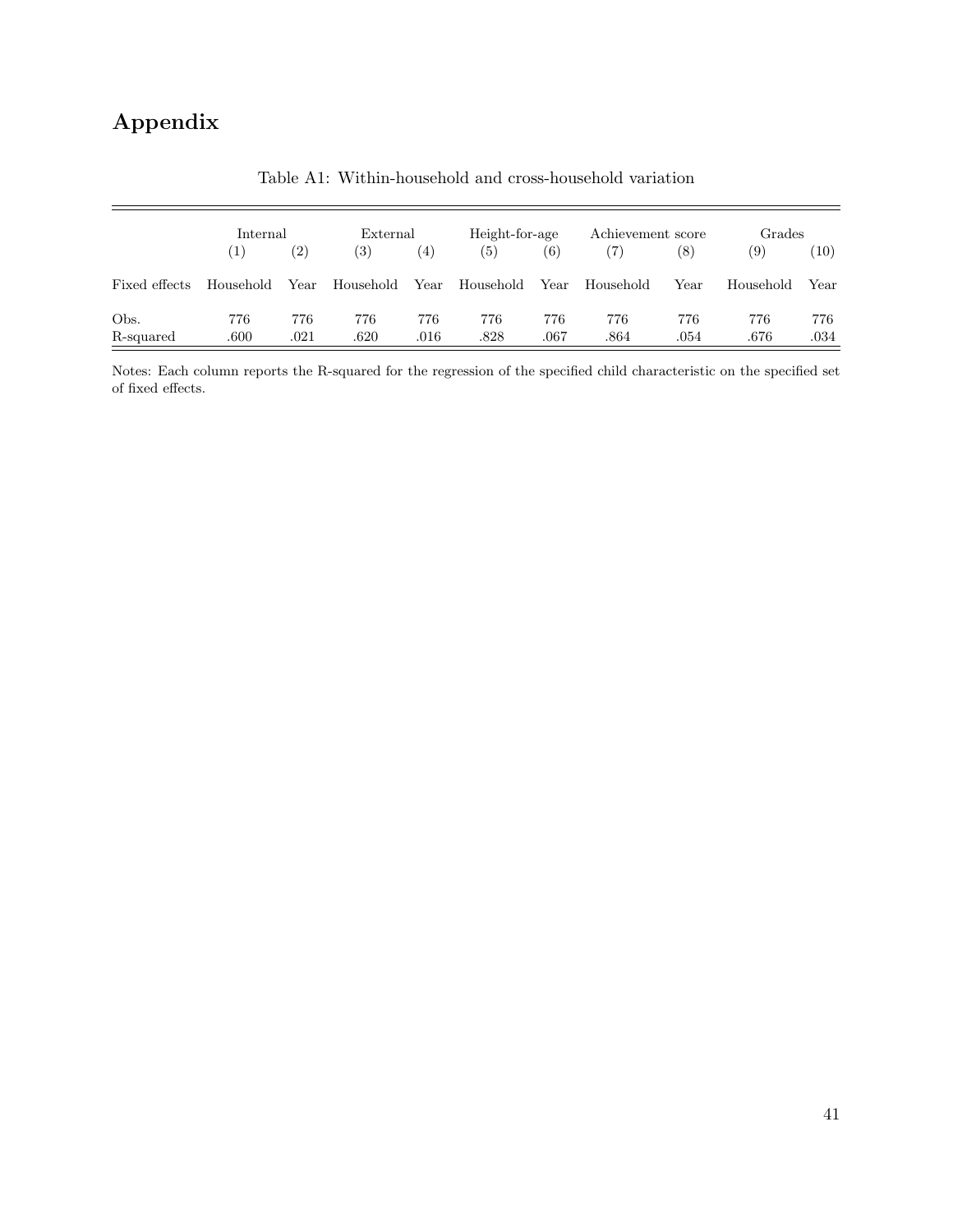|                               | Total<br>(1) | Discretionary<br>(2) | Tuition<br>(3) | (4)     | Supplies Transportation<br>(5)                          | Food<br>(6) | Tutoring<br>(7) | Other<br>(8) |
|-------------------------------|--------------|----------------------|----------------|---------|---------------------------------------------------------|-------------|-----------------|--------------|
|                               |              |                      |                |         | Panel A: Results unconditional on child characteristics |             |                 |              |
| Index                         | $38.182**$   | $24.918*$            | 13.265         | .520    | $5.902**$                                               | 13.422      | $1.465***$      | 3.609        |
|                               | (15.827)     | (13.257)             | (8.286)        | (1.443) | (2.552)                                                 | (10.643)    | (.720)          | (2.584)      |
| Index x mother educ.          | $-11.467**$  | $-8.740**$           | $-2.727$       | .129    | $-1.534***$                                             | $-6.293**$  | $-.525*$        | $-.516$      |
|                               | (4.752)      | (3.939)              | (2.169)        | (.528)  | (.552)                                                  | (2.829)     | (.284)          | (.519)       |
| Obs.                          | 776          | 776                  | 776            | 776     | 776                                                     | 776         | 776             | 776          |
|                               |              |                      |                |         | Panel B: Households including two or more children      |             |                 |              |
| Index                         | 29.733**     | $18.451*$            | $11.282**$     | .786    | $4.462*$                                                | 9.526       | 1.042           | $2.635***$   |
|                               | (12.185)     | (9.588)              | (5.406)        | (.965)  | (2.334)                                                 | (7.144)     | (.965)          | (1.119)      |
| Index x mother educ.          | $-8.238**$   | $-5.680**$           | $-2.558$       | .269    | $-.864$                                                 | $-3.756*$   | $-.999$         | $-.330$      |
|                               | (3.554)      | (2.896)              | (1.576)        | (.335)  | (.540)                                                  | (1.973)     | (.668)          | (.275)       |
| Obs.                          | 1132         | 1132                 | 1132           | 1132    | 1132                                                    | 1132        | 1132            | 1132         |
|                               |              |                      |                |         | Panel C: Households including a first-born son          |             |                 |              |
| Index                         | 48.862*      | $39.267**$           | 9.595          | 1.790   | 6.373                                                   | $27.235***$ | $2.954**$       | .915         |
|                               | (25.905)     | (18.256)             | (11.187)       | (1.876) | (3.928)                                                 | (13.106)    | (1.444)         | (1.593)      |
| Index x mother educ.          | $-13.411*$   | $-11.645***$         | $-1.766$       | $-.184$ | $-1.674$                                                | $-8.777***$ | $-1.022**$      | .012         |
|                               | (7.697)      | (5.729)              | (2.911)        | (.520)  | (1.077)                                                 | (4.148)     | (.437)          | (.669)       |
| Obs.                          | 390          | 390                  | 390            | 390     | 390                                                     | 390         | 390             | 390          |
| Mean (dep. var.)              | 261.867      | 94.244               | 167.622        | 36.22   | 10.658                                                  | 31.111      | 7.025           | 9.23         |
| St. dev. $(\text{dep. var.})$ | 273.416      | 168.236              | 148.407        | 37.226  | 37.467                                                  | 102.985     | 33.987          | 30.367       |

<span id="page-41-0"></span>Table A2: Parental allocations and non-cognitive characteristics: Alternate specifications

Notes: The dependent variables are educational expenditure per semester per child in the specified category; total expenditure is the sum of all categories, and discretionary expenditure is the sum of all categories excluding tuition. The independent variable is a mean index of non-cognitive skills and the interaction of this index with maternal education. A higher internalizing or externalizing index is indicative of fewer non-cognitive challenges. In Panel A, the specifications include year-of-birth and household fixed effects, and standard errors clustered at the county level; the sample is households with two children. In Panel B, all specifications include controls for sibling parity, gender, sibling gender, height-for-age and cognitive skills, sibling parity, gender, age, height-for-age and achievement scores interacted with maternal education, year-of-birth and household fixed effects, and standard errors clustered at the county level; the sample is households with two or more children. Asterisks indicate significance at the 10, 5 and 1 percent levels.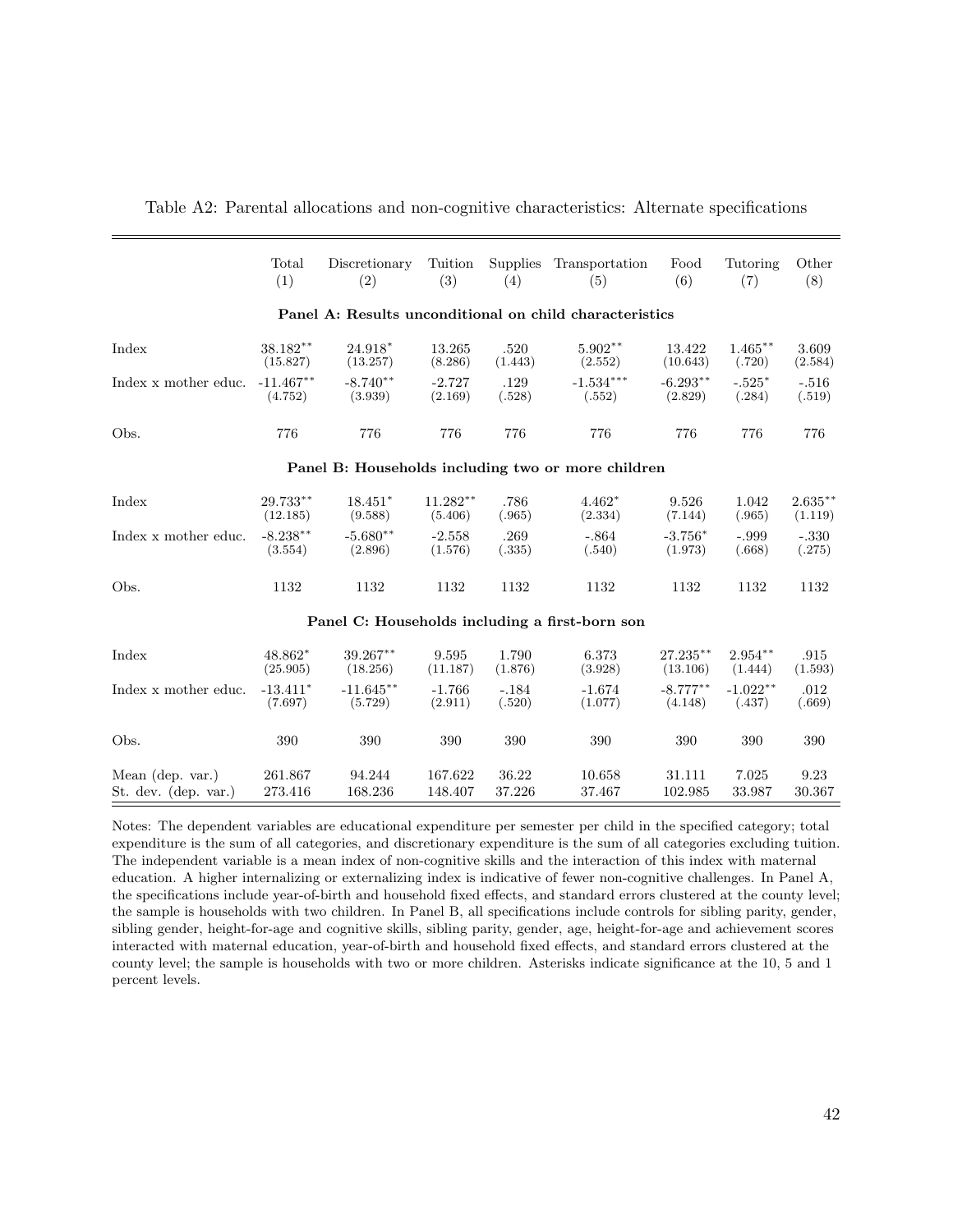|                      | Total<br>(1)          | (2)                   | (3)                   | (4)                 | Discretionary Tuition Supplies Transp. and food Tutoring Other fees<br>(5) | (6)                  | (7)               | (8) |
|----------------------|-----------------------|-----------------------|-----------------------|---------------------|----------------------------------------------------------------------------|----------------------|-------------------|-----|
|                      |                       |                       |                       |                     | Panel A: Maternal education and non-cognitive index                        |                      |                   |     |
| Index                | $9.480*$<br>(5.508)   | $6.518*$<br>(3.862)   | 2.962<br>(3.558)      | 1.455<br>(1.904)    | 1.611<br>(1.090)                                                           | .317<br>(.286)       | .069<br>(1.448)   |     |
| Index x mother educ. | $-3.820**$<br>(1.829) | $-2.643**$<br>(1.208) | $-1.177$<br>(1.061)   | $-.897**$<br>(.420) | $-1.045*$<br>(.582)                                                        | $-.115$<br>(.082)    | $-.054$<br>(.464) |     |
| Obs.                 | 756                   | 756                   | 756                   | 756                 | 756                                                                        | 756                  | 756               |     |
|                      |                       |                       |                       |                     | Panel B: Paternal education and non-cognitive index                        |                      |                   |     |
| Index                | $-17.016$<br>(18.593) | 3.775<br>(7.605)      | $-20.791$<br>(15.264) | 1.076<br>(2.487)    | $-2.584$<br>(2.235)                                                        | $-.781***$<br>(.379) | 2.551<br>(2.340)  |     |
| Index x father educ. | 1.762<br>(2.450)      | $-1.017$<br>(.770)    | 2.779<br>(2.122)      | $-.423$<br>(.311)   | .048<br>(.236)                                                             | $.096*$<br>(.056)    | $-.445$<br>(.346) |     |
| Mean (dep. var.)     | 159.95                | 49.19                 | 110.76                | 25.06               | 5.42                                                                       | 1.52                 | 9.75              |     |
| St. dev. (dep. var.) | 133.65                | 78.21                 | 89.91                 | 24.35               | 32.7                                                                       | 7.9                  | 25.11             |     |
| Obs.                 | 756                   | 756                   | 756                   | 756                 | 756                                                                        | 756                  | 756               |     |
|                      |                       |                       |                       |                     | Panel C: Maternal education including controls for past expenditure        |                      |                   |     |

<span id="page-42-0"></span>

|                      | Total                  | Discretionary Tuition Supplies |                     |                 | Transportation       | Food                  | Tutoring             | Other               |
|----------------------|------------------------|--------------------------------|---------------------|-----------------|----------------------|-----------------------|----------------------|---------------------|
| Index                | $40.791**$<br>(18.974) | $27.190*$<br>(15.689)          | 13.601<br>(8.923)   | .267<br>(1.399) | $6.230**$<br>(2.987) | 15.364<br>(12.149)    | $1.927**$<br>(.955)  | $3.402*$<br>(1.822) |
| Index x mother educ. | $-11.692**$<br>(5.004) | $-8.987**$<br>(4.238)          | $-2.705$<br>(2.105) | .378<br>(463)   | $-1.653**$<br>(.707) | $-6.569**$<br>(3.095) | $-.706***$<br>(.312) | $-.437$<br>(.433)   |
| Mean (dep. var.)     | 276.748                | 104.052                        | 172.696             | 38.164          | 12.011               | 37.679                | 6.218                | 9.98                |
| St. dev. (dep. var.) | 286.515                | 174.218                        | 161.381             | 38.785          | 40.065               | 109.107               | 17.357               | 28.532              |
| Obs.                 | 776                    | 776                            | 776                 | 776             | 776                  | 776                   | 776                  | 776                 |

Notes: In Panel A and Panel B, the dependent variables are educational expenditure per semester per child in the specified category at primary school age (as observed in wave one for the first-born child and in wave two for the second-born child); total expenditure is the sum of all categories, and discretionary expenditure is the sum of all categories excluding tuition. The independent variables in Panels A and B include a non-cognitive index as measured at primary school age, as well as the index interacted with the specified measure of parental education. A higher internalizing or externalizing index is indicative of fewer non-cognitive challenges. All specifications include controls for sibling parity, gender, sibling gender, height-for-age and cognitive skills measured contemporaneously with non-cognitive skills, sibling parity, gender, age, height-for-age and achievement scores interacted with maternal education, year-of-birth and household fixed effects, and standard errors clustered at the county level. Specifications in Panel C are similar to those in Table [4](#page-35-0) and include an additional control for lagged educational expenditure (as reported in wave one). Asterisks indicate significance at the 10, 5 and 1 percent levels.